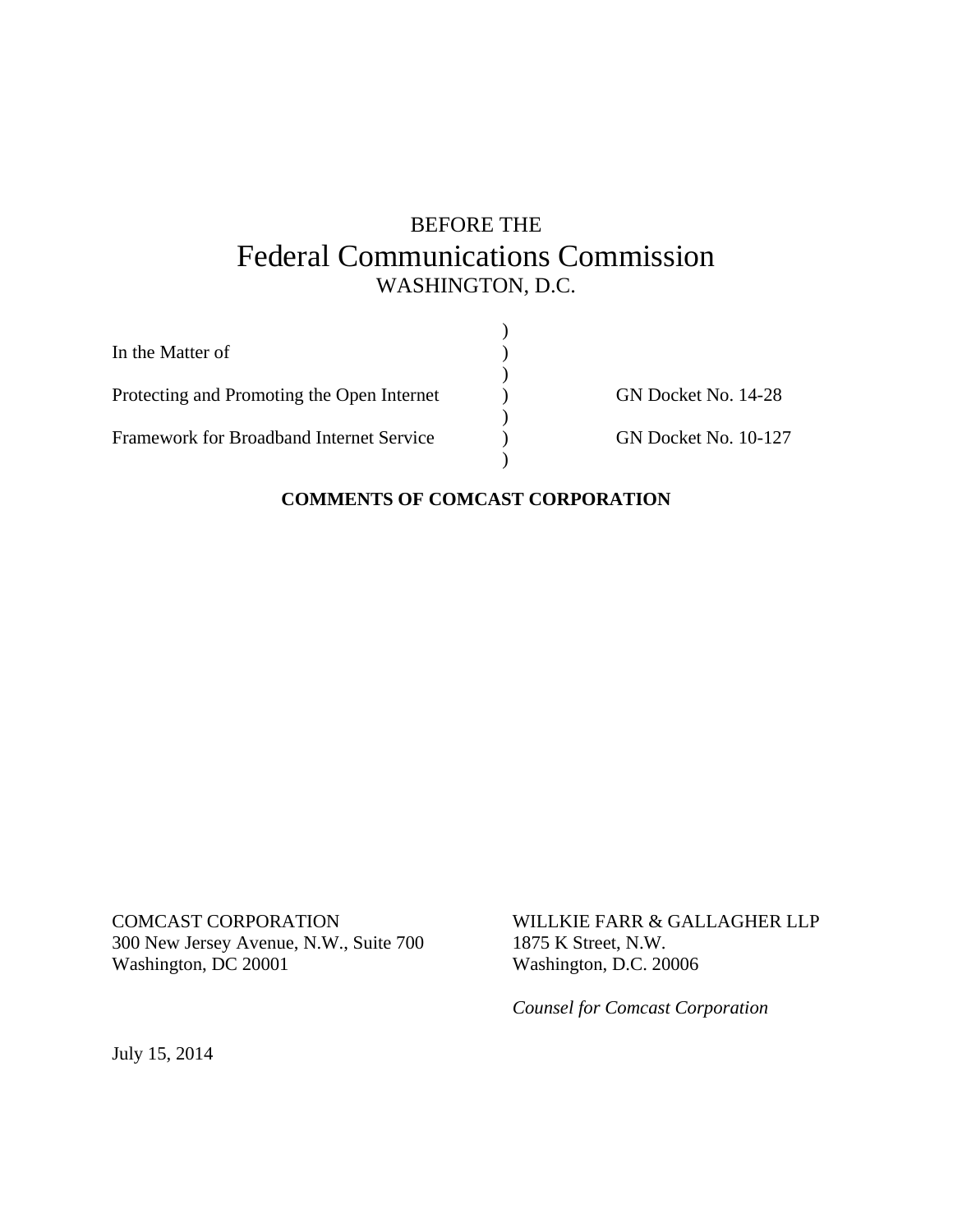# **TABLE OF CONTENTS**

|      |           | Page                                                                                                                                                                                                                            |
|------|-----------|---------------------------------------------------------------------------------------------------------------------------------------------------------------------------------------------------------------------------------|
| I.   |           |                                                                                                                                                                                                                                 |
| II.  |           | THE COMMISSION SHOULD CALIBRATE ITS RULES IN A MANNER THAT<br>PRESERVES STRONG INCENTIVES FOR PRIVATE SECTOR INVESTMENT4                                                                                                        |
|      | A.        | Broadband Providers Have Strong Incentives To Continue Providing Increasingly                                                                                                                                                   |
|      | <b>B.</b> | Broadband Providers Have Demonstrated Strong Commitments to the Open                                                                                                                                                            |
| III. |           | THE COMMISSION SHOULD FOLLOW THE D.C. CIRCUIT'S GUIDANCE AND<br>REAFFIRM THE IMPORTANCE OF ITS TRANSPARENCY FRAMEWORK WHILE<br>ADOPTING NEW RULES PURSUANT TO SECTION 706 OF THE                                                |
|      | A.        | The Commission Should Reaffirm the Importance of Its Transparency                                                                                                                                                               |
|      | <b>B.</b> | The Commission Should Reinstate a No-Blocking Rule Designed to Guarantee                                                                                                                                                        |
|      | C.        | The Commission Should Establish a Legal Standard To Govern Direct<br>Commercial Relationships Between Broadband Providers and Edge Providers<br>Relating to the Transmission of Internet Traffic Over Broadband Internet Access |
| IV.  |           | THE COMMISSION SHOULD ENSURE THAT THE SCOPE OF ITS RULES IS<br>APPROPRIATELY TAILORED TO THE RELEVANT POLICY INTERESTS27                                                                                                        |
|      | A.        | The Commission Should Adopt Its Tentative Conclusion To Exclude Specialized                                                                                                                                                     |
|      | <b>B.</b> | The Commission Should Adopt Its Tentative Conclusion To Exclude Traffic                                                                                                                                                         |
|      | C.        | The Commission Should Carefully Examine Regulatory Distinctions Between                                                                                                                                                         |
| V.   |           | THE COMMISSION SHOULD REFRAIN FROM RECLASSIFYING ANY<br>COMPONENT OF BROADBAND INTERNET ACCESS SERVICE UNDER                                                                                                                    |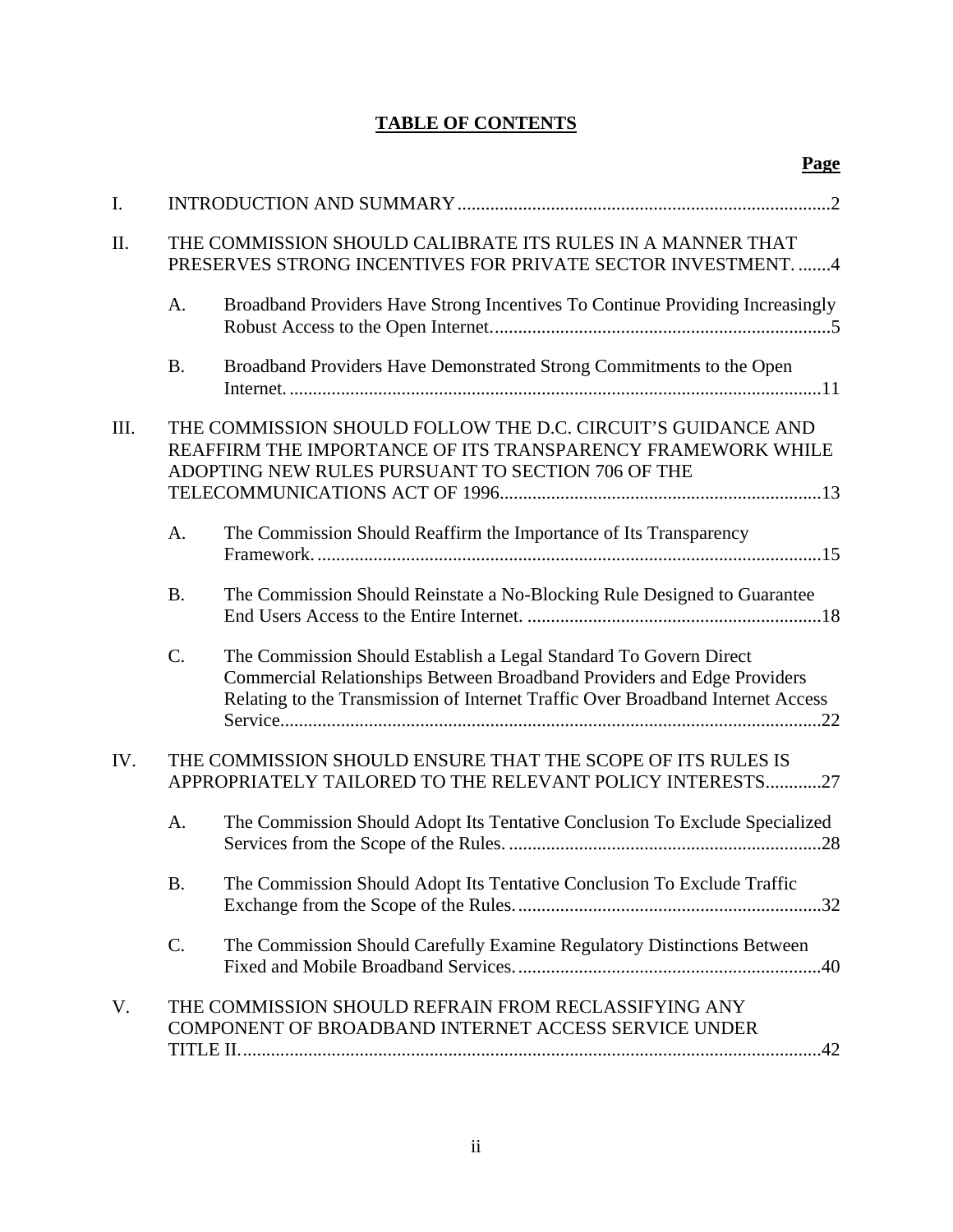|      | A.             | Reclassifying Broadband Internet Access Under Title II Would Be                                                                                      |     |
|------|----------------|------------------------------------------------------------------------------------------------------------------------------------------------------|-----|
|      | В.             | Title II Would Not Support the Type of Categorical Ban Many Reclassification                                                                         |     |
|      | $\mathbf{C}$ . | Reclassifying Broadband Internet Access Under Title II Likely Would Be                                                                               |     |
|      | D.             | The Commission Should Not Attempt to Identify a Distinct Telecommunications<br>Service to Edge Providers or Rely on Title II as Backstop Authority59 |     |
| VI.  |                | THE COMMISSION SHOULD ADOPT FAIR AND EFFICIENT ENFORCEMENT                                                                                           |     |
| VII. |                |                                                                                                                                                      | .70 |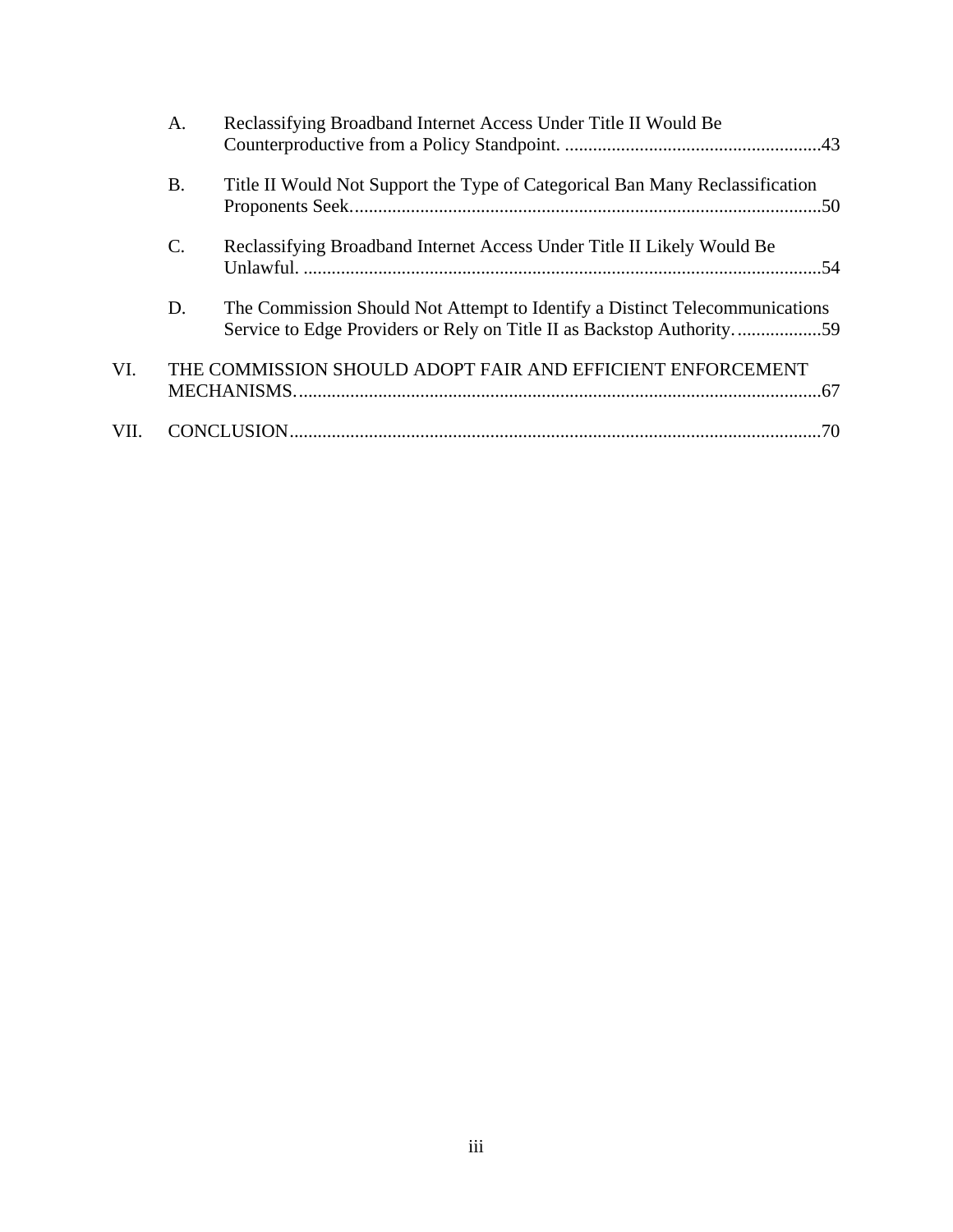# BEFORE THE Federal Communications Commission WASHINGTON, D.C.

| In the Matter of                           |                             |
|--------------------------------------------|-----------------------------|
|                                            |                             |
| Protecting and Promoting the Open Internet | GN Docket No. 14-28         |
|                                            |                             |
| Framework for Broadband Internet Service   | <b>GN Docket No. 10-127</b> |
|                                            |                             |

#### **COMMENTS OF COMCAST CORPORATION**

Comcast Corporation ("Comcast") hereby responds to the Commission's May 15, 2014 Notice of Proposed Rulemaking and the Wireline Competition Bureau's May 30, 2014 Public Notice in the above-captioned proceedings. $<sup>1</sup>$  Comcast has been a longstanding and consistent</sup> supporter of the Commission's open Internet policy and the 2010 Open Internet Order.<sup>2</sup> Due to a voluntary commitment, Comcast is currently the only broadband provider that is legally bound by the no-blocking and nondiscrimination rules adopted in that Order.<sup>3</sup> Comcast supports the Commission's proposal to adopt new rules and urges the Commission to do so expeditiously

 $\overline{a}$ 

<sup>1</sup> *Protecting and Promoting the Open Internet*, GN Docket No. 14-28, Notice of Proposed Rulemaking, FCC 14-61 (May 15, 2014) ("NPRM"); *Wireline Competition Bureau Seeks to Refresh the Record in the 2010 Proceeding on Title II and Other Potential Legal Frameworks for Broadband Internet Access Service*, GN Docket No. 10-127, Public Notice, DA 14-748 (May 30, 2014).

<sup>2</sup> *Preserving the Open Internet; Broadband Industry Practices*, Report and Order, 25 FCC Rcd. 17905 (2010) ("*2010 Open Internet Order*").

<sup>3</sup> *See Applications of Comcast Corp., General Electric Co. & NBCUniversal, Inc. for Consent to Assign Licenses and Transfer Control of Licenses*, Memorandum Opinion and Order, 26 FCC Rcd. 4238 ¶ 94 (2011) ("*Comcast/NBCUniversal Merger Order*"); Letter from Kathryn A. Zachem, VP, Regulatory and State Legislative Affairs, Comcast Corp., to Marlene H. Dortch, Secretary, FCC (Jan. 17, 2011).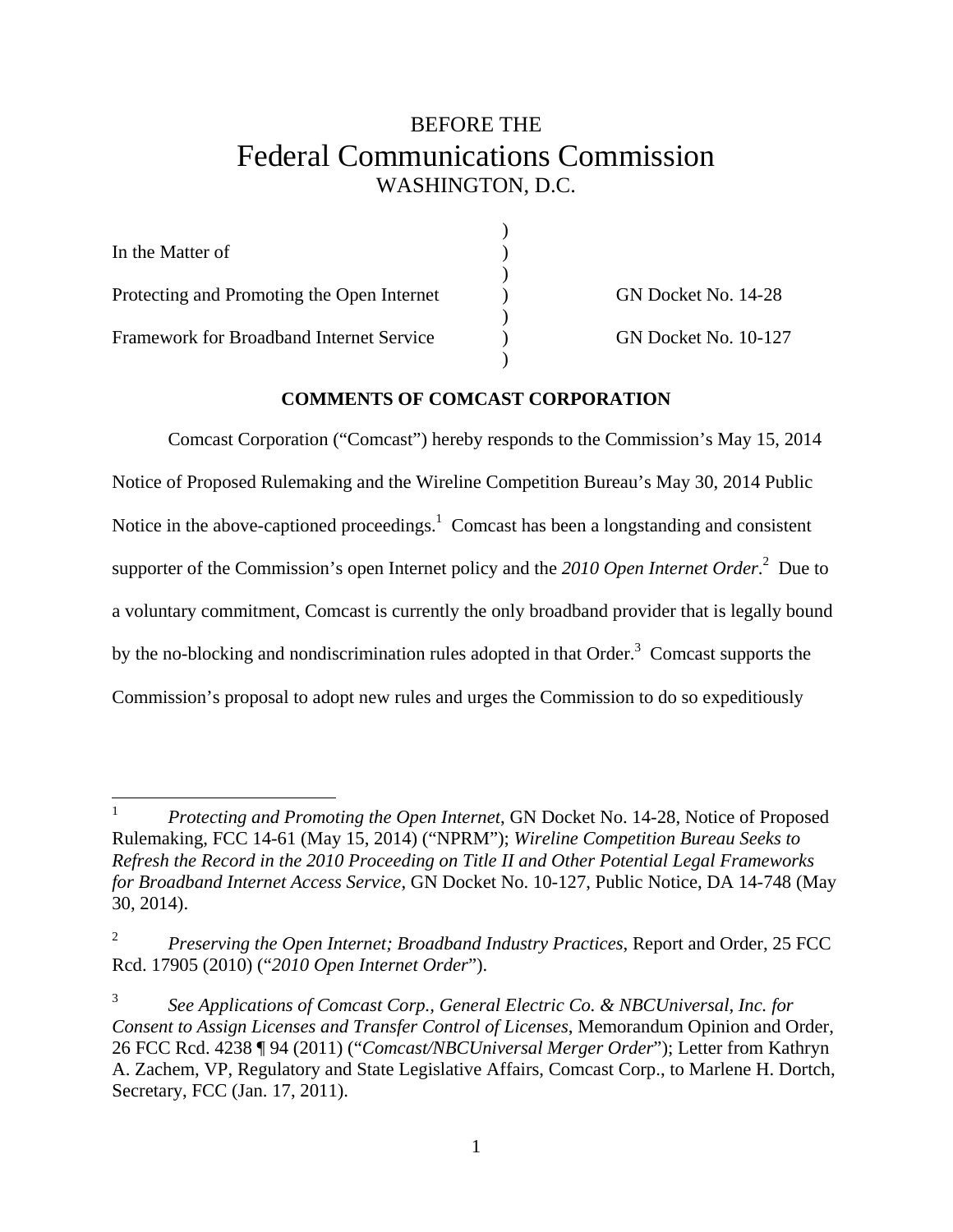pursuant to its judicially recognized authority under Section 706 of the Telecommunications Act of  $1996.<sup>4</sup>$ 

#### **I. INTRODUCTION AND SUMMARY**

Comcast agrees with the Commission that "[t]he Internet is America's most important platform for economic growth, innovation, competition, free expression, and broadband investment and deployment."<sup>5</sup> These benefits are closely tied to the Internet's openness, which enables a "virtuous circle" of innovation, demand for Internet-based content and applications, and deployment of broadband infrastructure. Thus, just as Comcast recognized the importance of the *2010 Open Internet Order* and was one of its strongest supporters, Comcast again supports the Commission's proposal to adopt new, enforceable rules in furtherance of its goal of maintaining an open Internet. In designing these rules, it is essential that the Commission strike an appropriate balance between establishing effective oversight and promoting investment in broadband infrastructure.

To achieve this balance, the Commission should follow the D.C. Circuit's guidance and base its new rules on Section 706 of the Telecommunications Act of 1996. This provision, as interpreted by the court, provides the Commission with ample authority to fulfill its objectives in this proceeding. Although the court vacated the Commission's 2010 no-blocking and nondiscrimination rules because they improperly imposed common carrier regulation on information service providers, it also cleared the way for the Commission to adopt sensible and legally sound open Internet rules that would not run afoul of this prohibition. This marks the

 $\frac{1}{4}$ 47 U.S.C. § 1302.

<sup>5</sup> NPRM ¶ 1.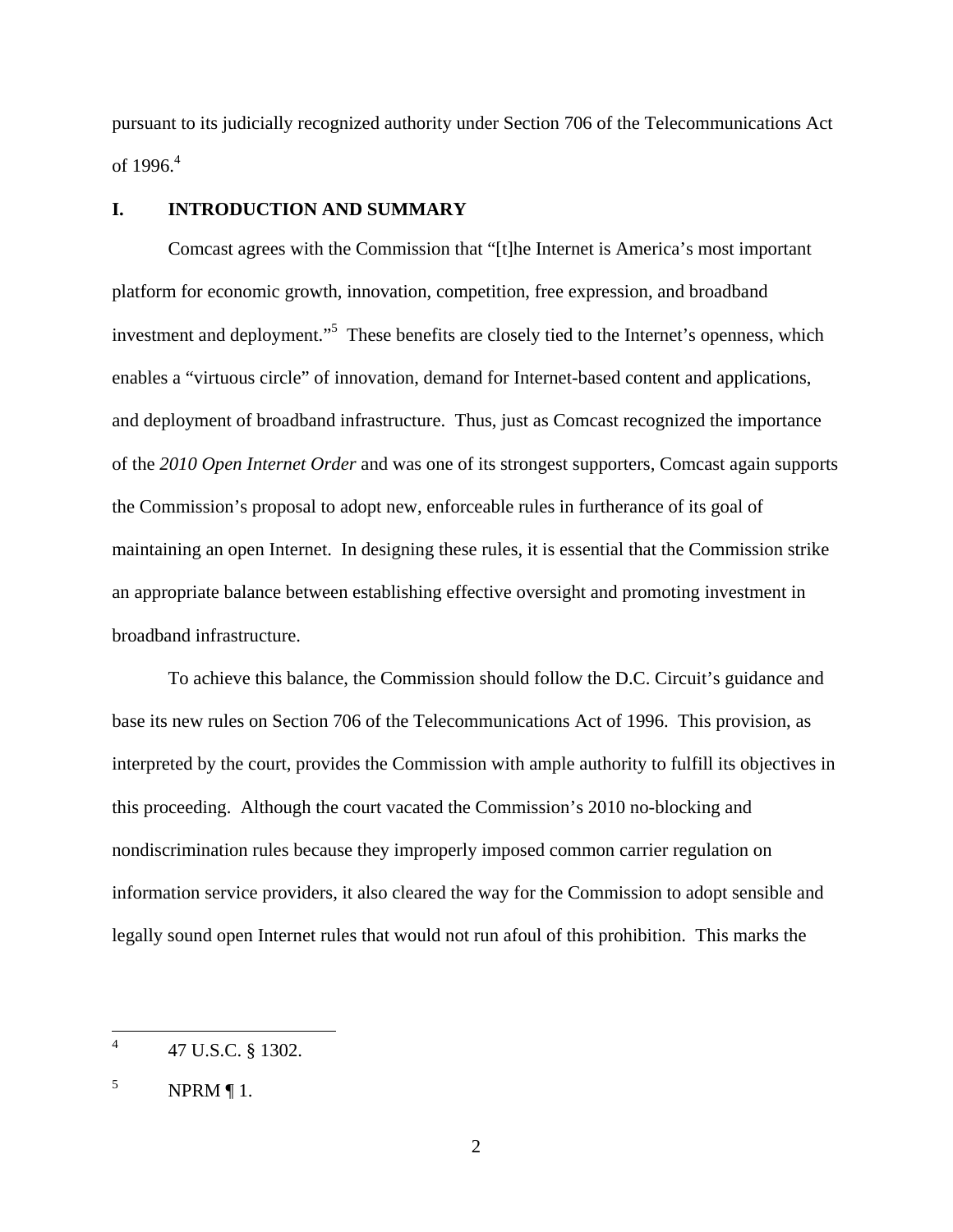first time that an appellate court has recognized clear legal authority for the Commission to adopt open Internet rules.

Relying on this authority, the Commission should reaffirm the importance of its transparency framework, reinstate a "no blocking" rule with a revised legal rationale, and establish a "commercial reasonableness" standard to govern direct commercial relationships between broadband providers and edge providers relating to the transmission of Internet traffic over broadband Internet access service. Following this path will enable the Commission to build confidence across the Internet ecosystem and strengthen the "virtuous circle" that has produced abundant benefits for consumers, businesses, and the economy as a whole.

Furthermore, the Commission should adopt its tentative conclusions to limit the scope of the rules to the provision of broadband Internet access services. As the Commission and the Open Internet Advisory Committee ("OIAC") have recognized, allowing specialized services to develop without the constraints of open Internet rules has the potential to yield significant benefits for consumers and competition. And, to the extent the Commission seeks to evaluate the marketplace for Internet backbone traffic exchange, it should do so separate and apart from this proceeding, as the issues presented are distinct.

At the same time, the Commission should ensure that its open Internet rules properly address services that *do* involve the provision of broadband Internet access to end users, and to that end, should carefully examine whether the regulatory distinctions adopted in 2010 between fixed and mobile broadband services continue to be justified or need to be updated in some manner. However the Commission ultimately decides to treat licensed mobile broadband services, it should apply the same treatment to public Wi-Fi services that offer comparable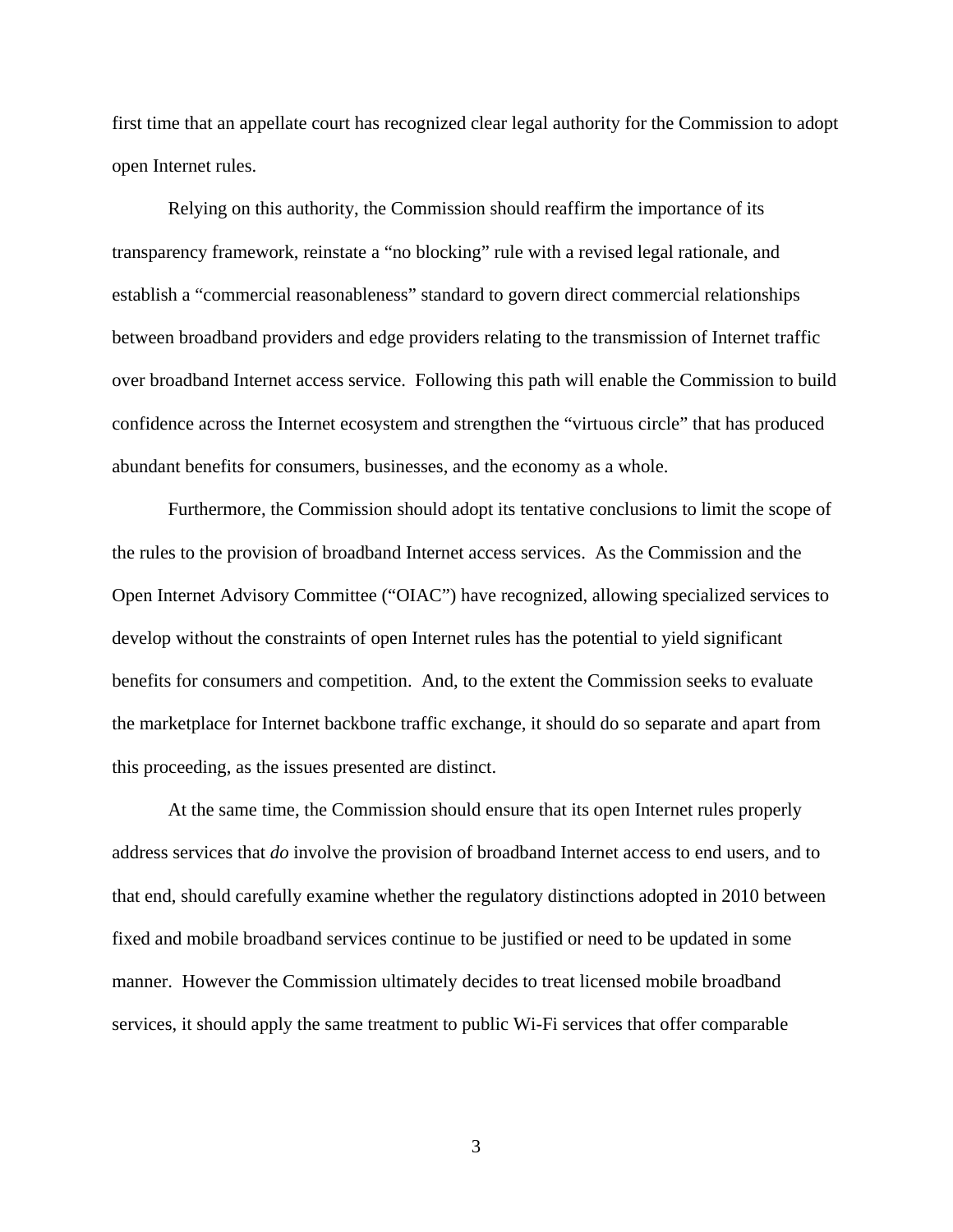capabilities. Treating these two categories of wireless services differently would be irrational as a policy matter and unworkable as a practical matter in today's marketplace.

In all events, the Commission should not reclassify broadband Internet access service, or any component thereof, as a Title II telecommunications service. Doing so is unnecessary because Section 706 provides the Commission with sufficient authority to fulfill its objectives. It also would be unwise in that it would stifle capital investment and dynamic innovation at the very time the Commission is seeking to encourage the deployment of higher speed services. And it would present needless risk as a legal matter, resulting in years of protracted litigation and uncertainty. If the Commission's intention is to protect and promote the development of the open Internet, and to do so promptly, it should keep faith with the classification decision it made in 2002, successfully defended before the Supreme Court, and applied further in 2005, 2006, and 2007, especially now that the D.C. Circuit has recognized the Commission's authority under Section 706.

# **II. THE COMMISSION SHOULD CALIBRATE ITS RULES IN A MANNER THAT PRESERVES STRONG INCENTIVES FOR PRIVATE SECTOR INVESTMENT.**

Consumers across the nation routinely enjoy access to the open Internet that is one thousand times as fast as the dial-up access that was prevalent when the Telecommunications Act of 1996 became law. Consumers today obtain broadband Internet access service from cable companies, telephone companies, wireless companies, and even satellite companies. The vast increase in speeds, and the growing choice among providers, flow directly from the willingness of broadband providers to invest and innovate.

Since 1996, broadband providers have invested a staggering \$1.2 trillion in their networks in the United States, which they have used to provide consumers in virtually every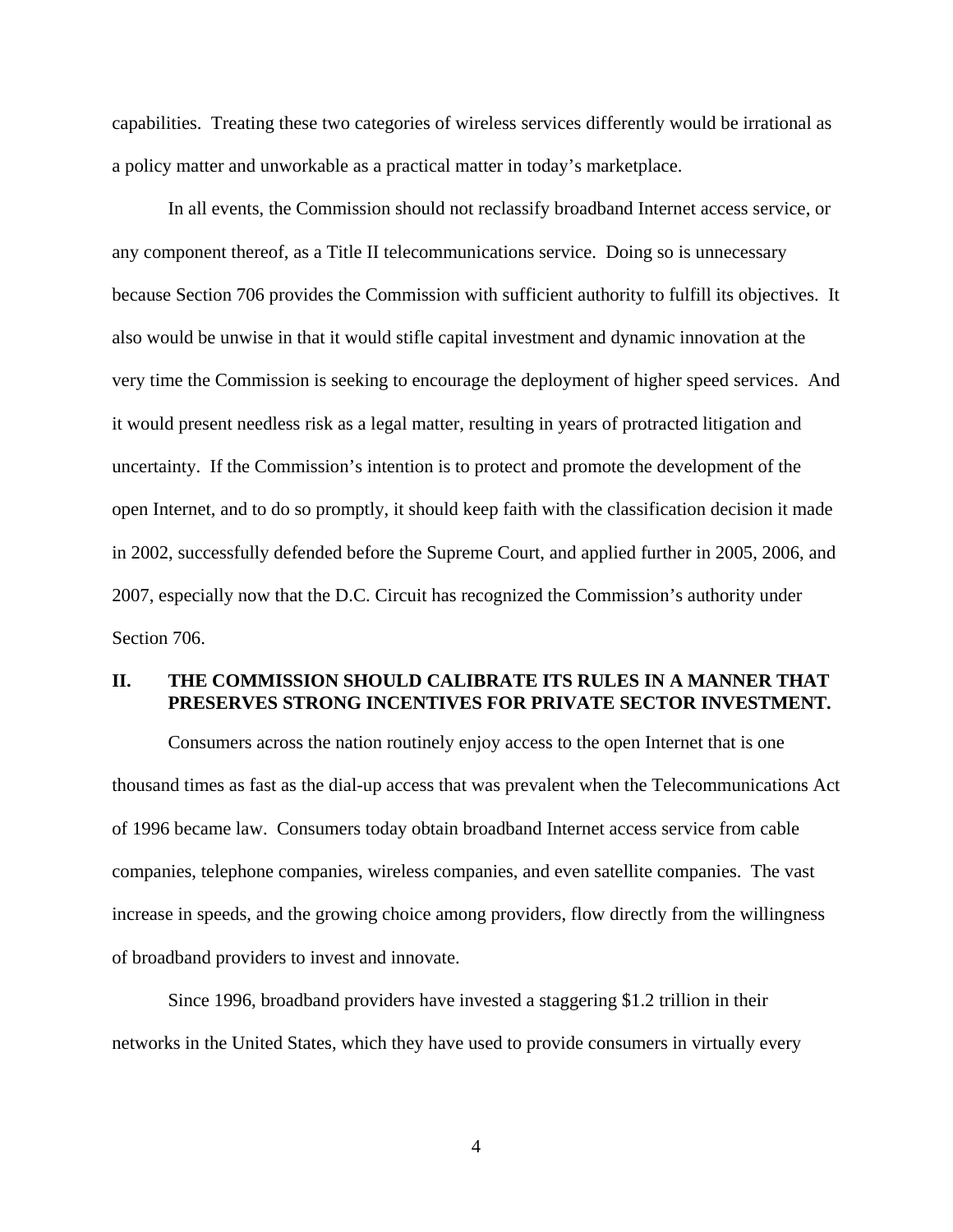corner of the country with increasingly robust access to the open Internet.<sup>6</sup> For its part, Comcast offers broadband to over 50 million homes and business, has increased broadband speeds 13 times in the last 12 years, and now provides its residential subscribers with speeds up to 505 Mbps and its commercial customers with speeds up to 10 Gbps.<sup>7</sup> These investments are the foundation of the "virtuous circle," giving edge providers a platform to develop and offer innovative applications that utilize greater and greater amounts of bandwidth. Broadband providers' decisions to make these investments have been driven not by government intervention, but by vision, opportunity, competition, and consumer demand. In designing its rules, it is essential that the Commission strike an appropriate balance between ensuring effective oversight and maintaining strong incentives for infrastructure investment.

#### **A. Broadband Providers Have Strong Incentives To Continue Providing Increasingly Robust Access to the Open Internet.**

As the NPRM notes, the Commission previously found that broadband providers may have some incentive to "limit Internet openness" under certain circumstances. <sup>8</sup> But as the Commission attempts to regulate conduct theoretically flowing from any such incentive, it must bear in mind the marketplace realities of the broadband industry. Providing access to the open Internet has become an essential component of cable operators' and other broadband providers'

 6 *See Broadband, Investment*, USTelecom, http://www.ustelecom.org/broadbandindustry/broadband-industry-stats/investment (last visited July 8, 2014).

<sup>7</sup> Over 21 million customers around the country subscribe to Comcast's broadband Internet access service. Comcast offers service to all households in the communities that it serves, regardless of race, income, and other demographic factors. It does not, and cannot under most of its franchise agreements, refuse to deploy service to certain neighborhoods simply because they exhibit low levels of demand. *See* NPRM ¶ 33.

<sup>8</sup> *See id.* ¶ 42. The D.C. Circuit held this conclusion was "adequately supported and explained" based on the record before the Commission in 2010. *See Verizon v. FCC*, 740 F.3d 623, 645 (D.C. Cir. 2014).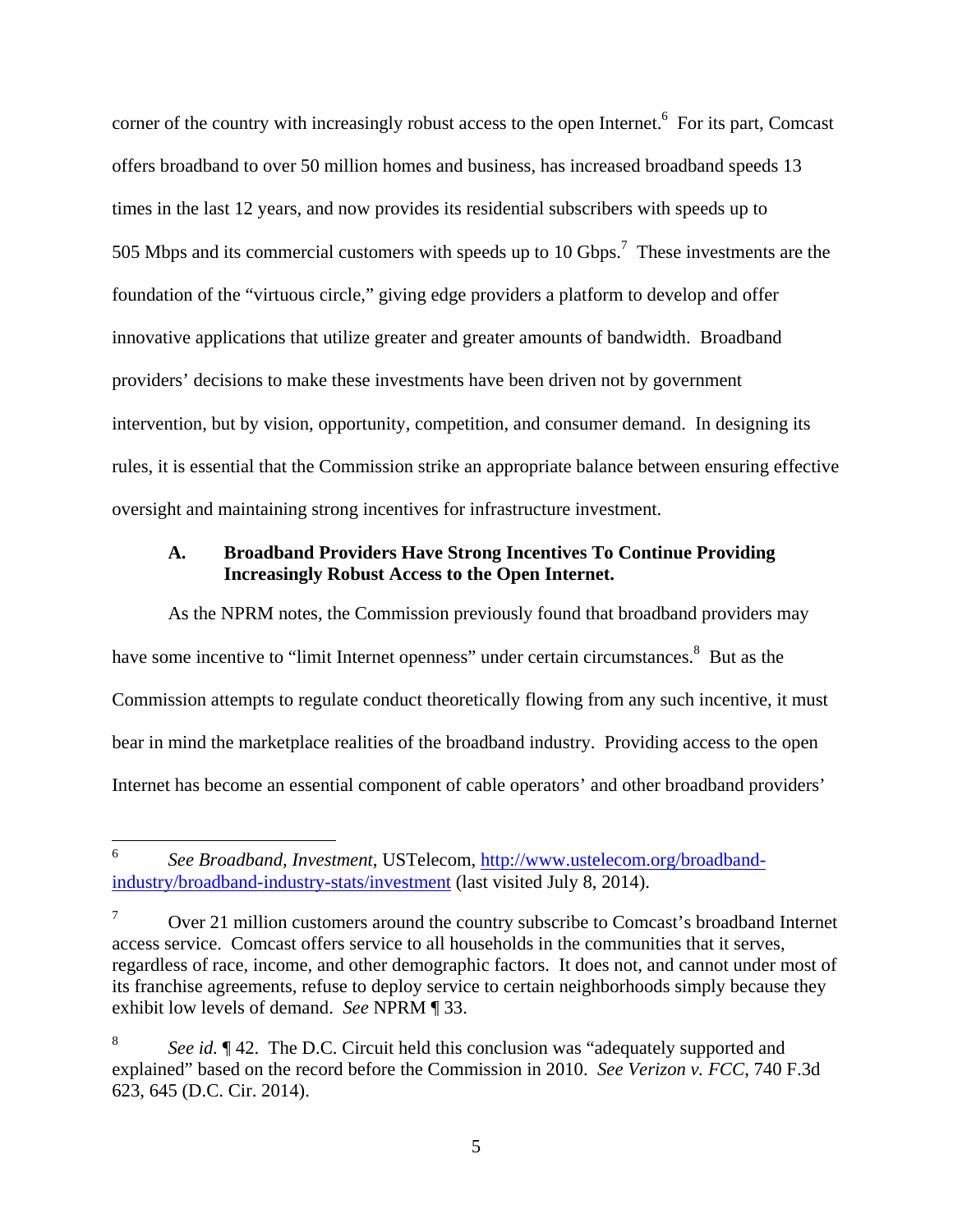businesses, and consumers have come to expect and demand the ubiquitous and unrestricted access that these companies have consistently offered them. If a provider were to block or degrade Internet applications or content, the provider would incur substantial subscriber losses and reputational harm. Thus, in order to undertake such a strategy, a broadband provider would first need to conclude that any theoretical benefits of the strategy outweigh these very real costs.

In light of the significant and still-growing level of competition in the broadband marketplace, it is hard to envision a situation in which this would be the case. As Comcast has documented elsewhere, it faces competition from companies providing broadband Internet access services across a range of technological platforms.<sup>9</sup> ILECs provide fiber-to-the-premises services to a growing number of American households and are upgrading their DSL-based services, in many cases by building fiber-to-the-node, to offer faster speeds across the country.<sup>10</sup> Cable overbuilders, new entrants like Google fiber, municipal providers, fixed wireless providers, and satellite broadband providers also exert significant competitive pressures. And

<sup>9</sup> *See* Comcast Corp. and Time Warner Cable Inc., Applications and Public Interest Statement, MB Docket No. 14-57, at 42-56 (Apr. 8, 2014).

<sup>&</sup>lt;sup>10</sup> Verizon currently offers DSL service at speeds up to 15 Mbps, Frontier offers speeds up to 25 Mbps, CenturyLink offers speeds up to 40 Mbps, and AT&T offers speeds up to 45 Mbps. *See* Letter from Lynn R. Charytan, SVP, Legal Regulatory Affairs and Senior Deputy General Counsel, Comcast Corp., to Marlene H. Dortch, Secretary, FCC, MB Docket No. 10-56, Ex. A, Pt. 3, at 10 (Feb. 21, 2014) (detailing competitive standalone broadband options in Comcast's top 30 markets).Many ILECs are upgrading their DSL-based services by investing in technologies such as VDSL2 and pair bonding. *See, e.g.*, Glen F. Post, President and CEO, CenturyLink, Inc., Q4 2013 Earnings Call, Tr. at 5 (Feb. 12, 2014) ("We have utilized and continued to utilize a balanced capital investment approach, including gigabit fiber, VDSL2, and pair bonding deployments to efficiently enable higher speeds, enhanced services to consumers and businesses in our markets."); Robert W. Starr, Treasurer & SVP, Frontier Communications Corp., Goldman Sachs TMT Leveraged Finance Conference, Tr. at 5 (Mar. 19, 2014) (noting Frontier is "compet[ing] against [cable] today on the residential and on the small business side and we're taking share away from them on the residential side  $\dots$  [W]e think that our opportunit[y] against the cable companies continue to be a very good one").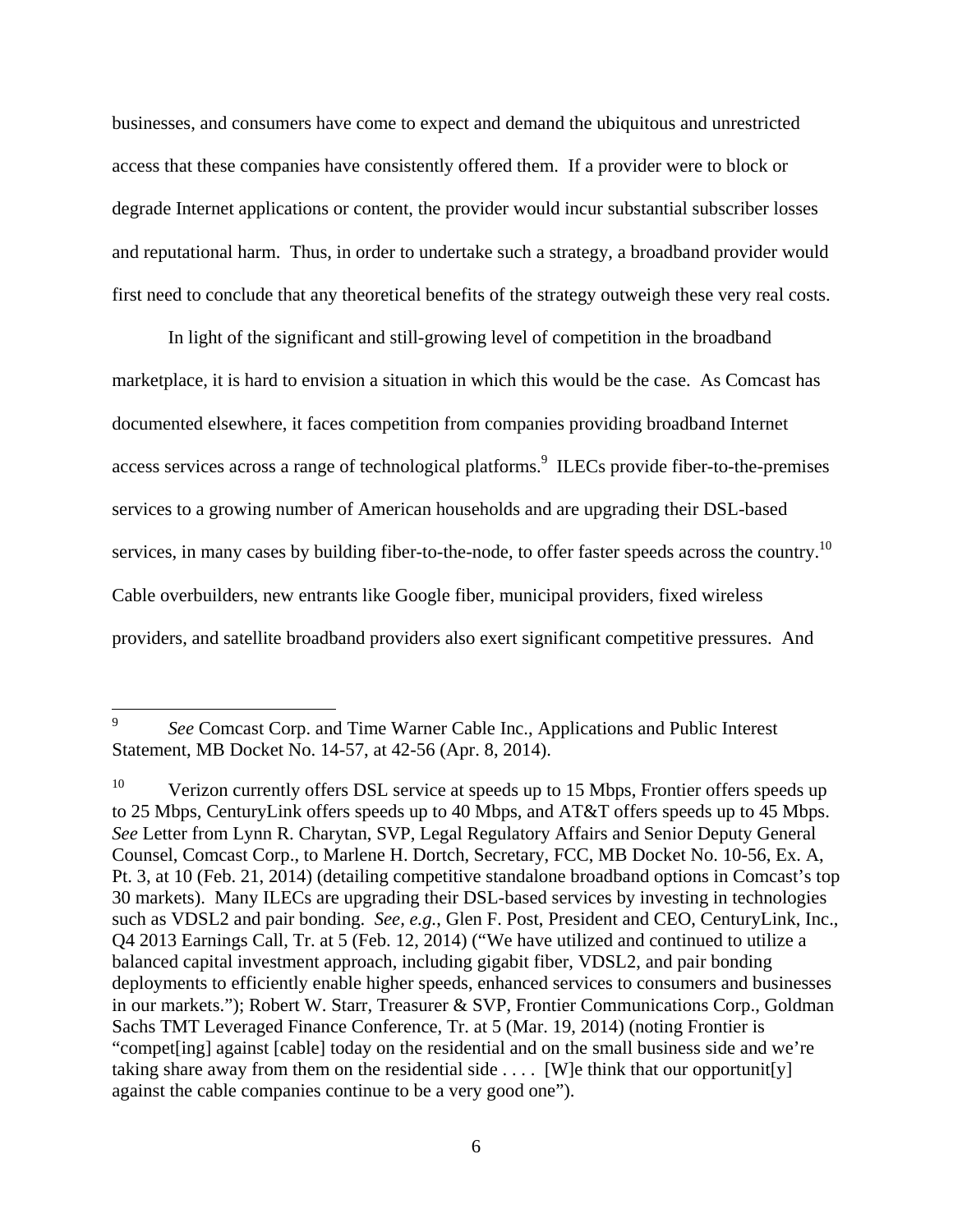well-capitalized and aggressive nationwide mobile broadband providers now offer services that provide speeds comparable to many of the fixed broadband services that consumers purchase.<sup>11</sup>

Indeed, even during the short period since the Commission adopted the *2010 Open Internet Order*, consumer demand for Internet-based content and applications has skyrocketed,<sup>12</sup> and broadband providers have raced to give consumers the best access to the content and applications that they demand. For example, in 2010, AT&T offered only traditional ADSL service to the significant majority of the 76 million households in its wireline footprint<sup>13</sup> and had announced no plans to upgrade its network in these areas. Today, AT&T is well into the process of deploying a mix of fiber-to-the-premises, fiber-to-the-node, IP-DSLAM, and fixed wireless

 $11$ 11 *See Inquiry Concerning the Deployment of Advanced Telecommunications Capability to All Americans in a Reasonable and Timely Fashion, and Possible Steps to Accelerate Such Deployment Pursuant to Section 706 of the Telecommunications Act of 1996, as Amended by the Broadband Data Improvement Act*, Eighth Broadband Progress Report, 27 FCC Rcd. 10342 ¶ 6 (2012) (noting that mobile providers are "deploying new, faster, and more spectrally efficient mobile network technologies, most notably Long Term Evolution (LTE), which offers advertised download speeds as high as 5-12 Mbps").

<sup>&</sup>lt;sup>12</sup> Netflix's subscriber base, for example, grew from approximately 20 million to nearly 50 million (including over 35 million in the United States alone) during this period. *Compare*  Netflix, *Q1 2014 Letter from Reed Hastings, CEO, and David Wells, CFO, to Shareholders* 1 (Apr. 21, 2014),

http://ir.netflix.com/common/download/download.cfm?companyid=NFLX&fileid=745654&filek ey=fb5aaae0-b991-4e76-863c-3b859c8dece8&filename=Q114 Earnings Letter 4.21.14 final.pdf, *with* Netflix, *Q4 2010 Letter from Reed Hastings, CEO, and David Wells, CFO, to Shareholders* 1 (Jan. 26, 2011),

http://ir.netflix.com/common/download/download.cfm?companyid=NFLX&fileid=437075&filek ey=925e81c4-3d5d-44b6-ae5e-a70c91251131&filename=Q410 Letter to shareholders.pdf. The number of downloads from Apple's App Store increased by approximately 50 percent in the last year alone. *See* Seth Fiegerman, *Apple App Store Tops 75 Billion Downloads*, June 2, 2014, Mashable, http://mashable.com/2014/06/02/apple-app-store-stats-2014/.

<sup>13</sup> Press Release, AT&T Inc., AT&T Reports Record 2.8 Million Wireless Net Adds, Strong U-verse Sales, Continued Revenue Gains in the Fourth Quarter (Jan. 27, 2011), http://www.att.com/gen/press-

room?pid=18952&cdvn=news&newsarticleid=31519&mapcode=financial (indicating that U-Verse passed 27 million of the living units in AT&T's footprint in Q4 2010).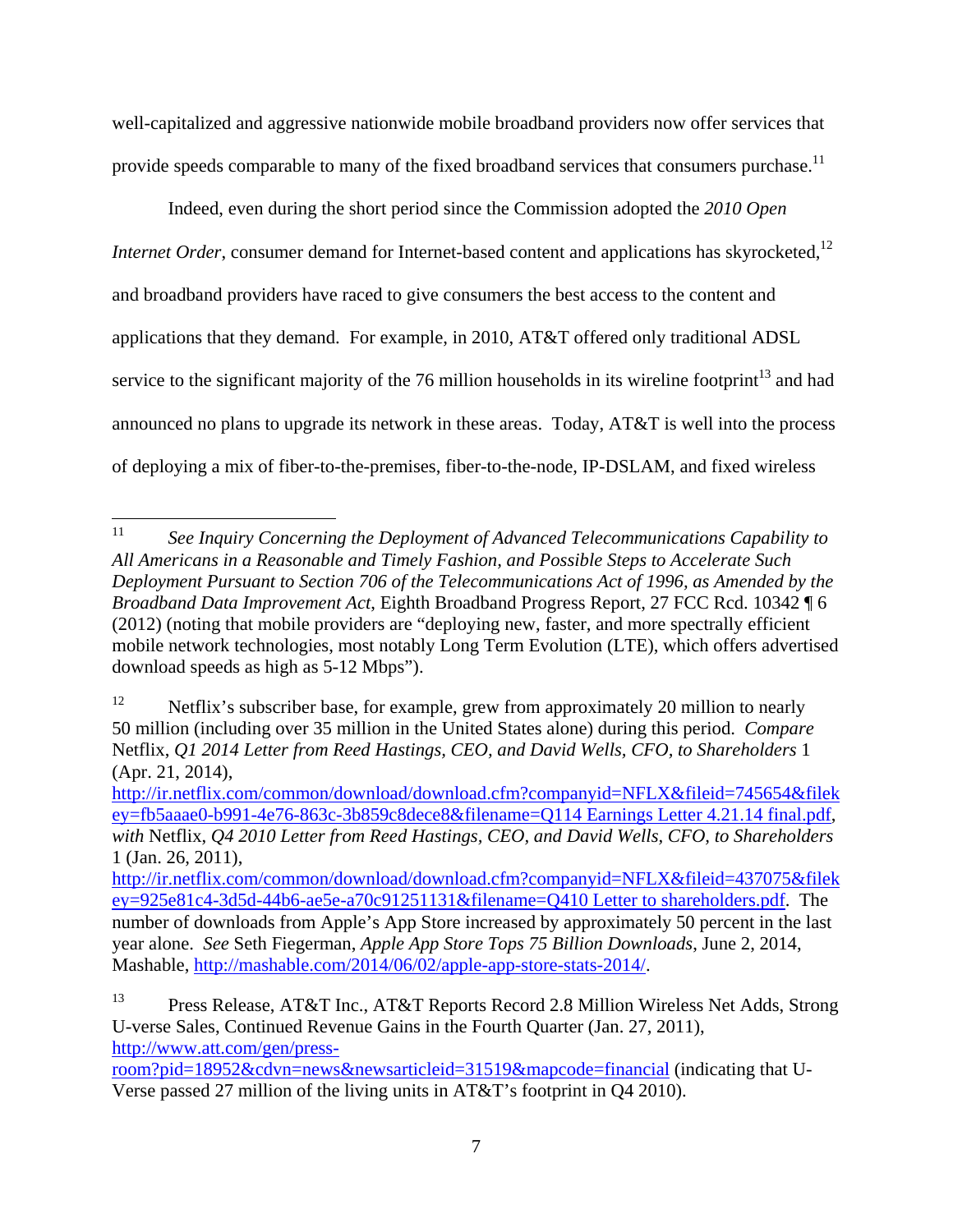broadband technologies to as many as 70 million customer locations.<sup>14</sup> Google, CenturyLink, Cox, and others have also announced ambitious plans to roll out fiber-to-the-premises networks and have begun to set these plans into motion.<sup>15</sup> In 2010, none of the four nationwide mobile broadband providers had even begun to deploy LTE networks until Verizon began its deployment in December of that year.<sup>16</sup> Now, all four major wireless providers operate LTE networks that collectively blanket the nation.<sup>17</sup>

16 *Implementation of Section 6002(b) of the Omnibus Budget Reconciliation Act of 1993; Annual Report and Analysis of Competitive Market Conditions with Respect to Mobile Wireless, Including Commercial Mobile Services*, Fifteenth Report, 26 FCC Rcd. 9664 ¶¶ 108-114 (2011) (describing the four nationwide mobile broadband providers' initial efforts to test and deploy LTE services); *see also* Press Release, Verizon, Blazingly Fast: Verizon Wireless Launches the World's Largest 4G LTE Wireless Network on Sunday, Dec. 5 (Dec. 3, 2010), http://www.verizonwireless.com/news/2010/12/pr2010-12-03.html (touting Verizon's LTE network, which launched in 38 cities in December 2010, as "the world's largest").

17 *See The Verizon Wireless 4G LTE Network*, Verizon,

http://www.verizonwireless.com/news/LTE/Overview.html (last visited July 9, 2014); *About Our Network*, AT&T, http://about.att.com/news/wireless-network.html (last visited July 9, 2014); *4G LTE Launched Markets*, Sprint, http://newsroom.sprint.com/news-releases/4gltelaunchedmarkets.htm (last visited July 9, 2014); *T-Mobile 4G LTE*, T-Mobile, http://t-mobilecoverage.t-mobile.com/4gcitylist.aspx (last visited July 9, 2014). The Commission notes in the NPRM that LTE subscriptions grew by a factor of nearly 500 during this period, *see* NPRM ¶ 48 n.110, and SNL Kagan predicts that there will be 224 million unique 4G subscriptions in the United States by 2018, *see* SNL Kagan, *Covered Pops & Subscribers by Technology in U.S. Wireless* (July 2013). Mobile data traffic is projected to grow three times faster than fixed IP data traffic between 2013 and 2018. *See* Cisco, *Visual Networking Index: Forecast and Methodology, 2013-2018*, at 3 (2014), http://www.cisco.com/c/en/us/solutions/collateral/serviceprovider/ip-ngn-ip-next-generation-network/white\_paper\_c11-481360.html.

 $14$ 14 *See* Press Release, AT&T, Inc., AT&T to Acquire DIRECTV (May 18, 2014), http://about.att.com/story/att\_to\_acquire\_directv.html ("*AT&T/DirecTV Press Release*").

<sup>15</sup> *See Exploring New Cities for Google Fiber*, Google Fiber Blog (Feb. 19, 2014), http://googlefiberblog.blogspot.com/2014/02/exploring-new-cities-for-google-fiber.html; Press Release, CenturyLink, Inc., CenturyLink Brings 1 Gigabit Fiber Service to Las Vegas (Oct. 9, 2013), http://news.centurylink.com/news/centurylink-brings-1-gigabit-fiber-service-to-las-vegas-2598362; Press Release, Cox Communications, Cox Communications Kicks Off Plan to Offer Residential Gigabit Speeds (May 22, 2014), http://cox.mediaroom.com/index.php?s=43&item=753.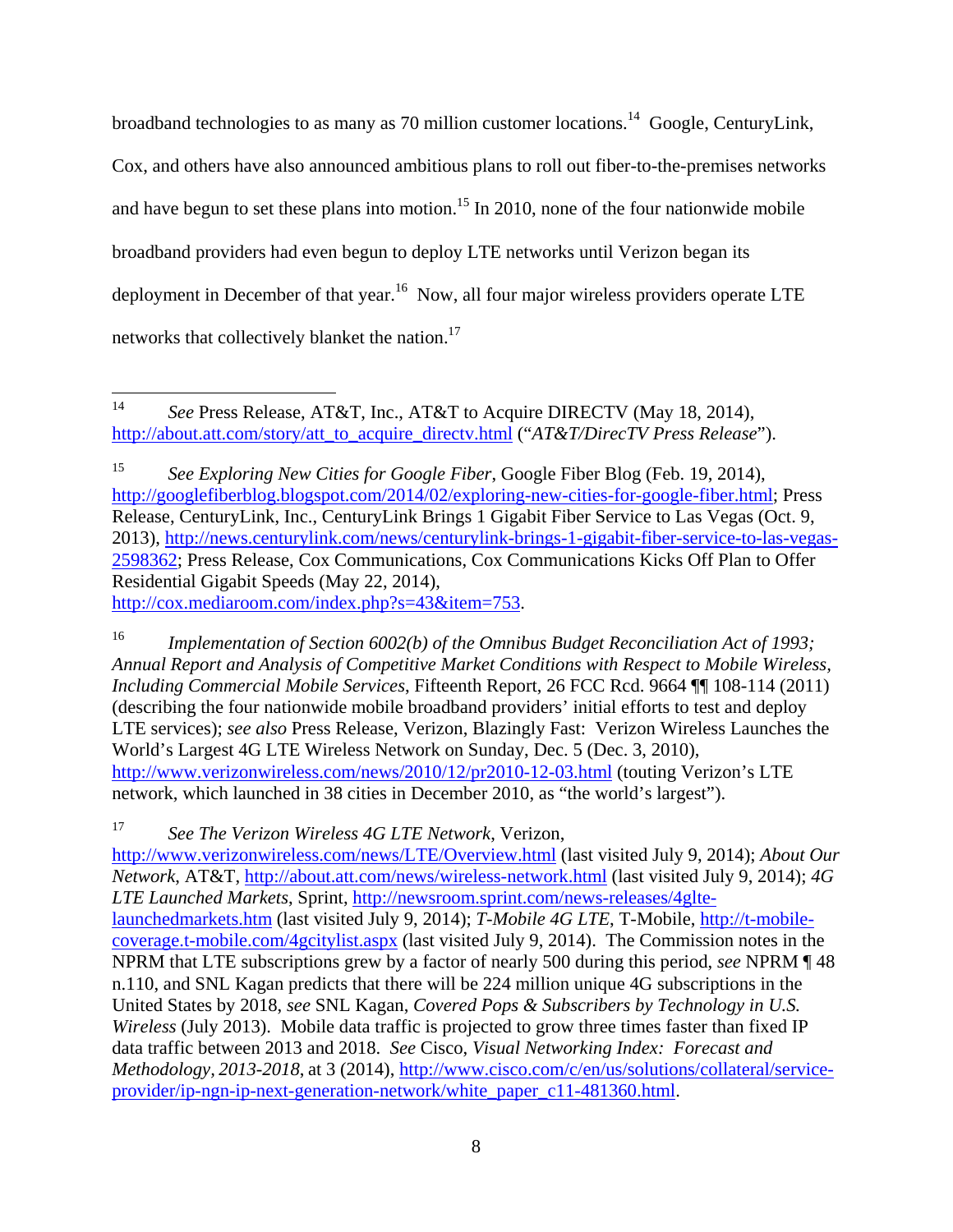These competitive developments are reflected in the Commission's Form 477 data. In the *2010 Open Internet Order*, the Commission relied on the December 2009 iteration of this data to assess the level of competition among fixed broadband providers.<sup>18</sup> The most recently released round of this data is from June 2013 and thus does not account for significant additional progress that has been made in the past year. But even the June 2013 data reveal a remarkable increase in competition since the Commission's previous review:

| <b>Number of Fixed Broadband</b><br>Providers <sup>19</sup> | % of Households in<br><b>Applicable Census Tracts as</b><br>of December 31, 2009 | % of Households in<br><b>Applicable Census Tracts as</b><br>of June 30, 2013 |
|-------------------------------------------------------------|----------------------------------------------------------------------------------|------------------------------------------------------------------------------|
| At Least 3                                                  | 28%                                                                              | 78%                                                                          |
| At Least 2                                                  | 76%                                                                              | 99%                                                                          |
| <b>At Least 1</b>                                           | 97%                                                                              | 100%                                                                         |

Furthermore, in the *2010 Open Internet Order*, the Commission concluded that, based on the 2009 data, "[i]ncluding mobile broadband providers does not appreciably change these numbers."<sup>20</sup> The same cannot be said today:

<sup>18</sup> 18 *See 2010 Open Internet Order* ¶ 32.

<sup>&</sup>lt;sup>19</sup> This chart displays the number of households located in census tracts where fixed broadband providers reported offering broadband Internet access service speeds of at least 3 Mbps downstream and 768 kbps upstream. *See* FCC, *Internet Access Services: Status as of December 31, 2009*, at 7 & fig. 3(a) (Dec. 2010), *available at*  http://hraunfoss.fcc.gov/edocs\_public/attachmatch/DOC-303405A1.pdf; FCC, *Internet Access Services: Status as of June 30, 2013*, at 9 & fig. 5(a) (June 2014), *available at* http://transition.fcc.gov/Daily\_Releases/Daily\_Business/2014/db0625/DOC-327829A1.pdf.

<sup>20</sup> *2010 Open Internet Order* ¶ 33.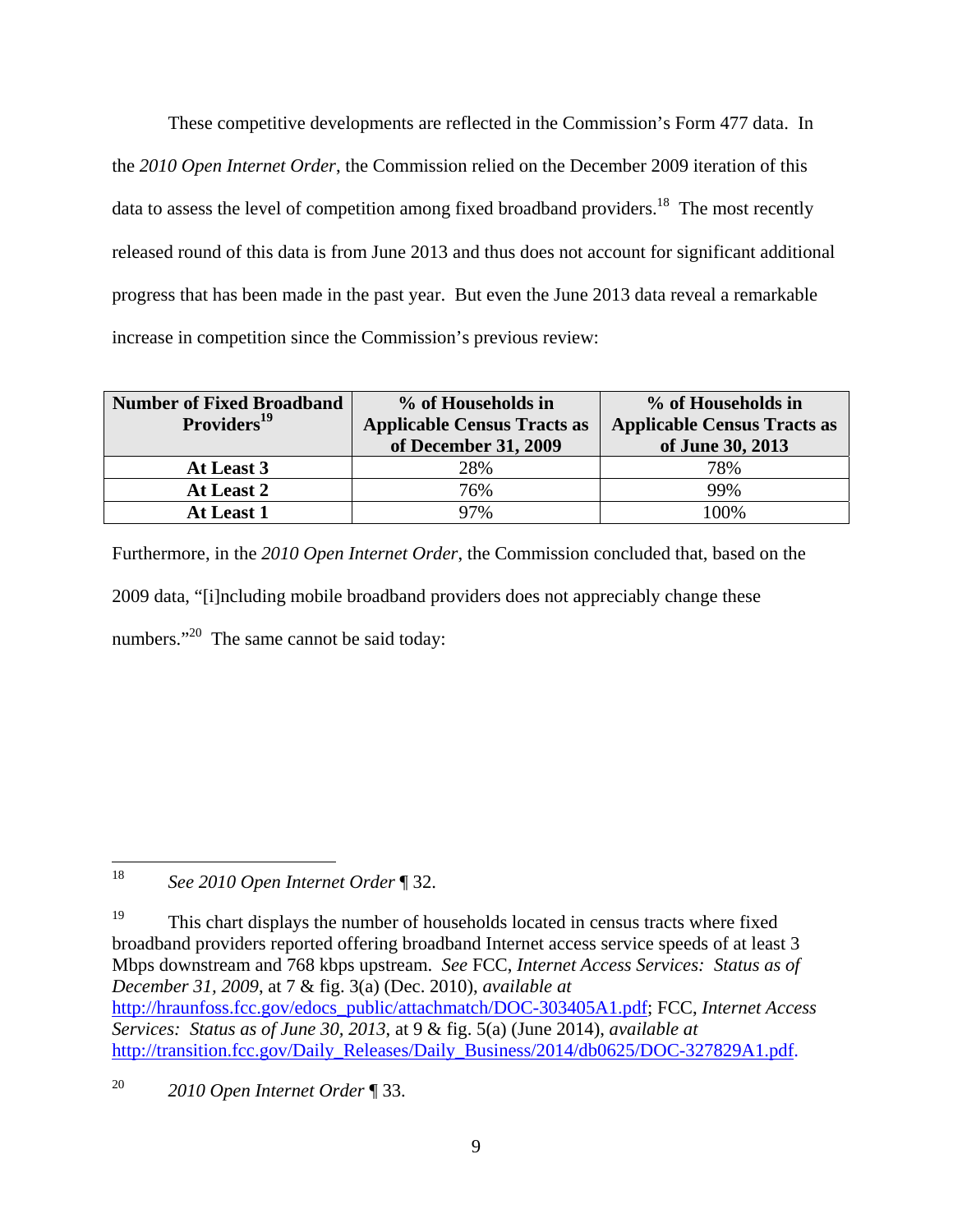| <b>Number of Fixed or Mobile</b><br><b>Broadband Providers</b> <sup>21</sup> | % of Households in<br><b>Applicable Census Tracts as</b><br>of December 31, 2009 | % of Households in<br><b>Applicable Census Tracts as</b><br>of June 30, 2013 |
|------------------------------------------------------------------------------|----------------------------------------------------------------------------------|------------------------------------------------------------------------------|
|                                                                              |                                                                                  |                                                                              |
| At Least 3                                                                   | 40%                                                                              | 99%                                                                          |
| At Least 2                                                                   | 80%                                                                              | 100%                                                                         |
| At Least 1                                                                   | 97%                                                                              | $00\%$                                                                       |

This heightened competition undoubtedly raises the costs to a broadband provider of attempting to limit Internet openness.

Moreover, there is no reason to believe that "switching costs" would prevent a consumer from changing among these competitors if a provider were to interfere with his or her connection to the open Internet.<sup>22</sup> Although certain advocates for regulation allege that subscribers are "captive" to their broadband providers, they have failed to provide any evidence indicating that churn rates are lower for broadband than they are for other services such as video or voice.<sup>23</sup> Indeed, a recent survey conducted by Consumer Reports found that *71 percent* of respondents would be inclined to switch to a competing broadband provider if their provider were to "block, slow down, or charge more" for certain high-bandwidth content or applications.<sup>24</sup> And as the

<sup>21</sup> This chart displays the number of households located in census tracts where fixed broadband providers reported offering broadband Internet access service speeds of at least 3 Mbps downstream and 768 kbps upstream *or* mobile broadband providers reported operating a network capable of such speeds. *See* FCC, *Internet Access Services: Status as of December 31, 2009*, at 8 & fig. 3(b) (Dec. 2010), *available at*  http://hraunfoss.fcc.gov/edocs\_public/attachmatch/DOC-303405A1.pdf; FCC, *Internet Access Services: Status as of June 30, 2013*, at 10 & fig. 5(b) (June 2014), *available at*  http://transition.fcc.gov/Daily\_Releases/Daily\_Business/2014/db0625/DOC-327829A1.pdf.

<sup>22</sup> *See* NPRM ¶ 46.

<sup>23</sup> *See, e.g.*, Comments of Vonage Holding Corp., GN Docket No. 14-28, at 5-6 (Mar. 21, 2014) (making an unsupported claim that "a broadband subscriber is captive to his or her access provider").

<sup>24</sup> *71% of U.S. Households Would Switch from Providers that Attempt to Interfere with Internet*, Consumer Reports, Feb. 18, 2104, http://www.consumerreports.org/cro/news/2014/02/71-percent-of-households-would-switch-ifprovider-interferes-with-internet-traffic/index.htm.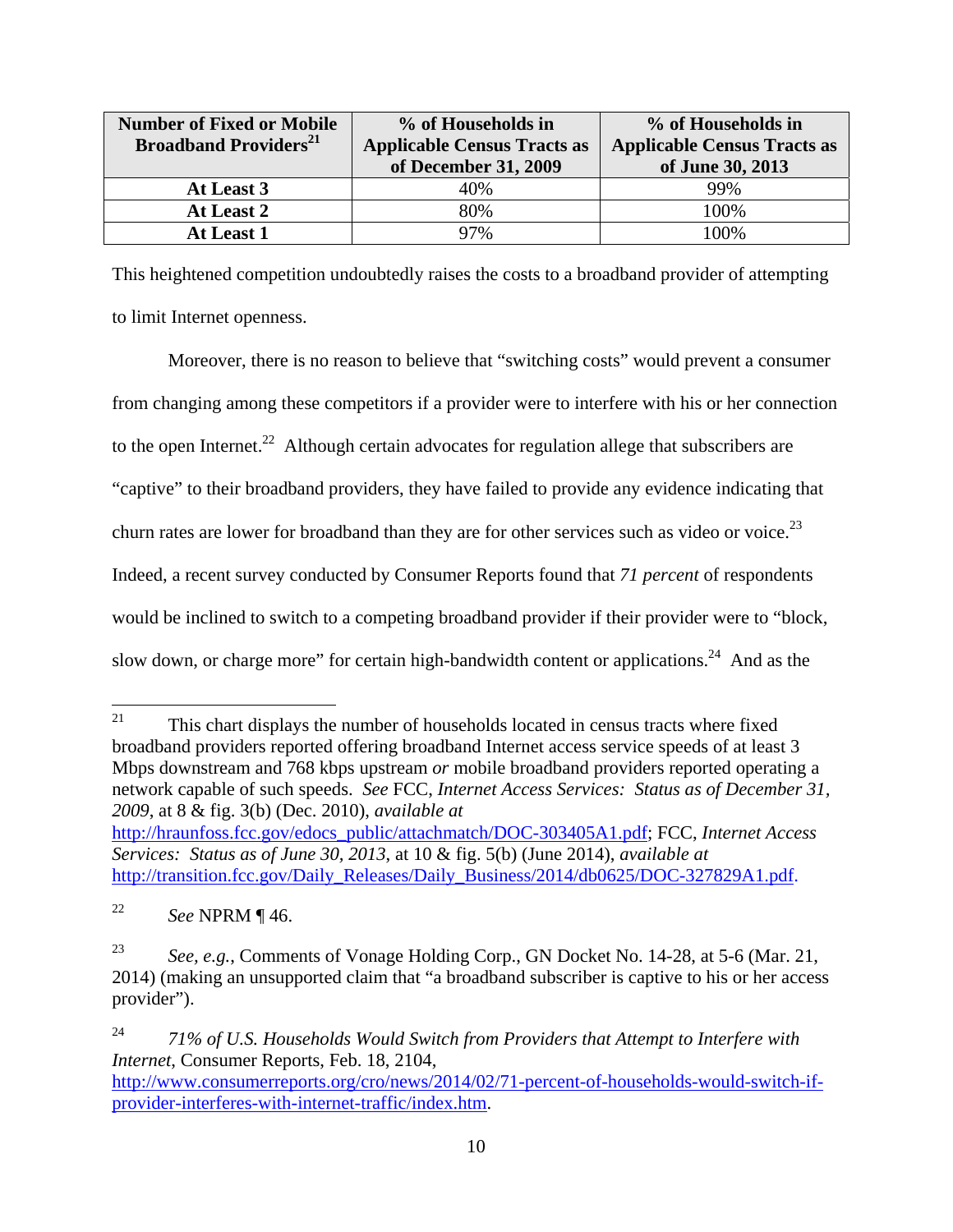data above demonstrate, consumers seeking to do so could choose among a growing number of competitors.

#### **B. Broadband Providers Have Demonstrated Strong Commitments to the Open Internet.**

The Internet ecosystem has been growing and evolving rapidly for decades, with astonishingly few difficulties. Although advocates for heavy-handed regulation have repeatedly predicted the demise of the open Internet, none of their predictions has ever come true.<sup>25</sup> Despite the fact that the open Internet rules were only in effect from November 2011 until January 2014 (a period of 26 months), openness and pro-consumer practices have consistently flourished throughout the history of the Internet.<sup>26</sup> Indeed, the "virtuous circle" has been enabled by broadband providers' strong and continuing commitments to openness.

And no company has been more committed to the openness of the Internet than Comcast. Comcast ultimately supported the *2010 Open Internet Order* because it struck "a workable balance between the needs of the marketplace and the certainty that carefully-crafted and limited rules can provide to ensure that Internet freedom and openness are preserved."<sup>27</sup> In connection with the acquisition of NBCUniversal, Comcast voluntarily committed to abide by the rules in that Order regardless of judicial challenge thereto. Thus, in the wake of the *Verizon* decision,

<sup>25</sup> 25 *See* Comments of Comcast Corp., Docket Nos. 09-191 & 07-52, at 15-17 (Jan. 14, 2010) (compiling predictions that broadband providers would limit Internet openness, which were later proven to be wrong).

<sup>&</sup>lt;sup>26</sup> Although the Open Internet rules were adopted in December 2010, they did not go into effect until November 20, 2011. *See* Preserving the Open Internet, 76 Fed. Reg. 59192, 59192 (Sept. 23, 2011), *available at* http://www.gpo.gov/fdsys/pkg/FR-2011-09-23/pdf/2011-24259.pdf (establishing an effective date of November 20, 2011).

<sup>27</sup> *See* David L. Cohen, *FCC Proposes Rules to Preserve an Open Internet*, Comcast Voices (Dec. 1, 2010), http://corporate.comcast.com/comcast-voices/fcc-proposes-rules-to-preserve-anopen-internet.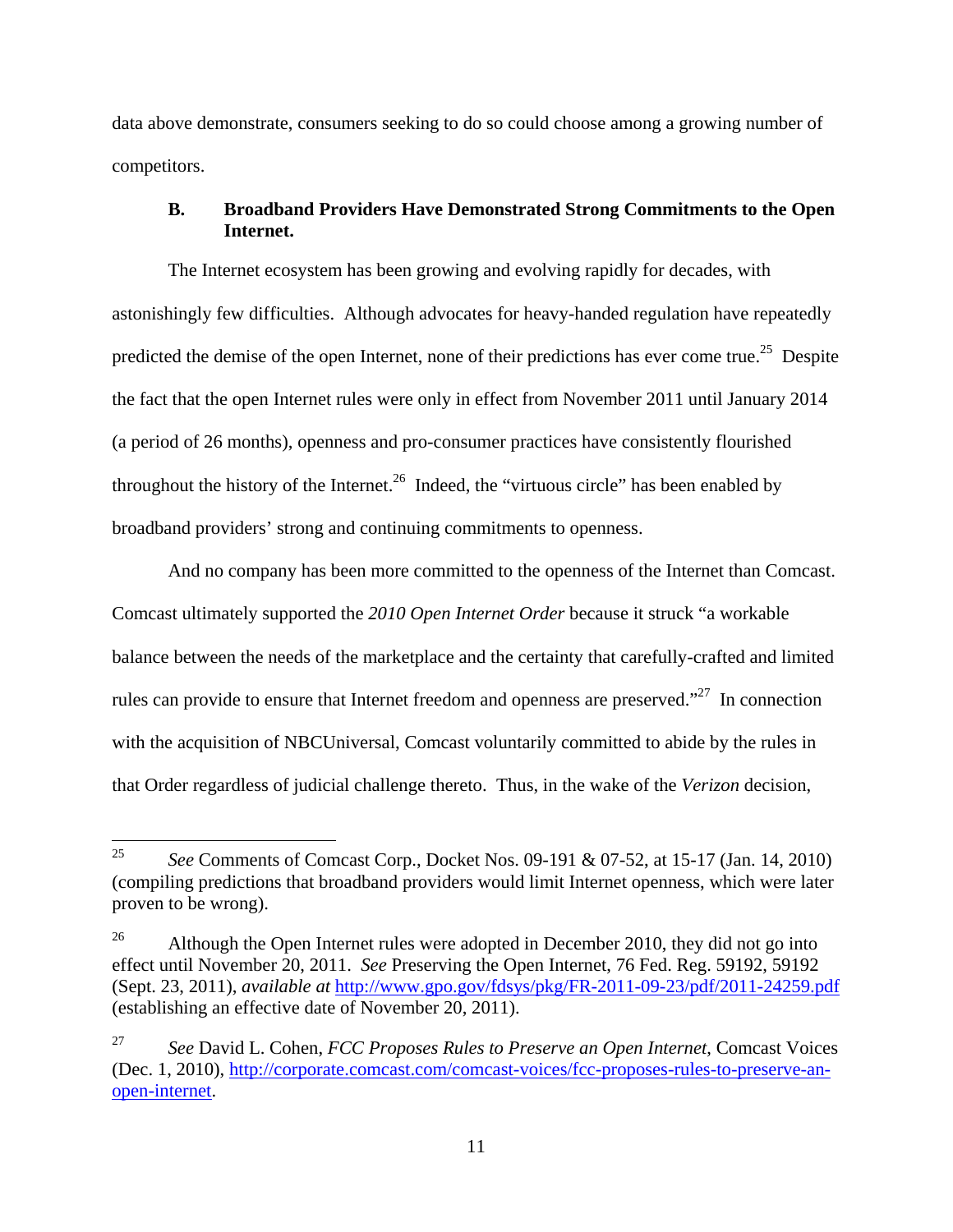Comcast is now the only broadband provider in America that is legally bound by the no-blocking and nondiscrimination rules adopted in the Order. This commitment will automatically extend to systems Comcast acquires from Time Warner Cable and Charter upon the approval and consummation of the transactions now pending before the Commission.

Although other providers are not similarly bound, they and their representatives have

been vocal about their commitments to openness as well:

- **NCTA:** "The cable industry has always embraced the principles of an open Internet and the Court decision will not change that. Consumers have always been entitled to enjoy the legal web content of their choosing and they will continue to do so. An open Internet is good for our customers, and good for our business."28
- **AT&T:** "AT&T has built its broadband business, both wired and wireless, on the principle of Internet openness. That is what our customers rightly expect, and it is what our company will continue to deliver. That is also why we endorsed the FCC's original rule on net neutrality, and is why we pledged to adhere to openness principles even after the recent court decision."29
- **Verizon:** "Verizon has long been committed to an open Internet for a simple reason: Our customers demand it. This was true before the FCC ever considered putting rules in place, and serving our customers will ensure our commitment to an open Internet regardless of what the FCC does in the future. $130$
- **USTelecom:** "Our industry has long operated in a manner consistent with the Federal Communications Commission's Internet freedoms, and nothing about [the

<sup>28</sup> 28 Press Release, NCTA, Statement of NCTA President & CEO Michael Powell Regarding Today's Decision by the U.S. Court of Appeals for the D.C. Circuit (Jan. 14, 2014), https://www.ncta.com/news-and-events/media-room/article/3117.

<sup>&</sup>lt;sup>29</sup> Press Release, AT&T Inc., AT&T Statement on Net Neutrality (Feb. 19, 2014), http://publicpolicy.att.com/att-open-internet-policy-statement. In addition, AT&T has committed to abide by the 2010 Open Internet rules for three years if its acquisition of DirecTV is approved. *See AT&T/DirecTV Press Release*.

Press Release, Verizon, Verizon Comments on FCC's Proposed Rules for Open Internet (May 15, 2014), http://newscenter.verizon.com/corporate/news-articles/2014/05-15-statementon-fcc-proposed-rules-for-open-internet/.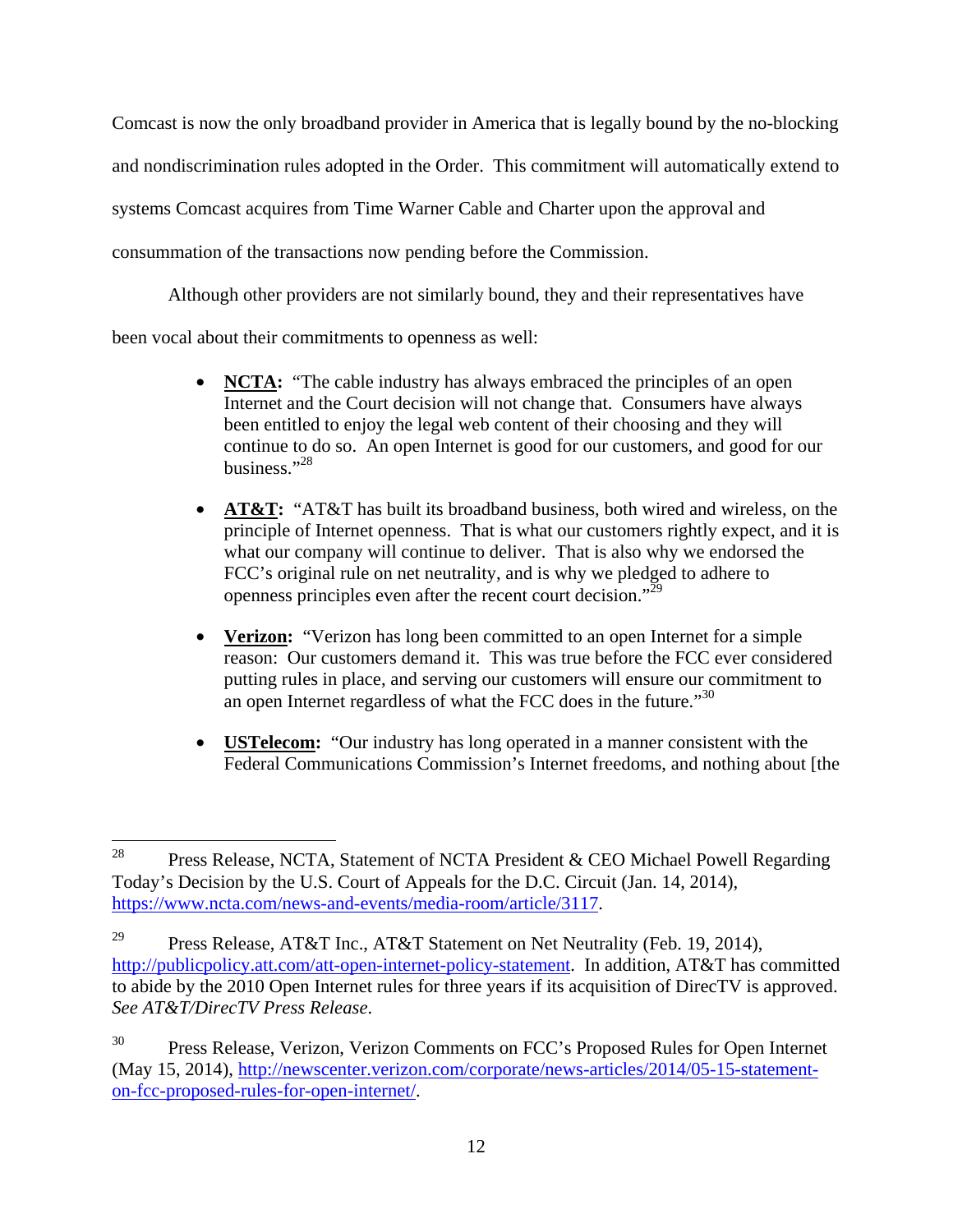*Verizon*] decision changes that. We will continue to offer consumers the highest quality broadband experience."31

• **CTIA:** "As we have said many times, CTIA's members share a longstanding commitment to an open Internet and a vibrant wireless ecosystem because that's what wireless customers demand, not because of regulation."<sup>32</sup>

Comcast supports the Commission's effort to adopt new, strong, effective, common-

sense rules, but it is key that the Commission not disrupt the pro-consumer incentives that are already driving the broadband industry today. Unnecessarily applying regulations that are more intrusive than those adopted in 2010 would risk doing just that.

# **III. THE COMMISSION SHOULD FOLLOW THE D.C. CIRCUIT'S GUIDANCE AND REAFFIRM THE IMPORTANCE OF ITS TRANSPARENCY FRAMEWORK WHILE ADOPTING NEW RULES PURSUANT TO SECTION 706 OF THE TELECOMMUNICATIONS ACT OF 1996.**

The *Verizon* decision established a clear roadmap for the Commission to promulgate

sensible and legally sound open Internet rules pursuant to Section 706 of the

Telecommunications Act of 1996. Section 706(a), the D.C. Circuit explained, "vest[s] the

Commission with actual authority" to "encourage the deployment on a reasonable and timely

basis of advanced telecommunications capability to all Americans."<sup>33</sup> Moreover, upon a finding

that "advanced telecommunications capability" is not being "deployed to all Americans in a

reasonable and timely fashion," Section 706(b) provides the Commission additional authority to

"take immediate action to accelerate deployment of [advanced telecommunications] capability

<sup>31</sup> 31 Press Release, USTelecom, USTelecom Statement on Court Net Neutrality Ruling (Jan. 14, 2014), http://www.ustelecom.org/news/press-release/ustelecom-statement-court-netneutrality-ruling.

<sup>&</sup>lt;sup>32</sup> Press Release, CTIA, CTIA Statement on the FCC's Net Neutrality Announcement (Feb. 19, 2014), http://www.ctia.org/resource-library/press-releases/archive/fcc-net-neutrality.

<sup>33 47</sup> U.S.C. § 1302(a); *see Verizon*, 740 F.3d at 636-40.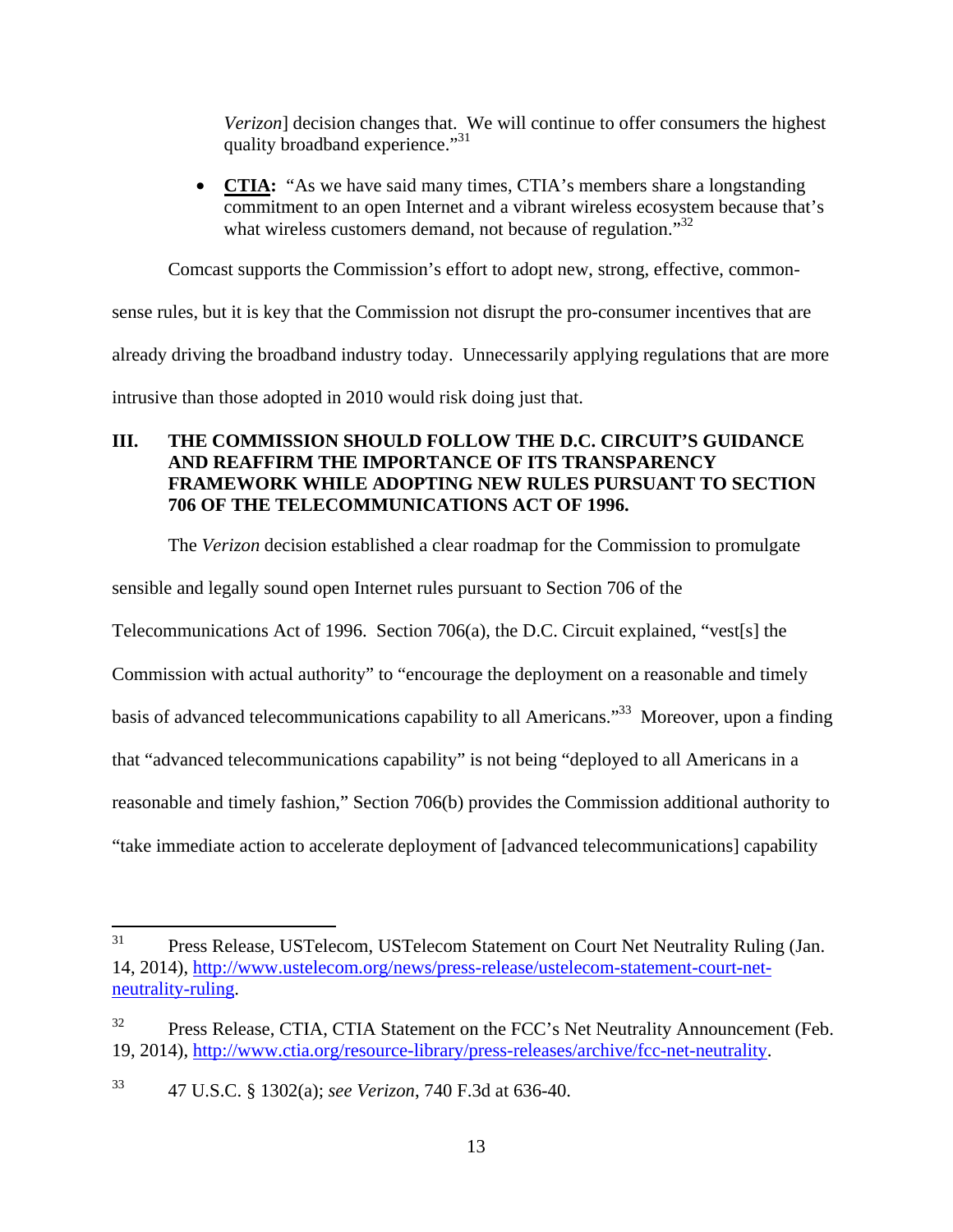by removing barriers to infrastructure investment and by promoting competition in the telecommunications market."34

The D.C. Circuit upheld the Commission's 2010 conclusion that promoting and protecting the open Internet fell squarely within these grants of authority. The court characterized the Commission's finding that Internet openness is crucial to edge-provider innovation and drives end-user demand, which in turn stimulates investment in broadband infrastructure—i.e.*,* the "virtuous circle"—as "both rational and supported by substantial evidence."<sup>35</sup> That core justification thus plainly empowers the Commission to adopt new rules under Section 706(a) to protect and provide for such openness as a way to "encourage the deployment" of advanced telecommunications capability.<sup>36</sup> Because the Commission also has concluded that "broadband deployment to *all* Americans is not reasonable and timely,"37 the Commission can similarly justify new rules protecting Internet openness under Section 706(b) as a means of "'accelerat[ing] [broadband] deployment'" by "removing 'barriers to infrastructure investment' and promoting 'competition.'"<sup>38</sup> The Commission should follow the court's roadmap by reaffirming the importance of the transparency framework and adopting new open Internet rules pursuant to Section 706.

37 *Id.* at 640 (quoting *Inquiry Concerning the Deployment of Advanced Telecommunications Capability to All Americans in a Reasonable and Timely Fashion, and Possible Steps to Accelerate Such Deployment Pursuant to Section 706 of the Telecommunications Act of 1996*, *as Amended by the Broadband Data Improvement Act*, Sixth Broadband Deployment Report, 25 FCC Rcd. 9556 ¶ 2 (2010)); *see id.* at 642.

38 *Id.* at 642 (quoting 47 U.S.C. § 1302(b)).

<sup>34</sup> 34 47 U.S.C. § 1302(b); *see Verizon*, 740 F.3d at 640-42.

<sup>35</sup> *Verizon*, 740 F.3d at 644.

<sup>36</sup> *Id.* at 642.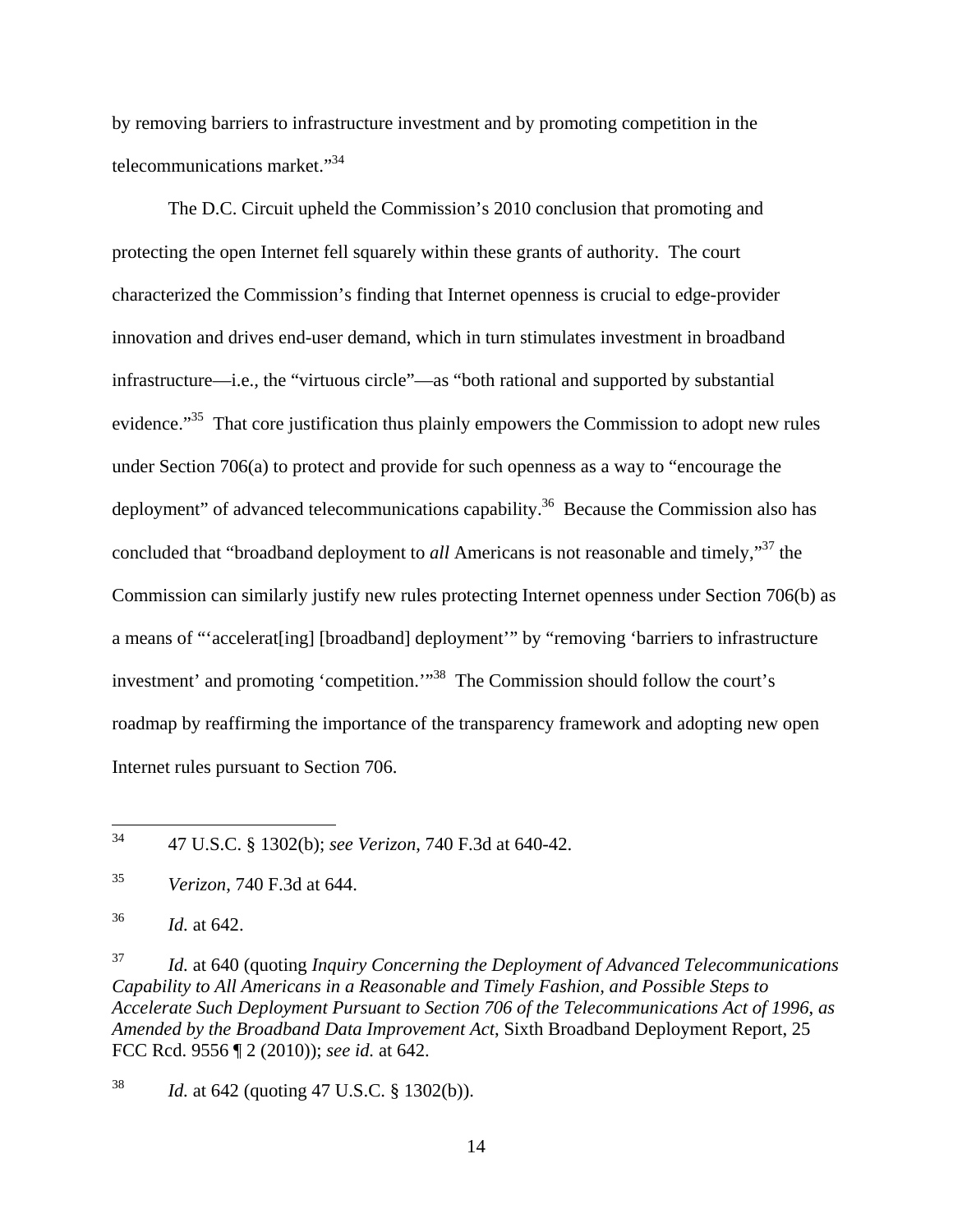#### **A. The Commission Should Reaffirm the Importance of Its Transparency Framework.**

The *Verizon* court unanimously upheld the 2010 transparency rule,<sup>39</sup> and thus assured that consumers will continue to receive robust disclosures describing the terms, conditions, and performance attributes of broadband Internet access services. As the Commission recognizes, well-designed disclosure rules are "the most effective and least intrusive regulatory measures at the Commission's disposal" for protecting the open Internet.<sup>40</sup> Such rules bolster competition in the communications marketplace by enabling end users to make informed decisions about choosing (and deciding whether to keep) their broadband provider. They also provide assurances to regulators, edge providers, and the broader Internet community that broadband providers will remain committed to the open Internet. As reflected in the existing disclosures of all major broadband providers, including Comcast, there is widespread support and a public commitment from broadband providers to maintain open Internet policies and practices.<sup>41</sup>

Section 706 provides abundant authority to reaffirm the Commission's 2010 transparency rule and to make reasonable adjustments calibrated to support the "virtuous circle" of innovation and increased competition. Some of the Commission's new proposals could yield such benefits. For example, the Commission may well wish to require greater disclosure than it currently does for how actual broadband speeds compare with advertised speeds, as consumers should know

<sup>39</sup> *Id.* at 659; *id.* at 660 & n.3, 668 & n.9 (Silberman, J., dissenting).

 $^{40}$  NPRM [ 66.

<sup>41</sup> *See, e.g.*, *Frequently Asked Questions About Network Management*, Comcast, http://customer.comcast.com/Pages/FAQViewer.aspx?seoid=Frequently-Asked-Questionsabout-Network-Management; *Network Management Disclosure*, Time Warner Cable, http://business.timewarnercable.com/legal/network-management-disclosure.html; *Broadband Information*, AT&T, http://www.att.com/gen/public-affairs?pid=20879.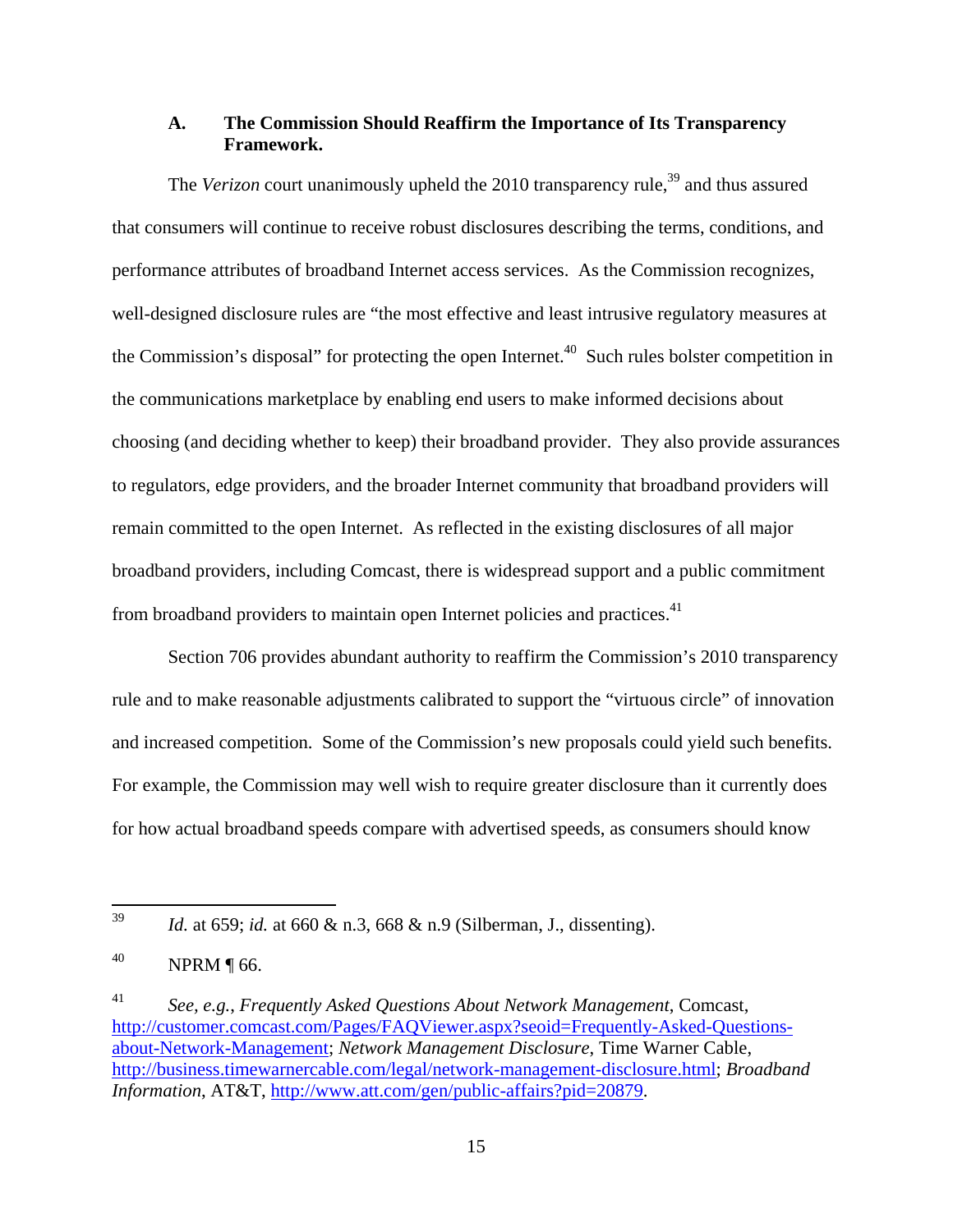whether they are receiving the full benefit of the services that they purchase.<sup>42</sup> Many broadband providers, including Comcast, already disclose far more information on this issue than is required.<sup>43</sup> In addition, the Commission may well find that the OIAC's proposal for a "standardized label" would make broadband providers' disclosures more accessible and useful for consumers<sup>44</sup>

The Commission should ensure, however, that any new disclosure obligations are appropriately tailored to its objectives in this proceeding. Certain proposals in the NPRM threaten to impose substantial burdens while providing consumers with minimal or no countervailing benefits. For instance, the Commission should not require broadband providers to make additional disclosures tailored to edge providers or to "providers who seek to exchange traffic with broadband provider networks."45 The current transparency rule already requires broadband providers to disclose information "sufficient for . . . content, application, service, and device providers to develop, market, and maintain Internet offerings."<sup>46</sup> Beyond this, it is

<sup>42</sup> 42 *See* NPRM ¶¶ 73, 79-80. In nearly all cases, American broadband subscribers *are*  receiving the full benefit of their services, unlike broadband subscribers in many other countries. For example, while American broadband providers, on average, deliver 101 percent of the speeds that they advertise, broadband providers in the European Union deliver only 76 percent. *Compare* FCC, *2014 Measuring Broadband America – Fixed Broadband Report* 14 (2014), *available at* http://data.fcc.gov/download/measuring-broadband-america/2014/2014-Fixed-Measuring-Broadband-America-Report.pdf ("*Measuring Broadband America Report*") *with* SamKnows Ltd., European Commission, *Quality of Broadband Services in the E.U.* 59 (Oct. 2013), *available at* http://ec.europa.eu/digital-agenda/en/news/quality-broadband-services-eusamknows-study-internet-speeds.

<sup>43</sup> *See Network Management Information Center*, *Your Internet Service Performance*, Comcast, http://networkmanagement.comcast.net/index.php/component/content/article?id=48 (last visited July 9, 2014).

<sup>44</sup> *See* NPRM ¶ 72.

<sup>45</sup> *Id.* ¶¶ 75-76.

<sup>46</sup> *See* 47 C.F.R. § 8.3.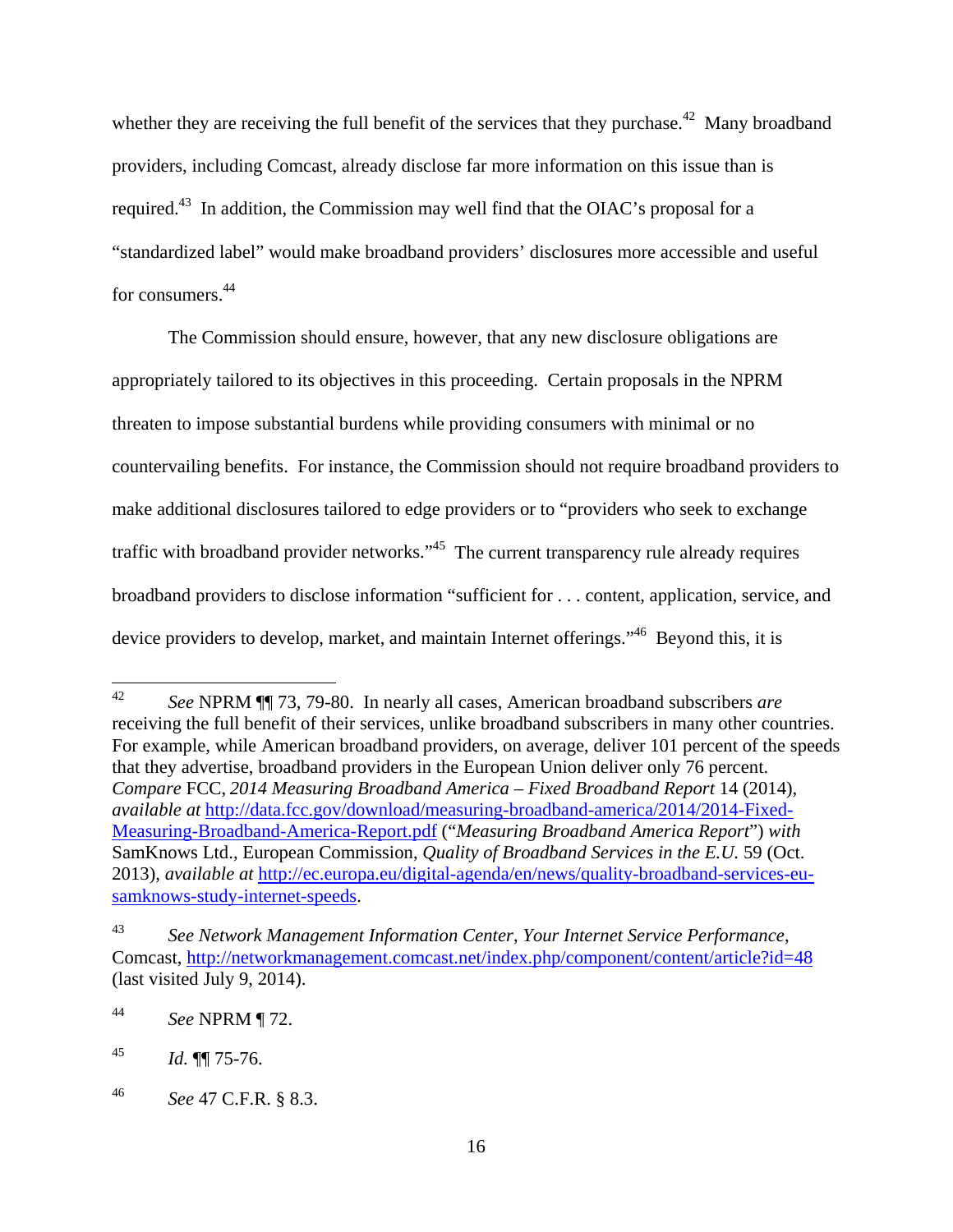unclear what information these entities would need in order to make their offerings available on an open network like the Internet. Indeed, one of the principal characteristics of the Internet is that any IP-based service can be delivered over it, without special tailoring.<sup>47</sup> In addition, the Commission should not require broadband providers that have data caps or usage thresholds to collect and disclose data regarding consumers' "application-specific usage" or "which user or device contributed to which part of the total data usage."<sup>48</sup> These proposals would require broadband providers to inspect and track their customers' usage in ways that broadband

<sup>47</sup> In the majority of cases, broadband providers do not have direct relationships with the edge providers whose traffic they are transmitting. They simply transmit traffic to and from their subscribers without regard for its source or destination. Indeed, broadband providers are often unaware of the existence of a given edge provider. Requiring broadband providers to try to anticipate the needs of the myriad parties that make up the Internet ecosystem would be impractical, excessively burdensome, and contrary to the nature of the service that broadband providers offer. Such a requirement would create more confusion than clarity in broadband providers' disclosures, leaving consumers (with whom broadband providers *do* have direct relationships) worse off than they are under the current transparency rule.

<sup>&</sup>lt;sup>48</sup> NPRM ¶ 73. Although Comcast opposes these proposals, Comcast acknowledges that requirements for broadband providers to disclose certain information about "data caps" or other usage-based billing practices may be appropriate. Comcast's broadband service is not subject to "data caps," but Comcast is trialing data usage plans in select markets. In these markets, Comcast clearly specifies the terms of its offerings, including the applicable usage thresholds and charges associated with incremental consumption. *See Questions & Answers About Our New Data Usage Plan Trials*, Comcast, http://customer.comcast.com/help-and-support/internet/datausage-trials (last updated May 29, 2014). Comcast also provides subscribers in these markets with a "data calculator" to assist them in predicting their monthly usage, *see How Much Data Do I Use?*, Comcast, http://datacalculator.comcast.net/index.html; a "usage meter" to keep track of their usage, which has repeatedly been verified by a third-party source to be highly accurate, *see*  Peter Sevcik, NetForecast, *Third Accuracy Assessment of Comcast's Internet Usage Meter* (May 2014), http://www.netforecast.com/wp-

content/uploads/2014/05/NFR5116 Comcast Meter Accuracy Report.pdf; and subscriber alerts when they near their usage thresholds, *see Will I Be Alerted When I Near Or Exceed My Data Usage Plan?*, Comcast, http://customer.comcast.com/help-and-support/internet/data-usage-trialswill-i-be-alerted-data-usage (last updated May 29, 2014). Information of this kind enables consumers to make more informed choices about their service.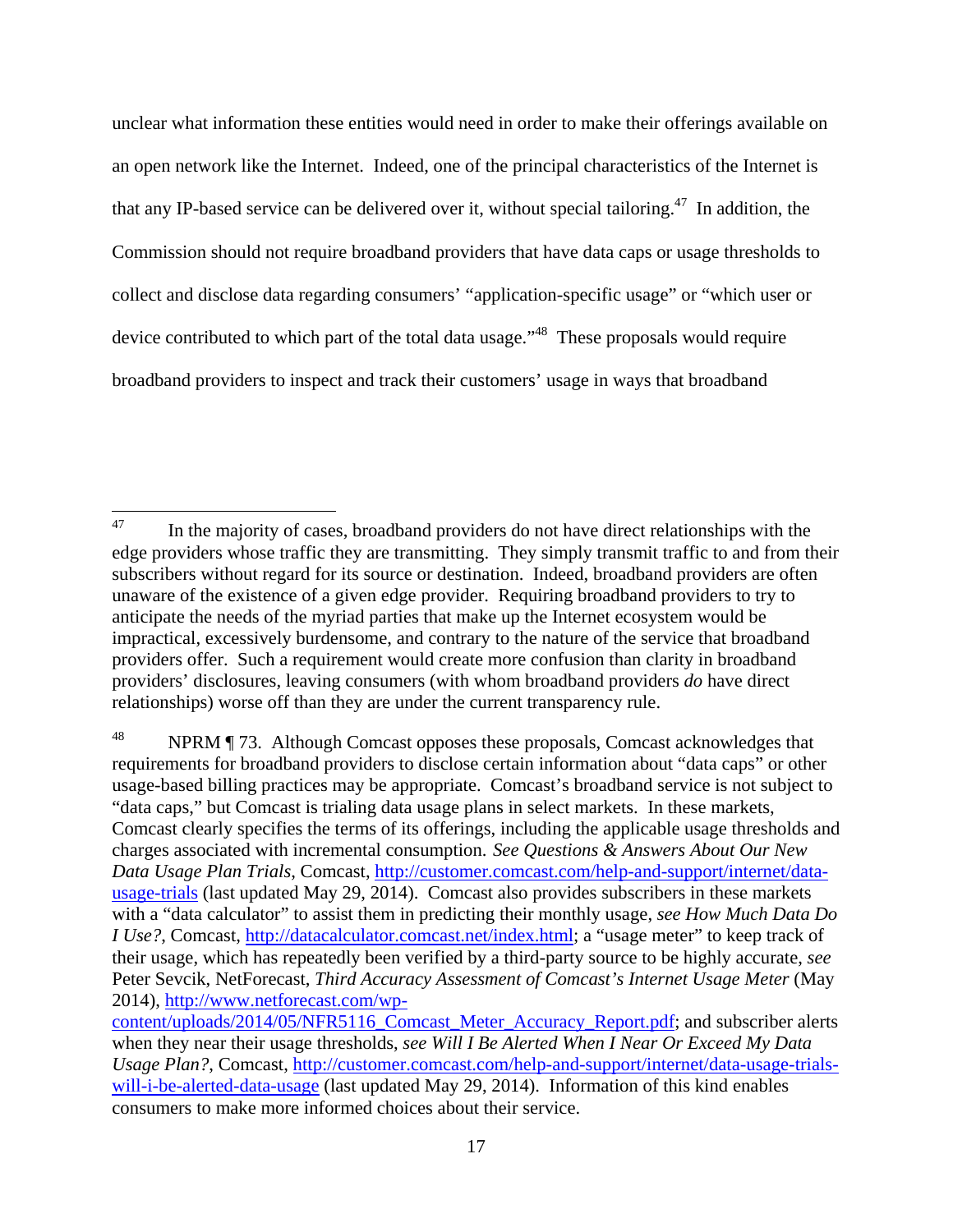providers often do not today. Aside from the obvious burdens inherent in such a requirement, this policy could raise legitimate concerns regarding consumer privacy.<sup>49</sup>

But setting aside these discrete problematic proposals, Comcast agrees with the Commission that it should use transparency as a critical means of promoting Internet openness. With relevant and accessible information about their options, consumers can make more informed choices and spur companies to continue providing services that meet their needs.

# **B. The Commission Should Reinstate a No-Blocking Rule Designed to Guarantee End Users Access to the Entire Internet.**

The *Verizon* decision also supplies a sound basis for the proposed reinstatement of the Commission's no-blocking rule.<sup>50</sup> Although the court struck down the 2010 no-blocking rule, it did so because the Commission had not provided a valid legal rationale to support it under Section 706—not because such a rationale did not exist.<sup>51</sup> In fact, the court indicated that the 2010 no-blocking rule *would* have been valid if it were understood to simply establish a minimum level of service on a broadband provider's network, while leaving room for providers

<sup>49</sup> If the Commission wishes to mandate disclosure of application-specific usage information, it should look to edge providers, who are far better positioned to provide this information. Many mobile devices already track usage information on an application-specific basis. In addition, application and content providers possess comprehensive data regarding their customers' usage and could present this data in the appropriate context for their services. For example, an over-the-top video provider could present usage information in terms of how many megabytes were associated with the streaming of a given video file. As industry observers have explained, such edge provider disclosures would empower consumers to more effectively manage their data consumption. *See, e.g.*, Peter Sevcik, NetForecast, *Empowering Internet Users to Manage Broadband Consumption* (June 2012), http://www.netforecast.com/wpcontent/uploads/2012/06/NFR5109\_Empowering\_Internet\_Users\_to\_Manage\_Broadband\_Cons umption.pdf.

<sup>50</sup> NPRM ¶¶ 89-109.

<sup>51</sup> *See Verizon*, 740 F.3d at 658-59 ("We are unable to sustain the Commission's action on a ground upon which the agency itself never relied. Nor may we defer to a reading of a statutory term that the Commission never offered.") (internal citations omitted).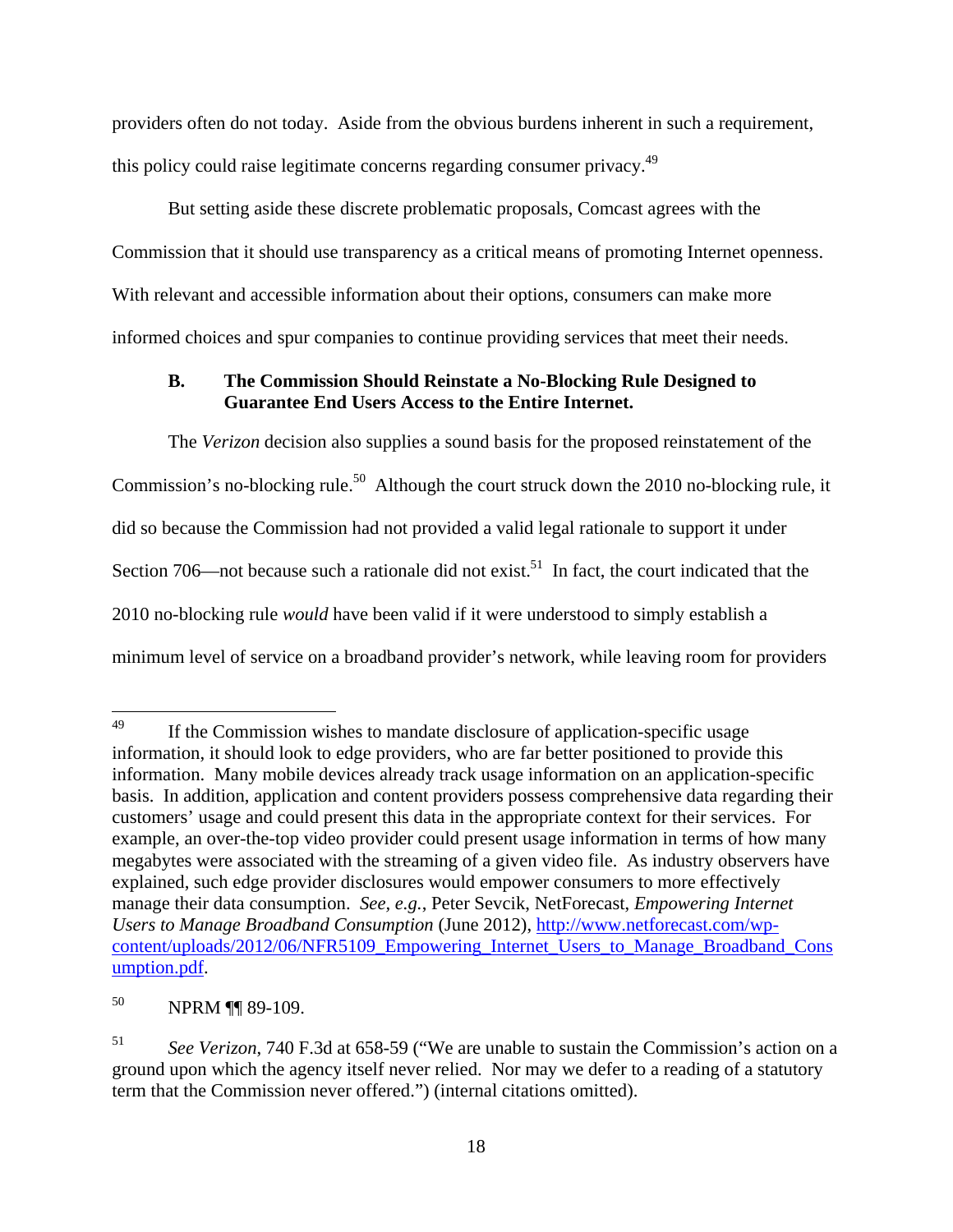to "negotiate separate agreements with . . . individual edge provider[s]" regarding a greater level of service and to charge similarly situated edge providers "different prices for the same service."<sup>52</sup> The Commission should utilize the court's reasoning and reinstate a no-blocking rule that guarantees that end users can access the entire Internet.<sup>53</sup>

# 1. *Any "Minimum Level of Service" Should Be Defined as a Requirement To Deliver Traffic on a "Best Efforts" Basis.*

The NPRM tentatively concludes that "the revived no-blocking rule should be interpreted as requiring broadband providers to furnish edge providers with a minimum level of access to their end-user subscribers."54 The Commission asks whether it should interpret this standard as a requirement to deliver traffic on a "best efforts" basis; as a requirement to deliver traffic in a

 $^{54}$  *Id.* ¶ 97.

<sup>52</sup> Id. at 658. Moreover, "the Commission has significant latitude to determine the bounds of common carriage." *Cellco P'ship v. FCC*, 700 F.3d 534, 547 (D.C. Cir. 2012). If a regulation imposes an obligation that falls within the gray area between *per se* common carriage and *per se*  private carriage, the Commission's determination "that a regulation does or does not confer common carrier status warrants deference." *Id.* A no-blocking rule that establishes a minimum service requirement while leaving open substantial room for individualized bargaining will fall comfortably within the Commission's authority. *Cf. id.* at 548 (upholding the data roaming rule because, "[al]though the rule obligate[d] Verizon to come to the table and offer a roaming agreement where technically feasible, [it] largely le[ft] the terms of the agreement up for negotiation").

<sup>53</sup> The language of the rule adopted in the *2010 Open Internet Order*, which the Commission has proposed to re-adopt, is properly tailored to this goal. Departing from the language of that rule is unnecessary, and doing so to promote other objectives would be inappropriate. For example, to the extent that the Commission seeks to restrict "priority agreements with edge providers," it should not do so under the no-blocking rule. *See* NPRM ¶ 89. Whatever the merits of or potential concerns regarding such arrangements, they cannot credibly be deemed to "block" access to anything. As the Commission has proposed, the noblocking rule should remain separate and operate independently from any "commercial reasonableness" screen. *See id.* ¶ 90. And, as was the case for the 2010 no-blocking rule, any new no-blocking rule should be subject to reasonable network management.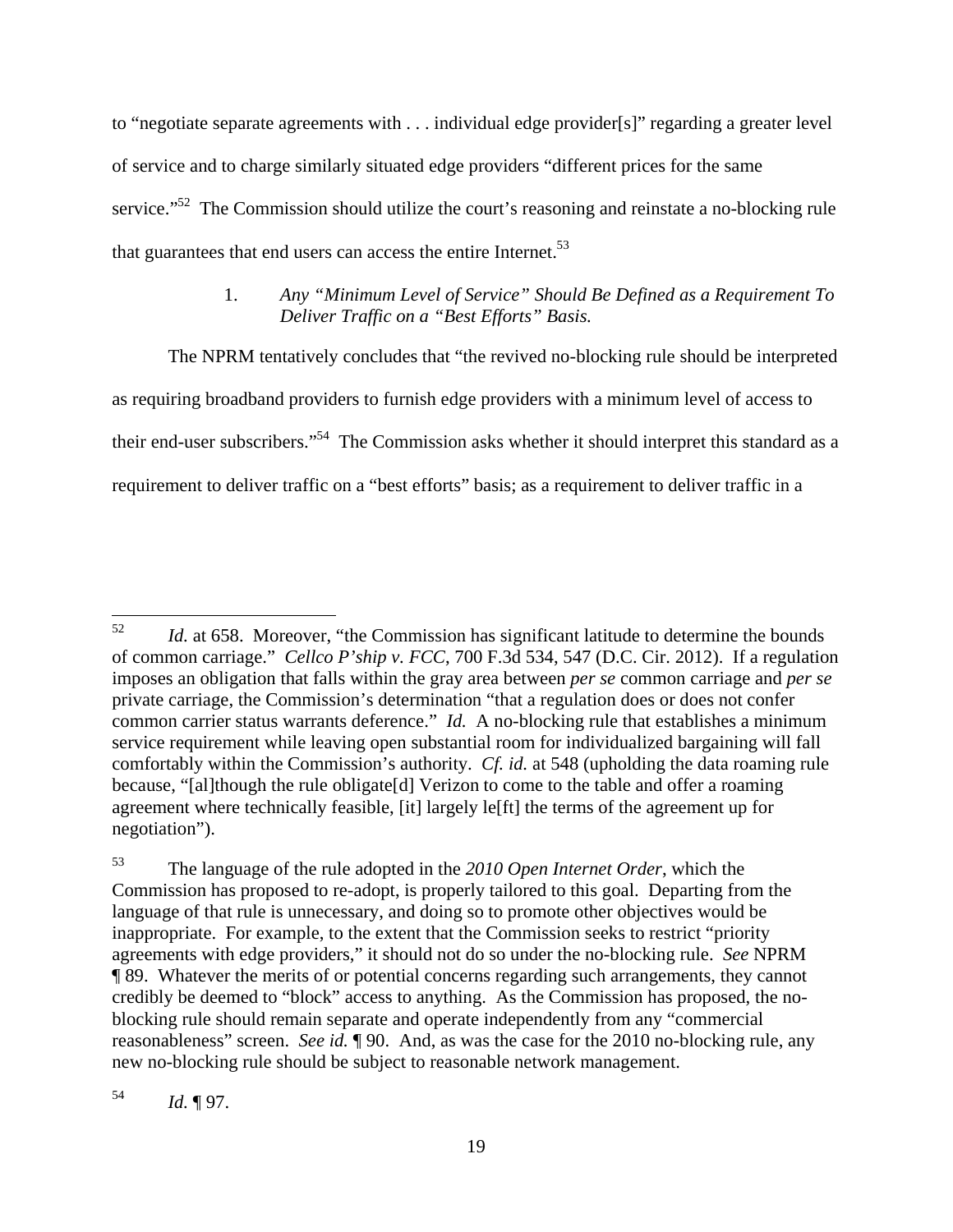manner that satisfies certain quantitative performance parameters; or as a requirement to deliver traffic in a manner that would meet the expectations of a "reasonable person."55

Any "minimum level of service" that the Commission adopts should be interpreted only as a requirement that broadband providers deliver traffic to end users on a "best efforts" basis. "Best efforts" traffic delivery is a well-understood engineering concept.<sup>56</sup> Among other things, it ensures that no resources are pre-allocated, pre-reserved, or prioritized in the delivery of "best effort[s]" traffic. This standard would ensure that the goal of the no-blocking rule—to guarantee end users access to the entire Internet—is fulfilled.

In contrast, any attempt to establish minimum quantitative performance parameters would be ineffective, as this approach would fail to account for the variability inherent in providing broadband Internet access service. Broadband providers engineer their networks to optimize performance across metrics such as throughput, latency, and jitter. However, performance inevitably still varies based on factors such as contention in the last mile and the distance between the endpoints of a transmission, as well as several factors that are wholly within customers' control, such as the modems, Wi-Fi routers, or devices they use to access the network. Indeed, the Commission's data show that even the performance of broadband providers that over-deliver on their advertised speeds is subject to significant variation.<sup>57</sup>

<sup>57</sup> *See Measuring Broadband America Report* at 41-47 (measuring variability in download and upload speeds for fixed broadband services).

<sup>55</sup> 55 *See id.* ¶¶ 101-104.

<sup>56</sup> *See* NPRM ¶ 102 n.225 (citing S. Floyd & M. Allman, *Comments on the Usefulness of Simple Best-Effort Traffic* 9-14, Internet Engineering Task Force (July 2008)). It would be unnecessary and counterproductive for the Commission to formulate a new definition for this term.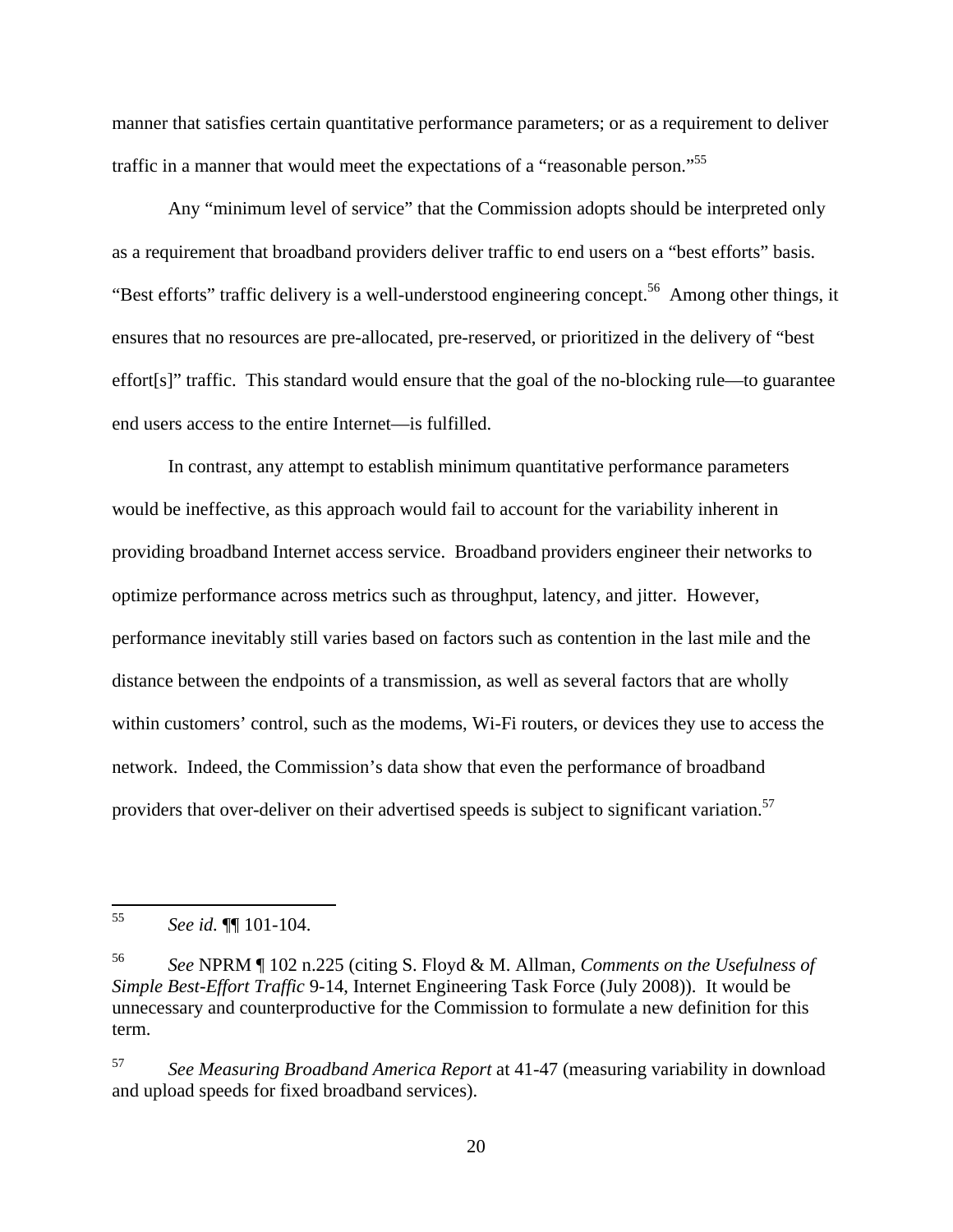The Commission should not micro-manage these issues. As the NPRM acknowledges, any technical performance standards—even if they could account for the factors out of the broadband provider's control—would become quickly outdated as technologies evolve and performance capabilities change.<sup>58</sup> It would be impossible for the Commission to continuously modify its parameters to account for these developments, and the entire Internet ecosystem would thus remain subject to ill-fitting standards. In other proceedings, the Commission has properly declined to adopt technical thresholds in favor of standards based on functional performance.<sup>59</sup> It should do so again here by requiring "best efforts" traffic delivery rather than mandating technical standards.<sup>60</sup>

#### 2. *The No-Blocking Rule Should Not Interfere with Free and Low-Cost Service Offerings.*

The Commission should make certain that the no-blocking rule does not limit or foreclose the offering of low-cost broadband Internet access services. For example, through the *Internet Essentials* program, Comcast provides low-income families with broadband Internet access for \$9.95 per month. This service offers speeds of up to 5 Mbps downstream and up to 1 Mbps upstream. *Internet Essentials* has connected over 300,000 low-income families (over 1.2 million individuals) to the Internet, and no other program of any kind has done as much to advance the Commission's goal of expanding broadband adoption. If the Commission were to

58 58 *See* NPRM ¶ 103.

59 *See, e.g.*, *The Proposed Extension of Part 4 of the Commission's Rules Regarding Outage Reporting to Interconnected Voice Over Internet Protocol Service Providers and Broadband Internet Service Providers*, Report and Order, 27 FCC Rcd. 2650 ¶ 90 (2012) (adopting a VoIP outage reporting standard based on "complete loss of service or connectivity" rather than packet loss, latency, and jitter thresholds).

60 A vague "reasonable person" standard would also be problematic. *See* NPRM ¶ 104. Such a standard would yield widespread uncertainty in the industry, leaving broadband providers guessing as to which practices or performance issues would or would not violate the rule.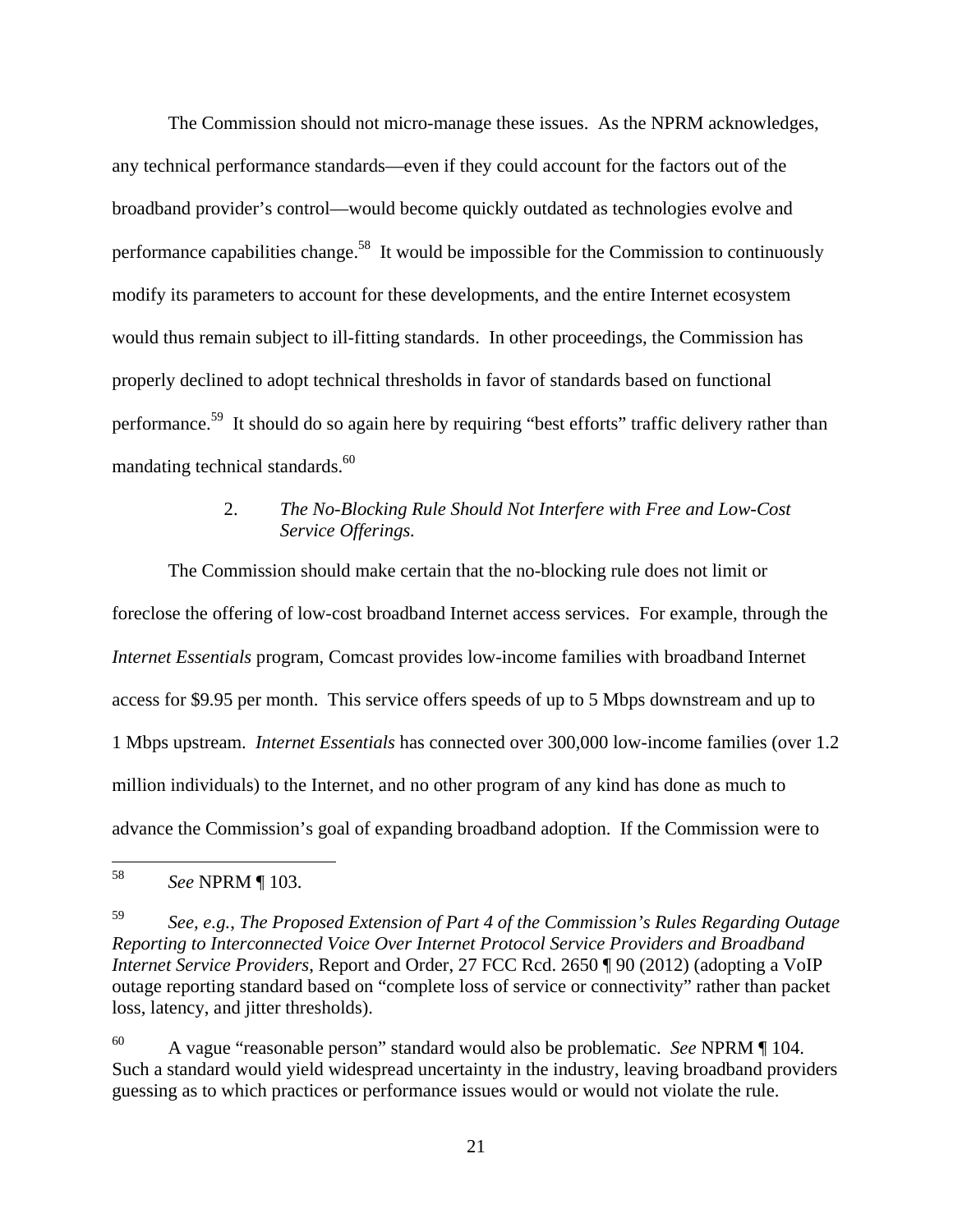define its "minimum level of service" in terms of a quantitative performance standard (which, as explained above, it should not do), it should make absolutely clear that this standard would not interfere with the offering of *Internet Essentials* or other low-cost services in any way.<sup>61</sup>

# **C. The Commission Should Establish a Legal Standard To Govern Direct Commercial Relationships Between Broadband Providers and Edge Providers Relating to the Transmission of Internet Traffic Over Broadband Internet Access Service.**

In *Verizon*, the court struck down the "no unreasonable discrimination" rule but left room for the Commission to adopt a new rule pursuant to Section 706 to govern any direct commercial relationships between broadband providers and edge providers that address transmission of Internet traffic over broadband Internet access service, such as "paid prioritization" arrangements. As an initial matter, it is important to recognize that, for all the talk about "fast lanes" and "slow lanes," broadband providers and edge providers have not entered into "paid prioritization" arrangements throughout the many years when there has been no legal prohibition of such arrangements. Indeed, broadband providers' response to consumer demand for higher speeds has not been to create "fast lanes" but rather to make the entire Internet faster for everyone. For its part, Comcast has not entered into a single "paid prioritization" arrangement, has no plans to do so in the future, and does not even know what such an arrangement would entail as a practical matter. Nonetheless, Comcast supports the Commission in its effort to apply an enforceable legal standard for determining which limited arrangements should be permitted.

<sup>61</sup> The Commission should also ensure that the no-blocking rule is not construed to stifle the development of free or low-cost services that allow end users to access only a limited subset of Internet endpoints.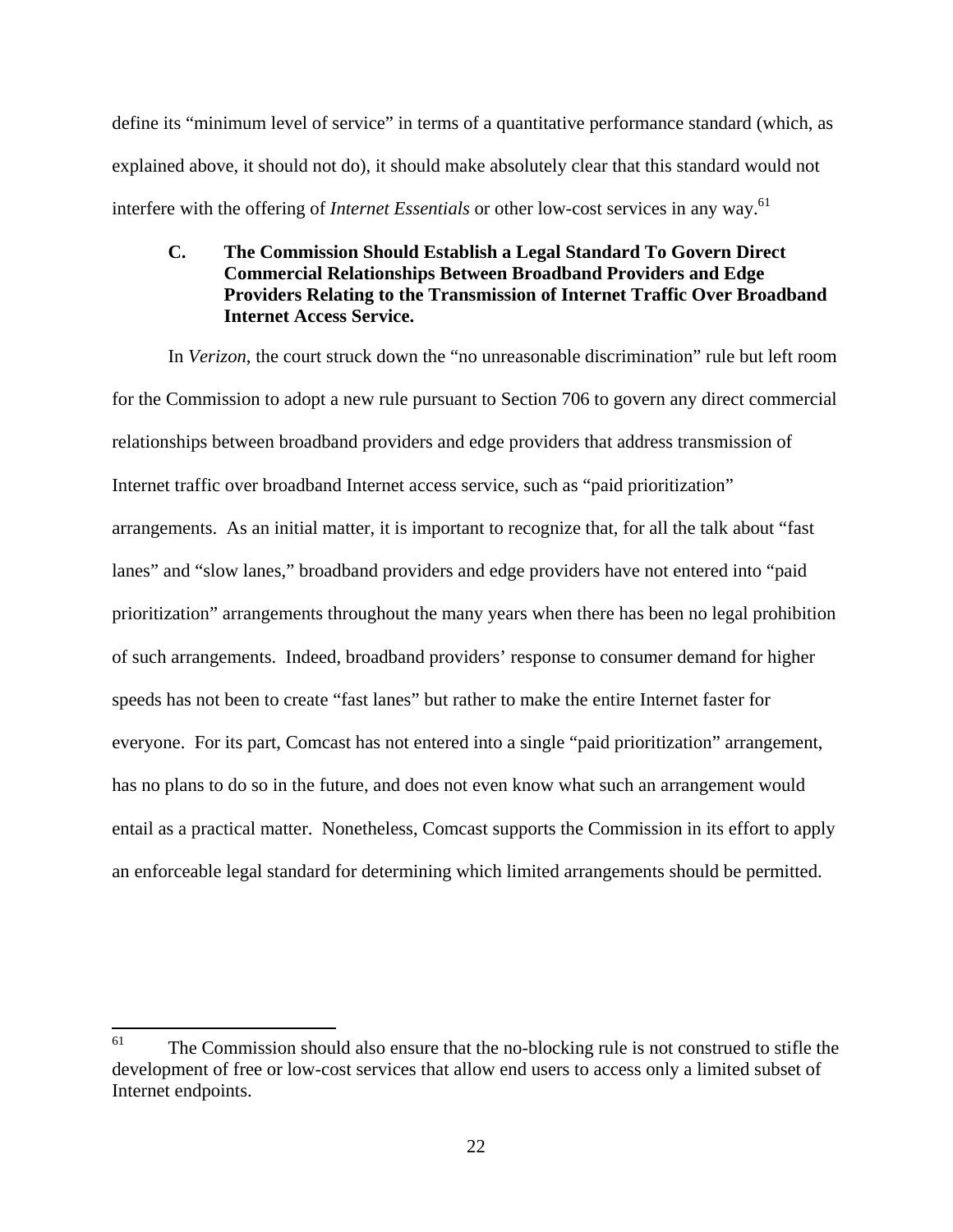1. *The Commission Should Apply a "Commercial Reasonableness" Standard To Govern These Relationships.* 

Under *Verizon*, it is highly unlikely that the Commission could impose a categorical ban on "paid prioritization" arrangements pursuant to Section  $706<sup>62</sup>$  In striking down the FCC's "no unreasonable discrimination" rule, the court found the Commission's statement that "it is unlikely that pay for priority would satisfy the 'no unreasonable discrimination' standard" to be evidence that "the Commission will likely bar broadband providers from charging edge providers for using their service, thus forcing them to sell this service to all who ask at a price of \$0."<sup>63</sup> Because this left "no room at all for 'individualized bargaining,'" the "'no unreasonable discrimination'" rule amounted to an impermissible common carrier mandate.<sup>64</sup> A categorical ban on paid prioritization, which would be even *more* restrictive than the language in the *2010 Open Internet Order*, almost certainly would not pass muster.

The court did suggest, however, that the Commission could lawfully apply a "commercial reasonableness" standard to govern these relationships.<sup>65</sup> A requirement for all direct commercial relationships between broadband providers and edge providers relating to the transmission of Internet traffic over broadband Internet access services to be "commercially

<sup>62</sup> 62 As explained in Part V.B.1 below, the Commission's authority under Title II almost certainly would not support such a ban either.

<sup>63</sup> *Verizon*, 740 F.3d at 657 (quoting *2010 Open Internet Order* ¶ 76).

<sup>64</sup> *Id.*

<sup>65</sup> Indeed, the court invalidated the 2010 nondiscrimination rule precisely *because* the court concluded it did not resemble this standard. *See id.* at 657 ("Unlike the data roaming requirement at issue in *Cellco*, which set forth a 'commercially reasonable' standard, the language of the *Open Internet Order*'s anti-discrimination rule mirrors, almost precisely, section 202's language establishing the basic common carrier obligation not to 'make any unjust or unreasonable discrimination.'") (internal citations omitted).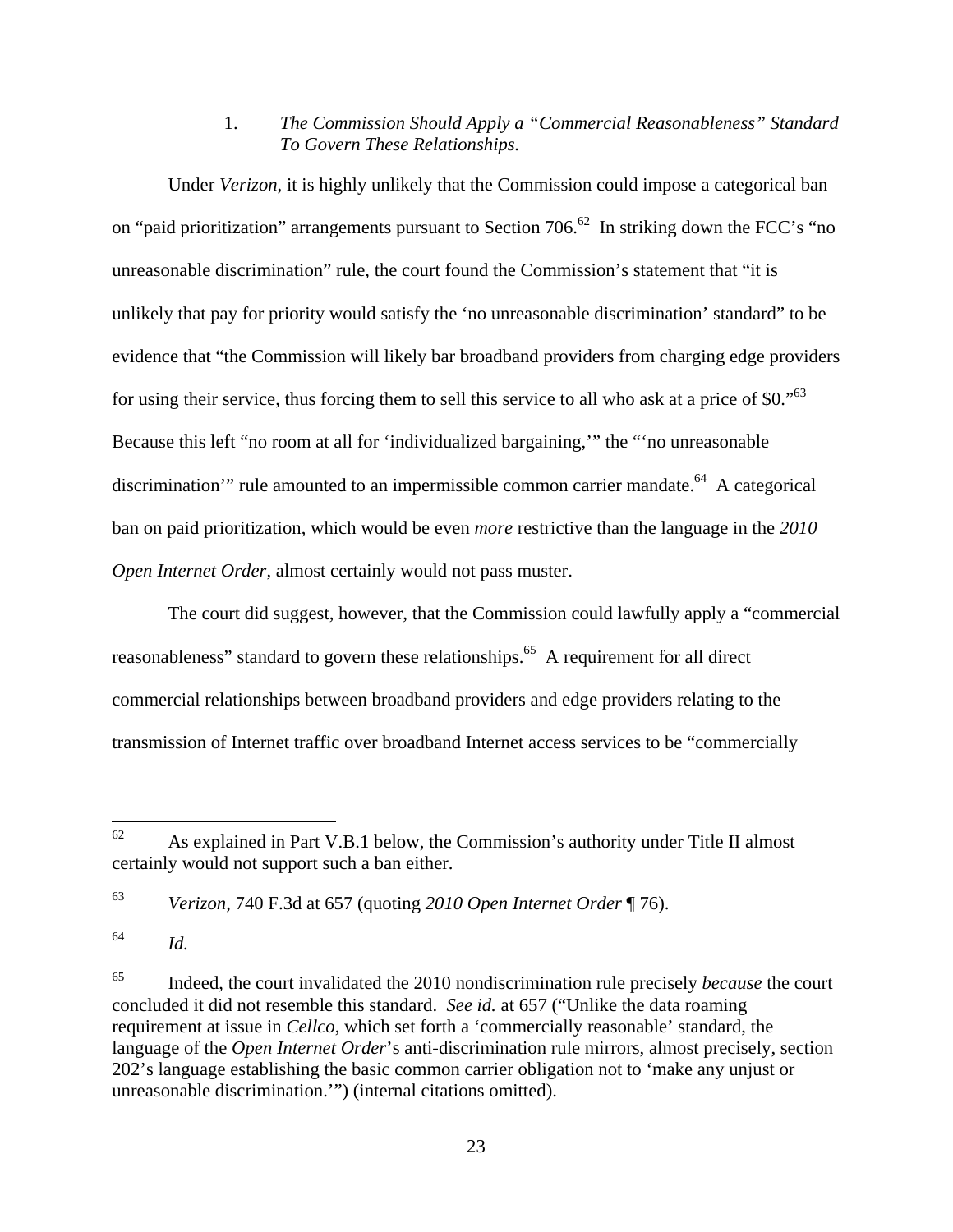reasonable," determined case-by-case based on "the totality of the circumstances,"<sup>66</sup> would closely mirror the rule suggested in *Verizon*. 67 It would leave sufficient room for "individualized negotiation" between broadband providers and edge providers, and would build in "considerable flexibility for providers to respond to the competitive forces at play in the [broadband Internet access] market."<sup>68</sup> Under *Verizon* and *Cellco*, this formulation of the "commercially reasonable" standard would be legally sound.

Comcast supports the application of such a standard. Comcast also would not be opposed to a rebuttable presumption that "paid prioritization" arrangements are commercially unreasonable. This presumption could be interpreted to preclude, among other things, exclusive arrangements and arrangements that prioritize a broadband provider's own affiliated Internet content vis-à-vis unaffiliated content. A broadband provider seeking to justify any "paid prioritization" arrangement could be required to bear the burden of showing that the arrangement is commercially reasonable and fair to consumers and edge providers. Comcast believes that few arrangements would be deemed to overcome the presumption.

However, the Commission should *not* establish a policy that would preclude *all* experimentation in this area. Arrangements could emerge between broadband providers and edge providers that could have widely varying implications for competition and consumer welfare based on the terms of an individual arrangement, the parties involved, and the markets

<sup>66</sup> NPRM ¶ 136.

<sup>67</sup> *Compare Cellco*, 700 F.3d at 548 ("The rule itself actually spells out sixteen different factors plus a catch-all 'other special or extenuating circumstances' factor that the Commission must take into account in evaluating whether a proffered roaming agreement is commercially reasonable."), *with Verizon*, 740 F.3d at 657 ("[T]he *Open Internet Order* makes no attempt to ensure that its reasonableness standard remains [similarly] flexible.").

<sup>68</sup> *Cellco*, 700 F.3d at 548.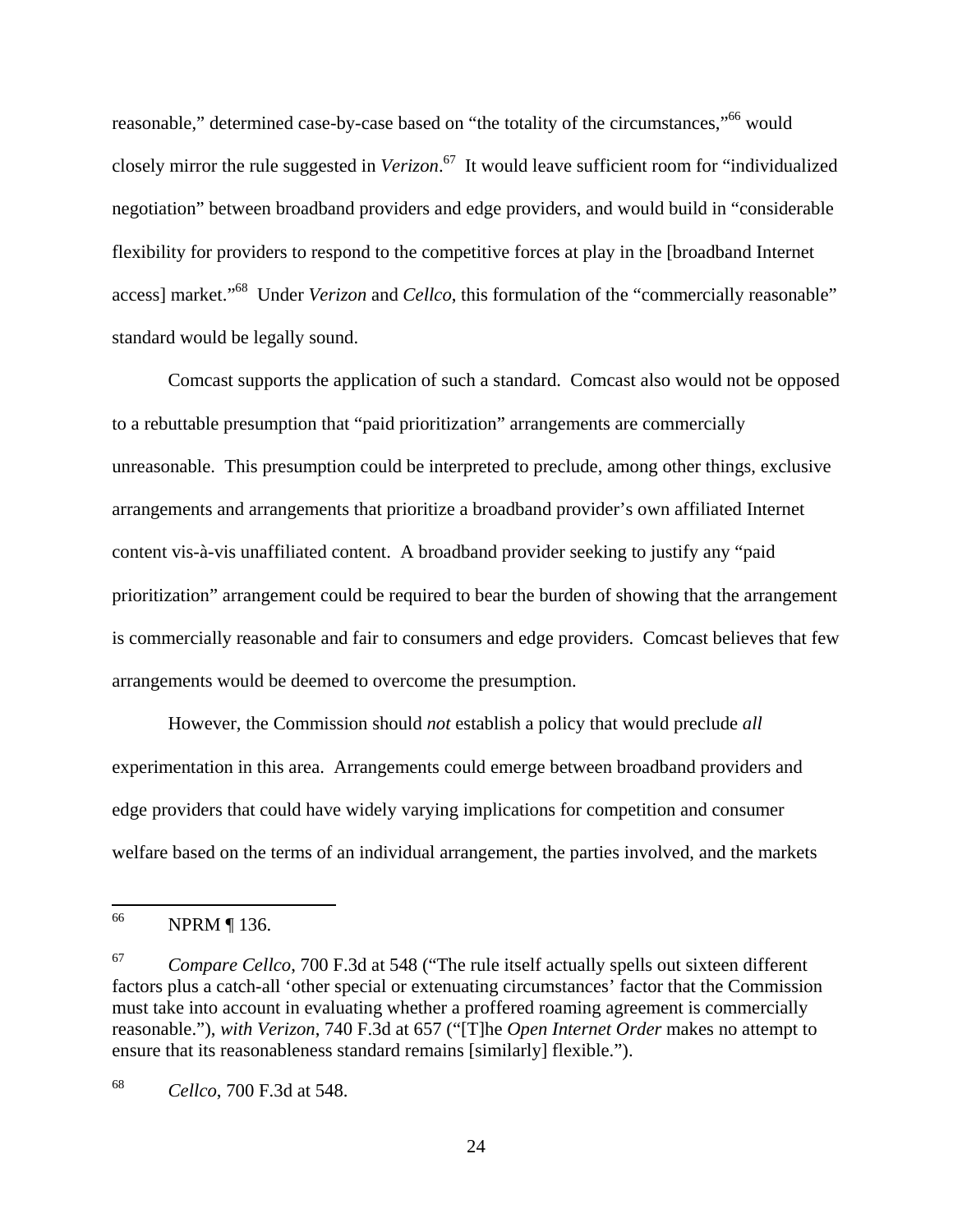affected. As FCC General Counsel Jon Sallet recently explained, "[c]ase-by-case enforcement offers a potentially more dynamic approach, permitting the Commission to respond to and learn from the rapid pace of change in the communications market."69

# 2. *The Commission Should Not Apply a Roving "Commercial Reasonableness" Standard to All Broadband Provider Practices.*

The Commission's proposed rule could be interpreted to reach far beyond direct commercial relationships between broadband providers and edge providers that address the transmission of Internet traffic over broadband Internet access service.<sup>70</sup> This would be overly broad and would seriously expand the scope of this proceeding. The 2010 nondiscrimination rule applied only to unreasonable *discrimination* by a broadband provider with respect to the transmission of broadband Internet access service exclusively—not to any and all unreasonable *practices* in any context.<sup>71</sup>

<sup>69</sup> 69 Prepared Remarks of Jonathan Sallet, General Counsel, FCC, *The Jurisprudence of Innovation*, at 2 (June 23, 2014), https://apps.fcc.gov/edocs\_public/attachmatch/DOC-327844A1.pdf. By the same token, any factors that the Commission adopts to govern the application of a "commercial reasonableness" standard should permit and encourage experimentation. For example, the Commission should consider established "industry practices" to be commercially reasonable, but it should not limit the "industry practices" to those specifically identified by standards-setting organizations. *See* NPRM ¶ 134. Many practices that broadband providers engage in every day are not reviewed by these organizations, such as their policies for adding capacity to account for increases in network traffic. And even those practices that are reviewed by standards organizations can take years to proceed through the standardssetting process after they have been widely adopted in the marketplace. The Commission should not encourage broadband providers to delay the adoption of efficient practices until this process is complete.

<sup>70</sup> *See* NPRM, App. A, Proposed Rule § 8.7 (prohibiting broadband providers from engaging in all "commercially unreasonable practices").

 $71$  The Commission explained that this rule was intended to address the possibility of discriminatory actions such as degrading the traffic of actual or potential competitors, inhibiting end user access to certain content or applications on a discriminatory basis, and impairing free expression by slowing traffic from sources with whose viewpoint the broadband provider disagreed. *See 2010 Open Internet Order* ¶ 75.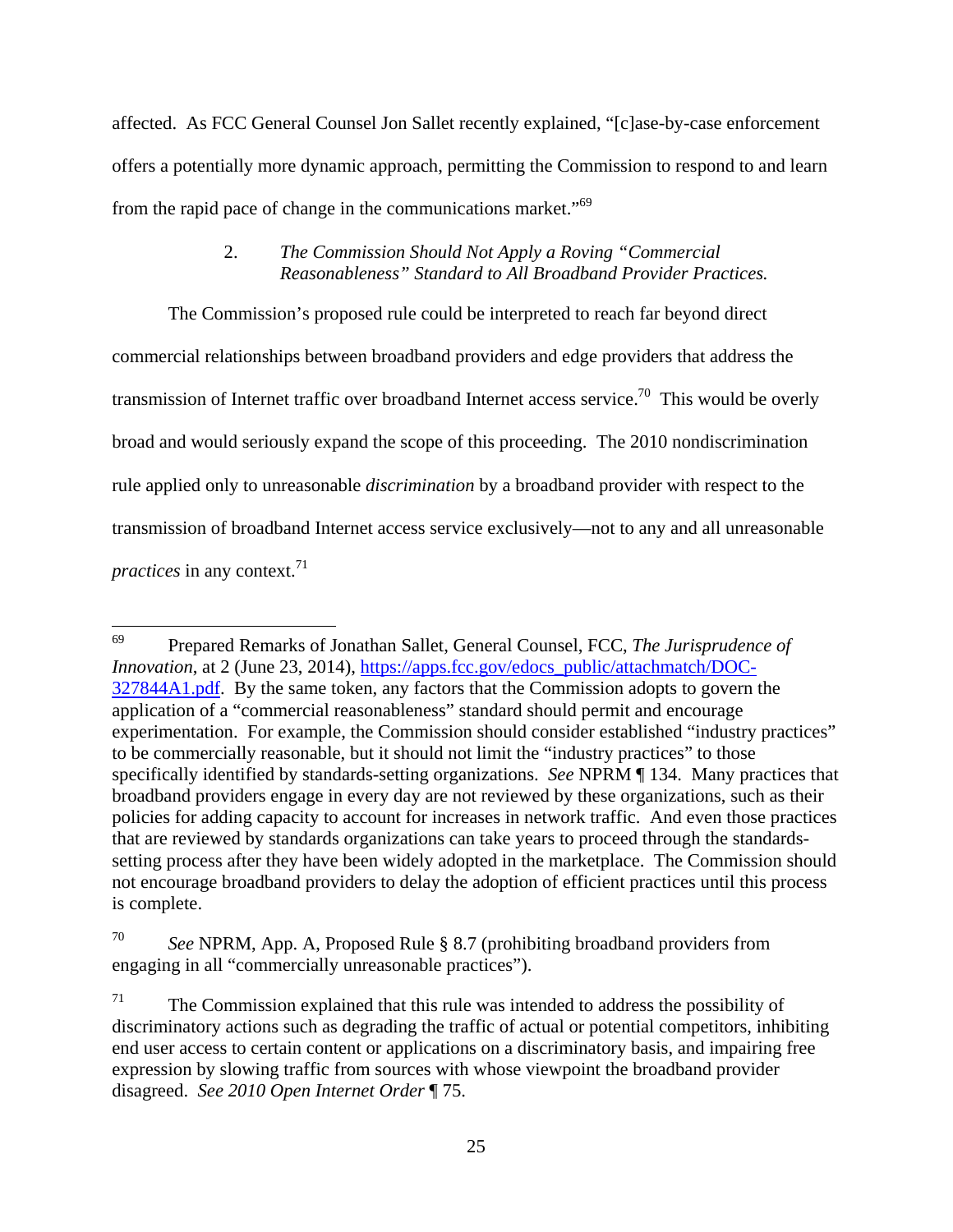But the rule proposed in the NPRM is different. Because on its face, it seems to prohibit *all* "commercially unreasonable practices," the rule could be construed to create a roving standard of conduct governing everything a broadband provider does. It thus threatens to subject broadband providers to new and uncertain obligations and invite abuse from other parties. For example, an over-the-top video provider might claim that it is a commercially unreasonable practice to provide customers with discounts for purchasing a bundle consisting of both broadband and video services. Or perhaps the developer of a file-sharing application would claim that it is a commercially unreasonable practice to decline to allocate a larger amount of bandwidth to upstream traffic. These issues were clearly beyond the scope of the 2010 nondiscrimination rule and are distinct from the issues that this proceeding was designed to address.72

The Commission should make clear that the "commercial reasonableness" rule is not intended to reach these issues. It can do so by limiting the application of this standard to direct commercial relationships between broadband providers and edge providers relating to the delivery of Internet traffic over broadband Internet access service. This approach would permit the Commission to address the practices that it is chiefly concerned about, such as "paid prioritization" arrangements, while minimizing the potential for misapplication of the standard.

<sup>72</sup> 72 *See, e.g.*, *id.* ¶ 77 ("The rule we adopt provides broadband providers' sufficient flexibility to develop service offerings and pricing plans, and to effectively and reasonably manage their networks."); *id.* ¶ 79 (explaining that broadband providers would be permitted to decide "what connection speed(s) to offer, and at what price").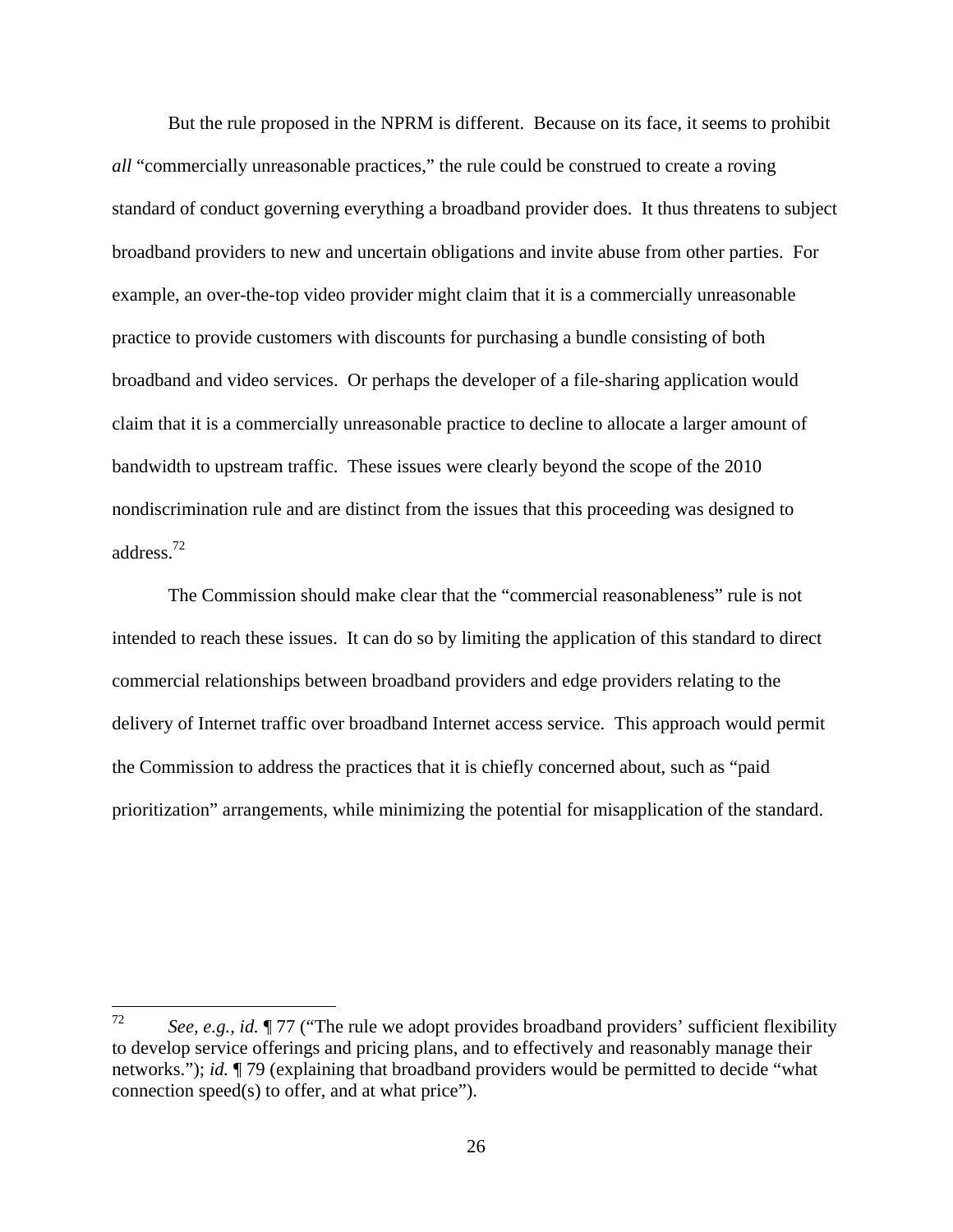## **IV. THE COMMISSION SHOULD ENSURE THAT THE SCOPE OF ITS RULES IS APPROPRIATELY TAILORED TO THE RELEVANT POLICY INTERESTS.**

 The Commission's NPRM also raises several questions regarding the scope of the new rules.<sup>73</sup> When the Commission adopted its 2010 open Internet rules, it made clear that the rules applied only to "broadband Internet access service," defined as a "mass-market retail service by wire or radio that provides the capability to transmit data to and receive data from all or substantially all Internet endpoints, including any capabilities that are incidental to and enable the operation of the communications service, but excluding dial-up Internet access service."<sup>74</sup> The Commission determined that it was "appropriate to limit the application of the rules to broadband Internet access service" because the rules were "an outgrowth of the Commission's *Internet Policy Statement*," which the Commission and "private-sector stakeholders" had "always understood" to be aimed at ensuring openness for retail broadband subscribers.<sup>75</sup> The Commission thus properly declined to extend its initial open Internet rules to services and arrangements that did not fall within the rubric of "broadband Internet access service," including so-called "specialized services" and traffic-exchange arrangements.<sup>76</sup>

73 NPRM ¶ 54-62.

 $1d. \P 50.$ 

<sup>74</sup> *2010 Open Internet Order* ¶ 44; *see also id.* (noting that the definition also "encompasses any service that the Commission finds to be providing a functional equivalent" of the massmarket retail service described above, "or that is used to evade the protections" adopted in the *2010 Open Internet Order*).

<sup>76</sup> *Id.* ¶ 67 n.209 (declining to extend Open Internet rules to "arrangements for network interconnection, including existing paid peering arrangements"); *id.* ¶ 47 n.150 ("We also note that our rules apply only as far as the limits of a broadband provider's control over the transmission of data to or from its broadband customers."); *id.* ¶ 113 (declining to extend Open Internet rules to "specialized services"). The Commission took a similar approach in the "third way" Notice of Inquiry. *See Framework for Broadband Internet Service*, GN Docket No. 10- 127, Notice of Inquiry, FCC 10-114 ¶ 107 (May 15, 2010) ("Nor do we intend here to address or disturb our treatment of services that are not sold by facilities-based Internet service providers to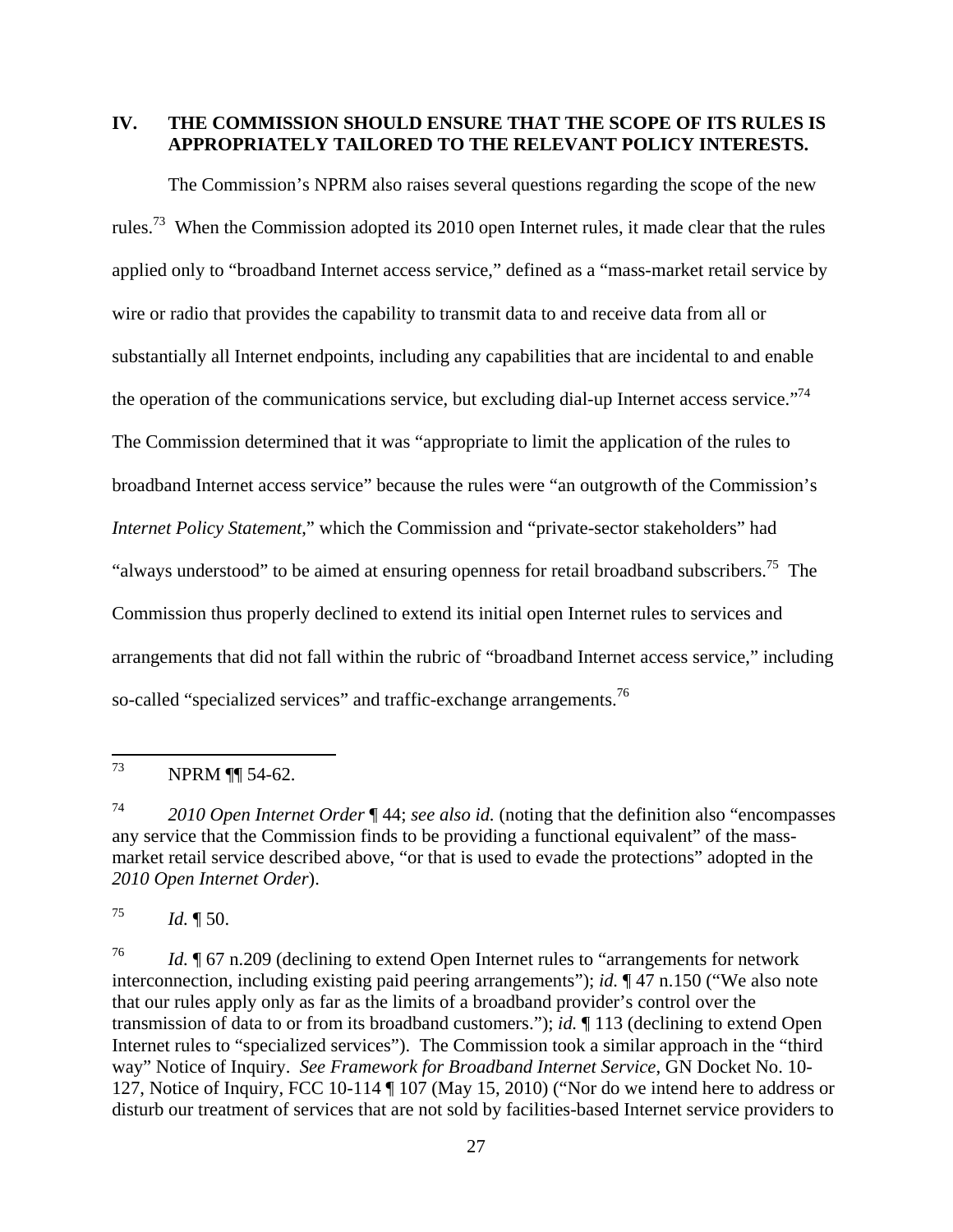Comcast agrees with the Commission's tentative conclusion that, as before, the new open Internet rules should address only the provision of "broadband Internet access service" to end users.<sup>77</sup> At the same time, however, the Commission should ensure that its rules holistically address any openness concerns that *do* pertain directly to consumers' use of broadband Internet access services. Thus, the Commission should carefully examine whether the regulatory distinctions adopted in 2010 between fixed and mobile broadband services continue to be justified or need to be updated in some manner.<sup>78</sup> At a minimum, the Commission should ensure that licensed mobile broadband services and unlicensed, public Wi-Fi services that offer similar capabilities are treated comparably.79

# **A. The Commission Should Adopt Its Tentative Conclusion To Exclude Specialized Services from the Scope of the Rules.**

 The Commission properly excluded specialized services from the scope of the noblocking and nondiscrimination rules it adopted in 2010, and it should "maintain this approach" in adopting new rules, as the NPRM proposes.<sup>80</sup> The 2010 Open Internet Order appropriately recognized that "broadband providers offer services that share capacity with broadband Internet access service over providers' last-mile facilities, and may develop and offer other such services

end users in the retail market, including, for example, Internet backbone connectivity arrangements. In short, the Commission proposes not to change its treatment of services that fall outside a commonsense definition of broadband Internet service."); *id.* ¶ 108 ("We do not intend to address the classification or treatment of these [specialized] services in this proceeding.").

 $^{77}$  NPRM ¶ 55.

 $\overline{a}$ 

78 *See id.* ¶ 62 (seeking comment on treatment of mobile broadband Internet access service under any new rules).

 $^{79}$  Comcast uses the term "public" Wi-Fi services to refer to services provided via hotspots that are accessed outside of users' own homes. Such services should not be deemed to include a fixed broadband subscriber's access to his or her own home Wi-Fi network.

 $1d. \P 60.$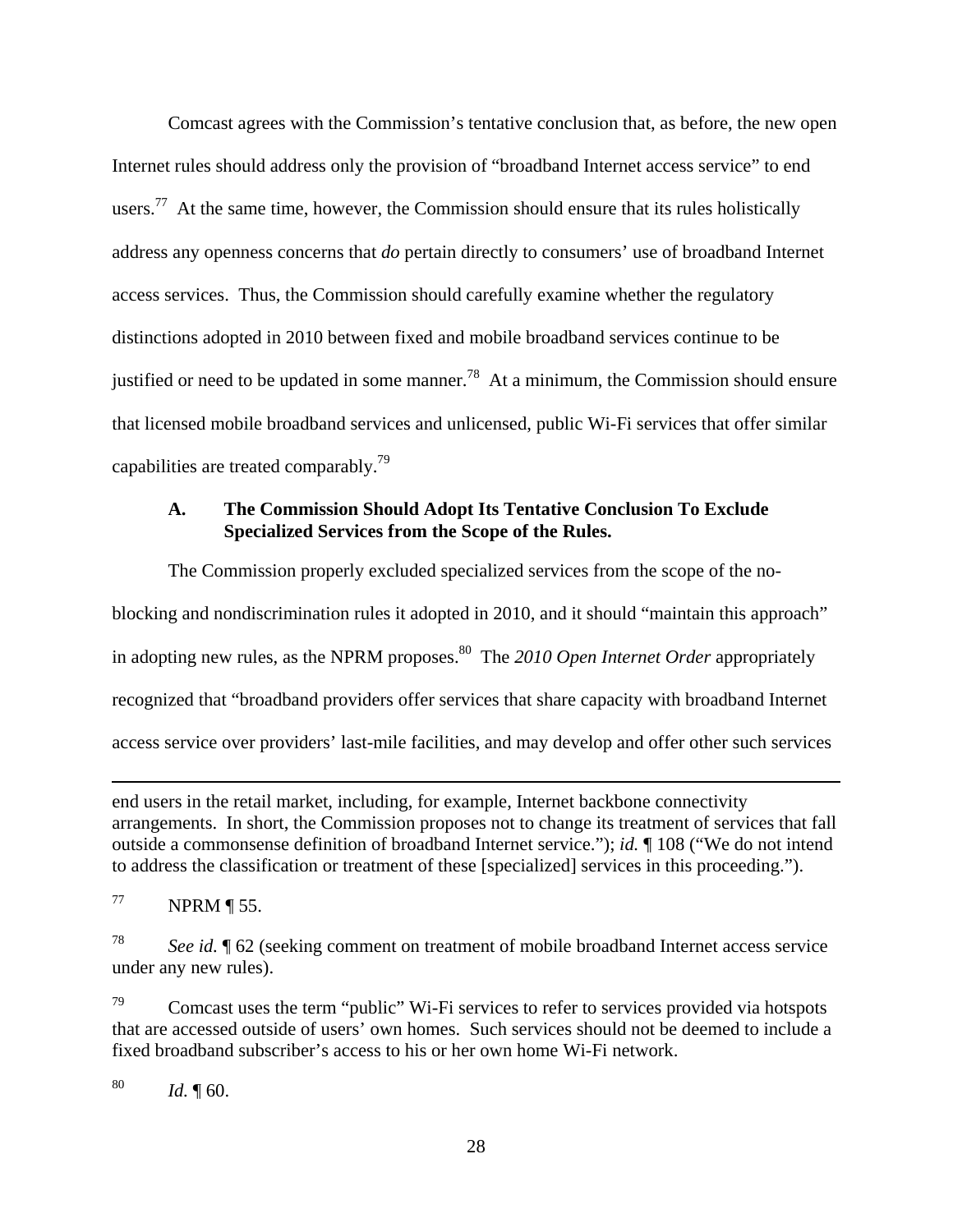in the future."81 The Commission explained that such "specialized services" fundamentally "differ from broadband Internet access service"—in particular because services provided over a broadband provider's last-mile facilities and that do not use the public Internet, even if they rely on Internet Protocol ("IP") technology, are properly treated as distinct from services that enable access to the public Internet.<sup>82</sup> The Commission further found that such services "supplement<sup>[]</sup> the benefits of the open Internet," by "driv[ing] additional private investment in broadband networks and provide end users valued services."83 The Commission thus concluded that, "rather than adopt[] policies specific to such services," it would "closely monitor" specialized services through tailored disclosure obligations aimed at collecting "information about specialized services' impact, if any, on last-mile capacity available for, and the performance of, broadband Internet access service."84

 This restrained approach has proven effective. There is no record evidence that any of the concerns raised by the Commission in the *2010 Open Internet Order*—that specialized services might "bypass<sup>[]</sup> open Internet protections," "supplant<sup>[]</sup> the open Internet," or "enabl<sup>[e]</sup> anticompetitive conduct"—have come to pass. $85$  In any event, the proposed rules are appropriately designed to prevent evasion of open Internet principles. As the NPRM acknowledges, the codified definition of "broadband Internet access service," which the *Verizon* 

- 82 *Id.*
- 83 *Id.*
- $^{84}$  *Id.*  $\P\P$  113-14.
- 85 *Id.* ¶ 112.

<sup>81</sup> 81 *2010 Open Internet Order* ¶ 112.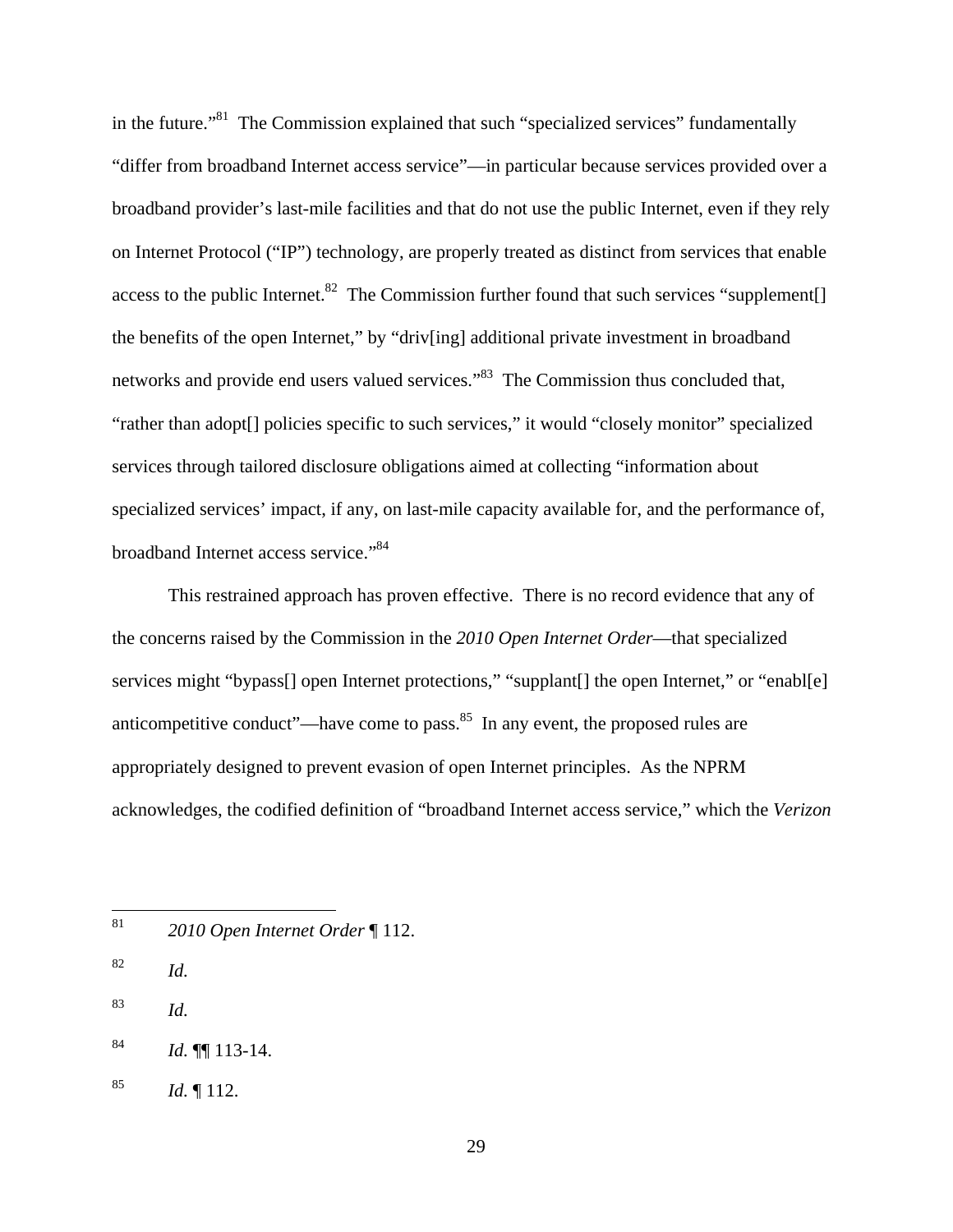decision "did not disturb,"86 already "encompasses any service that the Commission finds to be providing a functional equivalent" of broadband Internet access service "or that is used to evade the protections" set forth in the rules. $87$  This definition thus fulfills the Commission's goal of "ensur[ing] that the specialized services exception is not used to circumvent our open Internet rules."88 Because there is no realistic prospect that a broadband provider could effectively "bypass[] open Internet protections" through the provision of a specialized service—much less *evidence* to support any hypothesized theory of harm—there is no sound basis for imposing new regulations to prevent such circumvention from occurring.<sup>89</sup>

 While it is unnecessary to impose additional mandates on specialized services, the Commission should clarify the definition of specialized services to provide increased certainty regarding the scope of its open Internet rules.<sup>90</sup> Specifically, the Commission should clarify, as it did in its order approving Comcast's acquisition of NBCUniversal, that the definition of "specialized services" does not encompass interconnected VoIP services or "services regulated either as telecommunications services under Title II of the Communications Act or as MVPD

86 NPRM  $\P$  55.

87 *Id.* ¶ 54 (quoting 47 C.F.R. § 8.11(a)).

 $1d. \P 60.$ 

89 *See* FTC Staff Report, *Broadband Connectivity Competition Policy* 157 (June 2007) (noting "the inherent difficulty in regulating based on concerns about conduct that has not occurred, especially in a dynamic marketplace"); Ex Parte Filing of the United States Department of Justice, WC Docket No. 07-52, at 2-3 (Sept. 6, 2007) (warning that the premature imposition of regulatory restraints on "dynamic and evolving" services, absent any showing of harm, "can inefficiently skew investment, delay innovation, and diminish consumer welfare").

90 *See* NPRM ¶ 60 & n.138 (seeking comment on whether the Commission should define "specialized services," and noting that the *2010 Open Internet Order* merely "described them as 'services that share capacity with broadband Internet access service over providers' last-mile facilities'") (quoting *2010 Open Internet Order* ¶ 112).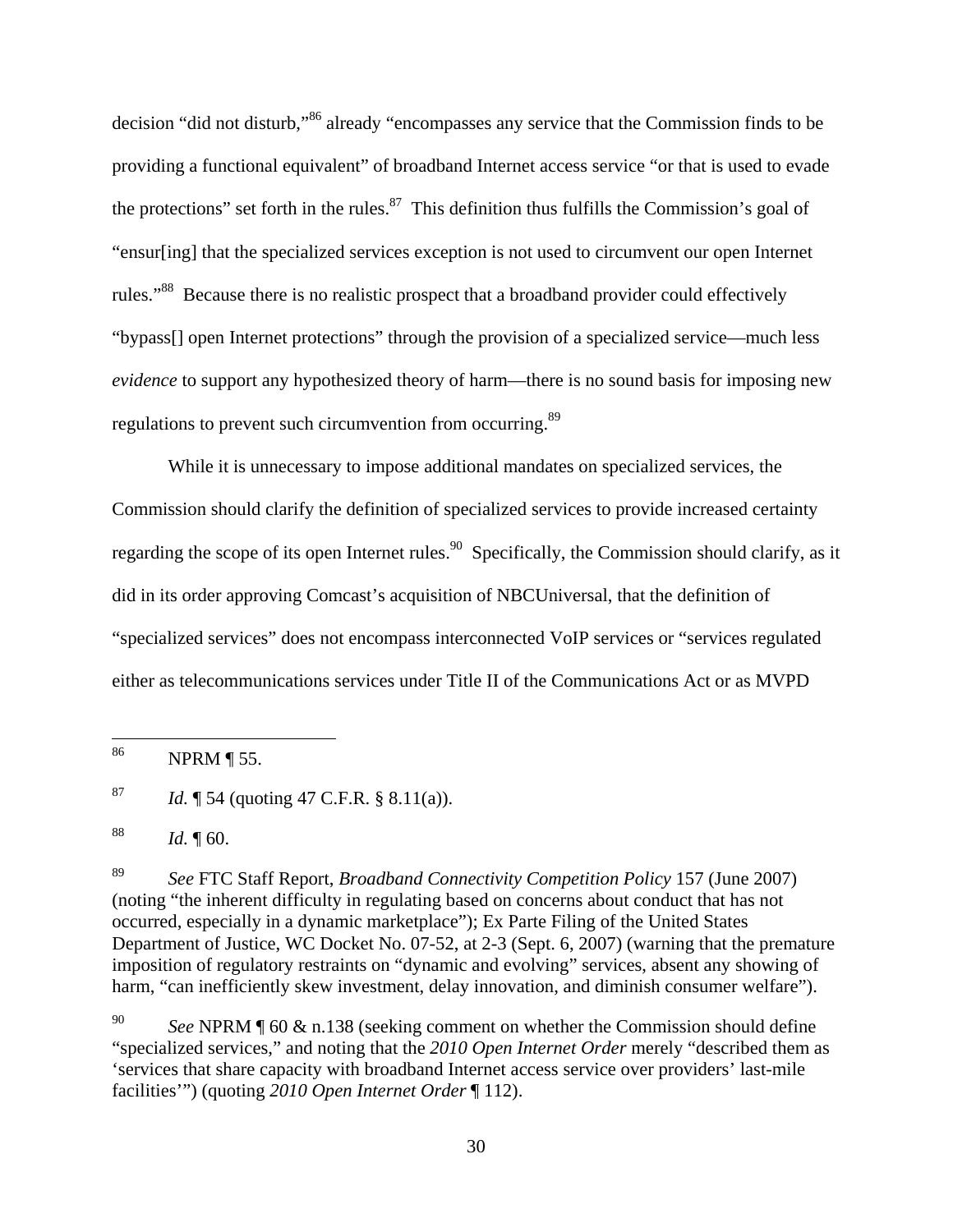services under Title VI of the Communications Act."<sup>91</sup> Such services are already subject to welldeveloped regulatory regimes that provide robust protections for consumers and competitive safeguards. And those voice and video services are an essential component of the communications marketplace, as they fulfill several core values embraced by Congress. There is accordingly no basis for subjecting such services, whether offered using legacy protocols or IP, to any rules that might apply more broadly to "specialized services" provided over last-mile IP networks. Indeed, imposing overlapping and duplicative regulatory schemes would make no sense.

 If the Commission excludes telecommunications services, VoIP, and Title VI video services from the definition of specialized services, it can then define that term to include any other IP-enabled service offered over the same last-mile facilities used to provide broadband Internet access service. That approach would aptly capture the Commission's intention to describe a class of services that ride over the same last-mile infrastructure as broadband Internet access yet offer a distinct functionality and user experience, such as a managed broadband connection designed to link doctors with patients in remote locations.

 However the Commission ultimately defines "specialized services," it should ensure that its rules preserve broadband providers' flexibility to make multiple uses of their networks. There can be no doubt that multi-use networks maximize efficiency. According to the 2013 report from the Commission's OIAC, which was tasked in the *2010 Open Internet Order* with monitoring the development of specialized services, broadband providers' unfettered ability to offer multiple services over the facilities used to deliver broadband Internet access service has

<sup>91</sup> *See Comcast/NBCUniversal Merger Order*, App. A, § I.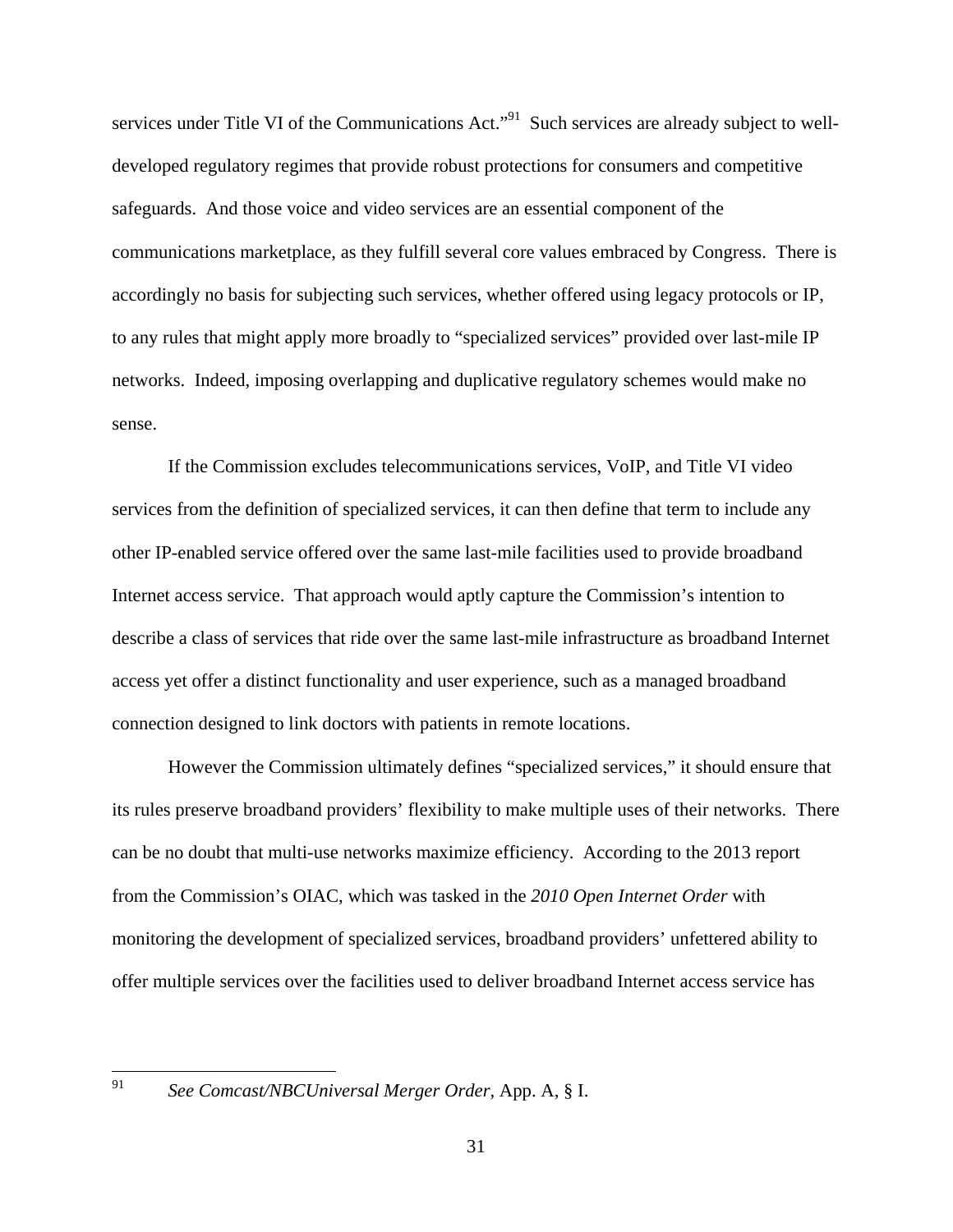been, and will continue to be, an important basis for investment in broadband networks.<sup>92</sup> The report found that, in recent years, "[t]he business case to justify the investment in the expansion of fiber optics and improved DSL and cable technology which led to higher broadband speeds was fundamentally predicated upon the assumption that the operator would offer multiple services" over the provider's last-mile broadband facilities.<sup>93</sup> This finding is plainly correct in Comcast's experience; Comcast's own network was initially constructed primarily to provide multichannel video service, and this investment later gave rise to high-speed broadband service for tens of millions of Americans. The Commission's decision in 2010 to avoid unnecessary regulatory burdens on the development of such services thus was undoubtedly correct, and continues to reap significant benefits for consumers today.

#### **B. The Commission Should Adopt Its Tentative Conclusion To Exclude Traffic Exchange from the Scope of the Rules.**

 The Commission also should "maintain th[e] approach" adopted in the *2010 Open Internet Order* with respect to peering, transit, and other traffic-exchange arrangements and reaffirm that such arrangements remain outside the scope of the open Internet rules.<sup>94</sup> The Commission made clear that the rules adopted in the *2010 Open Internet Order* were not intended "to affect existing arrangements for network interconnection, including existing paid peering arrangements."95 The NPRM accordingly acknowledges that the Commission "did not apply the no-blocking or unreasonable discrimination rules to the exchange of traffic between

 $92$ 92 FCC Open Internet Advisory Committee, *2013 Annual Report* 67 (Aug. 20, 2013), *available at* http://transition.fcc.gov/cgb/oiac/oiac-2013-annual-report.pdf.

<sup>93</sup> *Id.*

<sup>94</sup> NPRM ¶ 59.

<sup>95</sup> *2010 Open Internet Order* ¶ 67 n.209.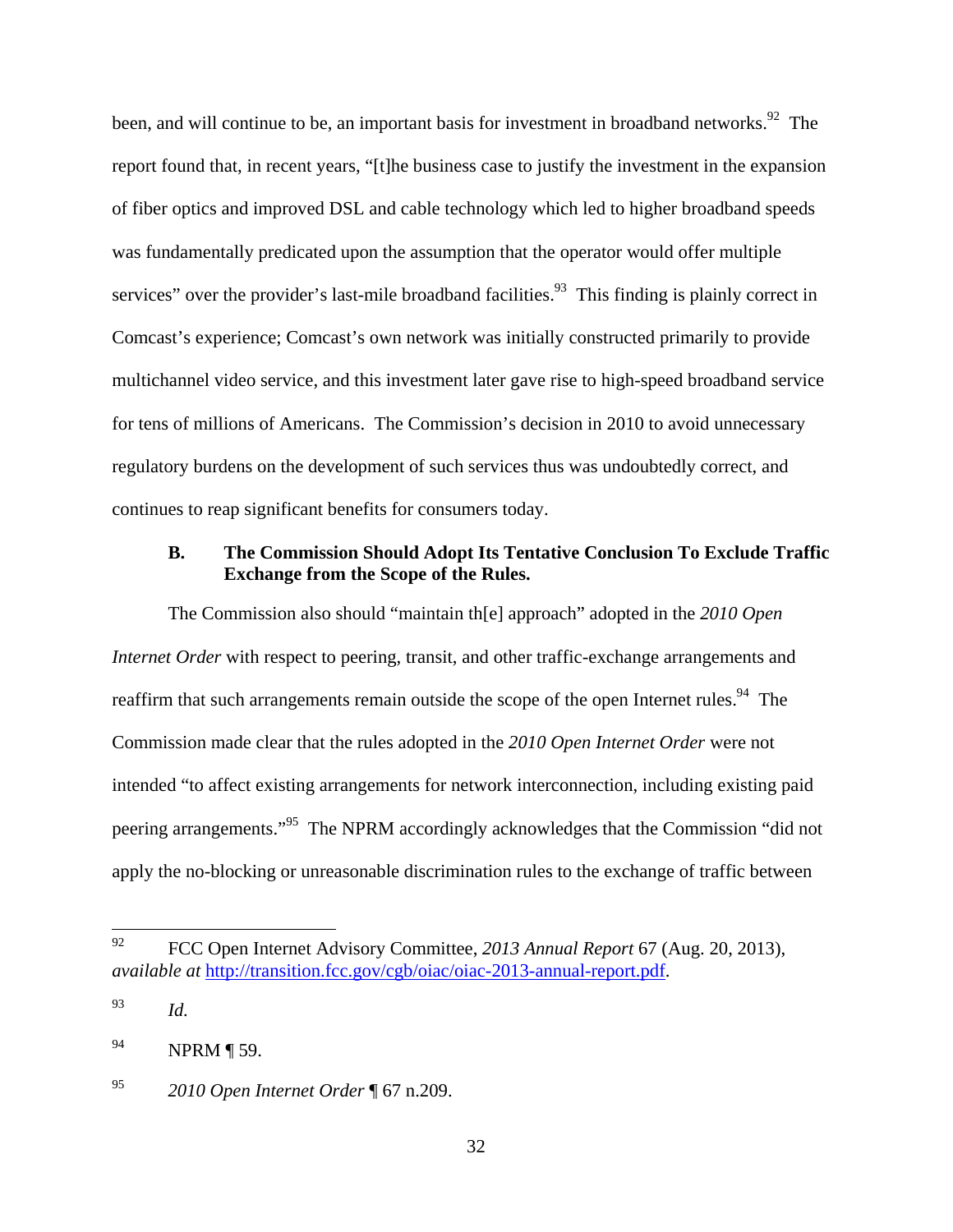networks, whether peering, paid peering, content delivery network (CDN) connection, or any other form of inter-network transmission of data, as well as provider-owned facilities that are dedicated solely to such interconnection."<sup>96</sup>

 As Comcast and others have explained at length, the Commission's decision to exclude traffic-exchange arrangements from the scope of the initial open Internet rules was plainly the correct approach in 2010,  $97$  and it remains so today.<sup>98</sup> These economic arrangements concern the business relationships for transporting Internet traffic across the increasingly complex and dynamic "backbone" architecture of the Internet, and are negotiated based on the exchange of traffic—not the type, content, or source of traffic—between the parties' networks. And the redundant relationships on the backbone, as well as the dual roles many entities play (CDN, content provider, transit provider, etc.) make the marketplace dynamics wholly different from those relating to the last mile, where relationships are more static and the network's final leg is necessarily controlled by the broadband service provider chosen by the customer. These commercial arrangements thus have no bearing on and are entirely distinct from any issues that are the subject of the Commission's open Internet rules, which have always been aimed at ensuring consumers' ability to "access the lawful Internet content of their choice" and to "run applications and use services of their choice."99 Traffic-exchange arrangements have nothing to

<sup>96</sup> NPRM  $\P$  59.

<sup>97</sup> *See, e.g.*, Comments of Comcast Corp., WC Docket No. 10-90, at 28-52 (Feb. 24, 2012); Letter of Ian Dillner, VP, Federal Regulatory Affairs, Verizon, to Marlene H. Dortch, Secretary, FCC, GN Docket No. 09-191 (Jan. 13, 2011); Letter from James W. Cicconi, AT&T Inc., and Kyle McSlarrow, NCTA, to Julius Genachowski, Chairman, FCC, GN Docket No. 09-191 (Feb. 14, 2011).

<sup>98</sup> *See* NPRM ¶ 59 (stating the Commission's "tentative conclu[sion]" that it should not subject traffic-exchange arrangements to regulation).

<sup>99</sup> *2010 Open Internet Order* ¶ 13 (internal quotation marks and citations omitted).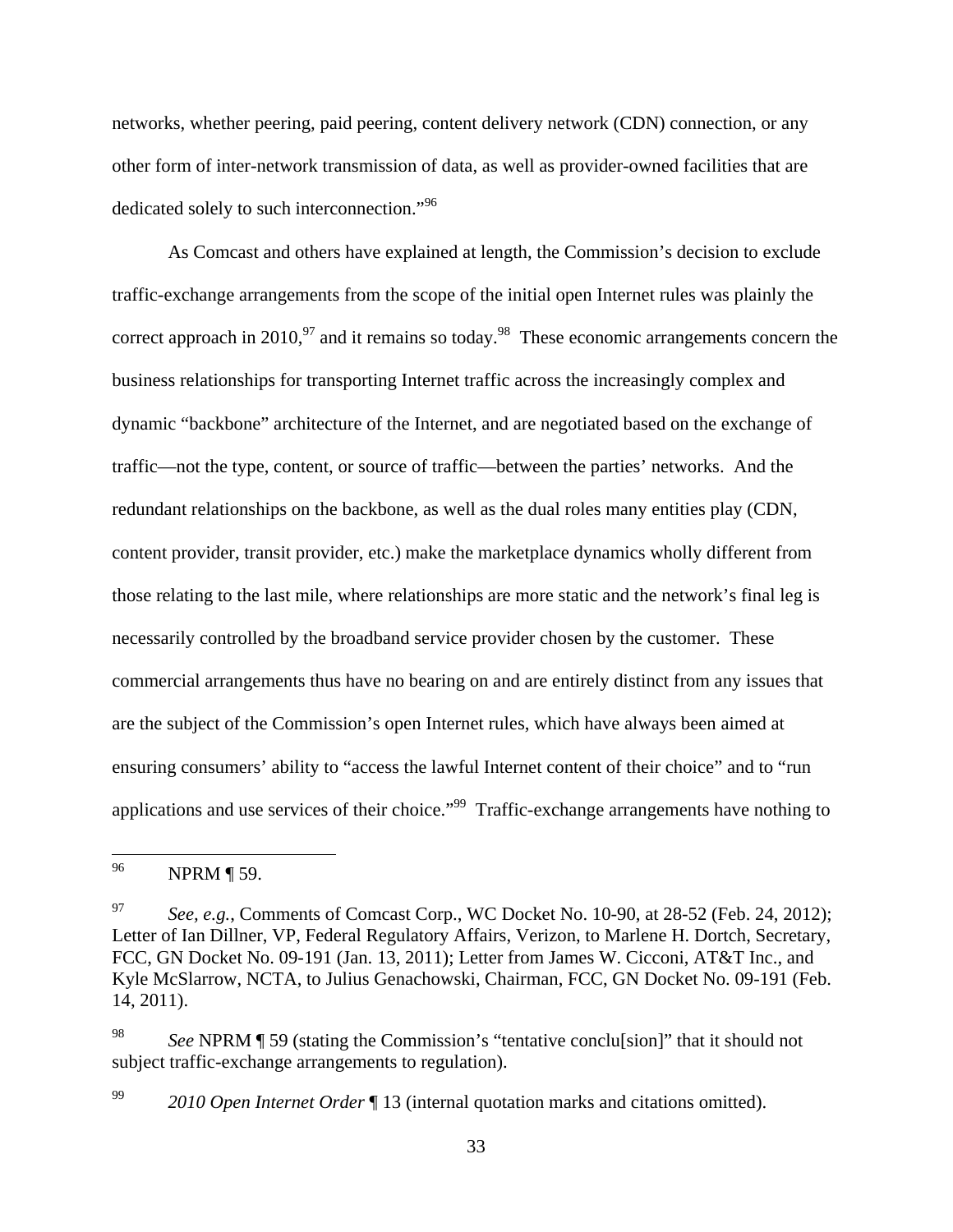do with the ability of end users to access particular content or to use particular applications or services, and nothing to do with the priority with which content might be delivered to end users over a broadband Internet access service. For these reasons, Chairman Wheeler correctly acknowledged in his statement accompanying the NPRM that traffic exchange "is a different matter that is better addressed separately" from this proceeding,  $100$  and explained to industry stakeholders in February that traffic exchange "is not the same issue" as net neutrality.<sup>101</sup>

 Nevertheless, critics of the Commission's approach to traffic-exchange arrangements under the *2010 Open Internet Order* have, in a transparent effort to gain a competitive advantage in the marketplace, urged the Commission to expand the scope of the new open Internet rules to encompass such arrangements. For example, Level 3 has asked the Commission to require broadband providers to engage in traffic exchange on "commercially reasonable" terms—a standard that, according to Level 3, would require providing traffic-exchange services *for free* (and thus would turn the word "commercial" on its head).<sup>102</sup> Relatedly, Cogent has asked the

<sup>100</sup> NPRM, Statement of Chairman Tom Wheeler, at 2.

<sup>&</sup>lt;sup>101</sup> *See Interview by Stacey Higginbotham, GigaOm, of Chairman Tom Wheeler, FCC, at the* 2014 State of the Net Conference (Jan. 28, 2014) ("A lot of people seem to think that the whole peering and interconnection topic is the same as net neutrality. It's not. It's a different issue, it's a cousin, maybe a sibling, but it is not the same issue."), http://gigaom.com/2014/02/23/thenetflix-comcast-agreement-isnt-a-network-neutrality-violation-but-it-is-a-problem/. Indeed, Chairman Wheeler recently announced that the Commission has begun collecting information on traffic-exchange arrangements outside the context of this proceeding. *See* News Release, FCC, Statement by FCC Chairman Tom Wheeler on Broadband Consumers and Internet Congestion (June 13, 2014), *available at* https://apps.fcc.gov/edocs\_public/attachmatch/DOC-327634A1.pdf.

<sup>102</sup> *See* Comments of Level 3 Communications, LLC, GN Docket No. 14-28, at 11 (Mar. 21, 2014) ("Level 3 PN Comments") (urging the Commission to conclude that "an ISP interconnects on commercially reasonable terms" only if "the ISP agrees to provide interconnection, including augmenting existing interconnection capacity when congested, without charge," or if "the ISP identifies a location in each local market (or larger geographic area) where it will provide sufficient interconnection capacity, including augmenting interconnection capacity as necessary, to exchange traffic for that area without charge"); *see also* Michael Mooney, *Heads ISPs Win,*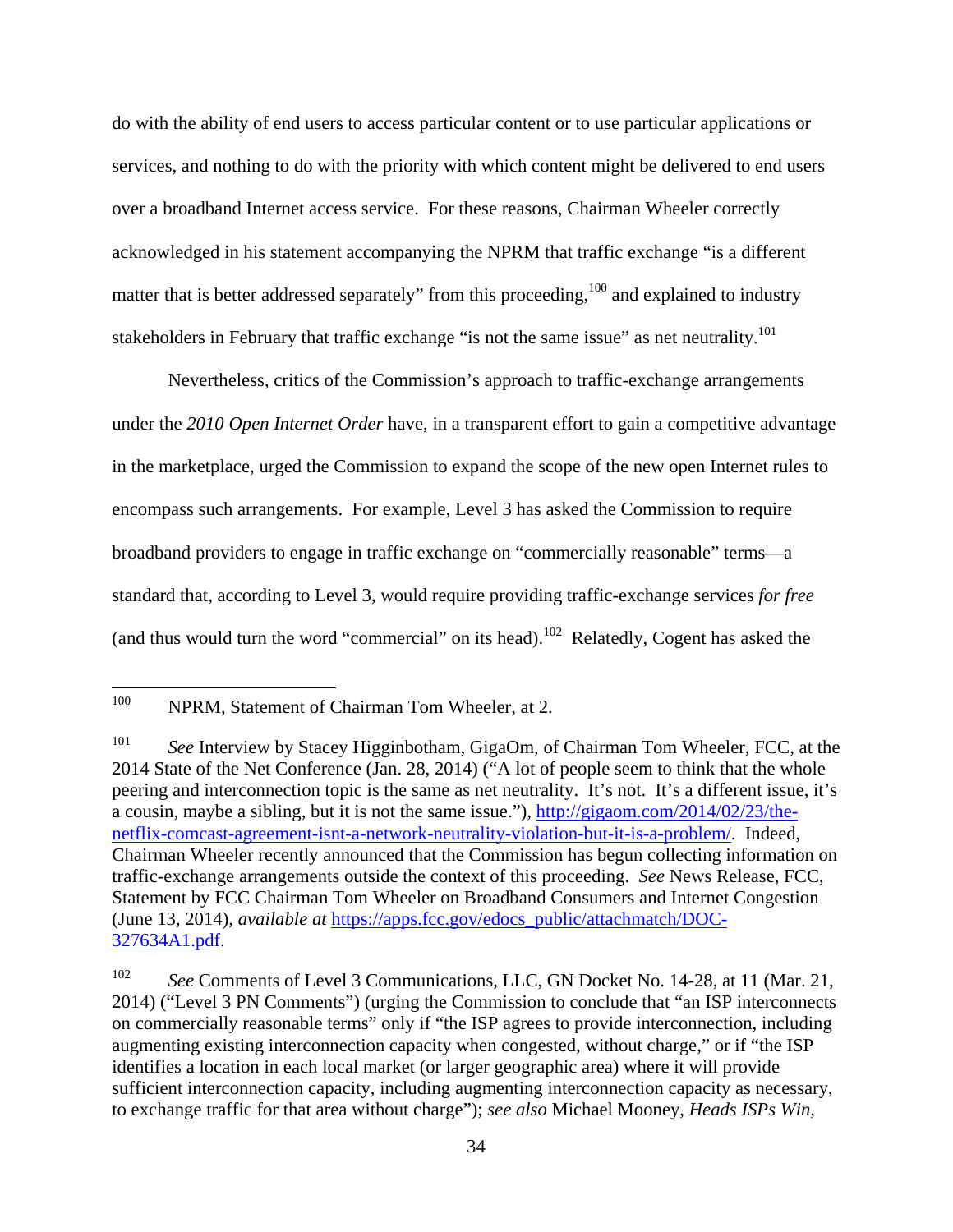Commission to adopt a rule that would give rise to enforcement proceedings against broadband providers (and broadband providers alone) whenever interconnection points experience "sustained states of congestion"<sup>103</sup>—even though it is well-established that the congestion of ports is often not within the sole control of a broadband provider.<sup>104</sup>

 The Commission should reject these proposals. There is a long line of Commission precedent treating Internet backbone and interconnection arrangements as distinct from last-mile broadband Internet access service.<sup>105</sup> To address traffic-exchange arrangements in this proceeding would complicate the Commission's regulatory efforts enormously and increase the likelihood of serious legal challenges. Indeed, importing the complexities and divergent

 $\overline{a}$ *Tails You Lose (And a Way to Fix It)*, Beyond Bandwidth: Level 3 Communications Blog (July 7, 2014) (arguing that "ISPs must interconnect with content companies and backbone providers without charging them a fee").

103 *See* Comments of Cogent Communications Group, Inc., GN Docket No. 14-28, at 25 (Mar. 21, 2014) ("Cogent PN Comments") (urging the Commission to "promulgate a rule that authorizes the Commission to institute an enforcement proceeding (either on its own motion or pursuant to a complaint), upon evidence showing a sustained state of congestion at one or more interconnection points between a broadband ISP's network and another network, that directs the broadband ISP to show cause why it should not be required to implement promptly remedial measures to relieve the sustained state of congestion").

104 *See* Julie Knapp & Walter Johnson, *Internet Traffic Exchange: Time to Look Under the Hood*, FCC Blog (June 18, 2014), http://www.fcc.gov/blog/internet-traffic-exchange-time-lookunder-hood ("No one company defines your personal Internet experience."); Sandvine, *Global Internet Phenomena Report* 19 (1H 2014) (describing an example of the control that edge providers have in determining how their traffic is delivered to end users); DrPeering International, Abstract, *The Art of Peering: The Peering Playbook*, http://drpeering.net/whitepapers/Art-Of-Peering-The-Peering-Playbook.html#9 (describing tactics such as "bluffing performance problems" to pressure broadband providers to peer).

105 *See, e.g.*, *Federal-State Joint Board on Universal Service*, Report to Congress, 13 FCC Rcd. 11501 ¶¶ 62-63 (1998) ("*Universal Service Report*") (distinguishing services offered by Internet backbone providers and Internet access providers); *AT&T Inc. and BellSouth Corp. Application for Transfer of Control*, Memorandum Opinion and Order, 22 FCC Rcd. 5662 ¶¶ 125, 133 (2007) (distinguishing Internet backbone services from mass market Internet access services).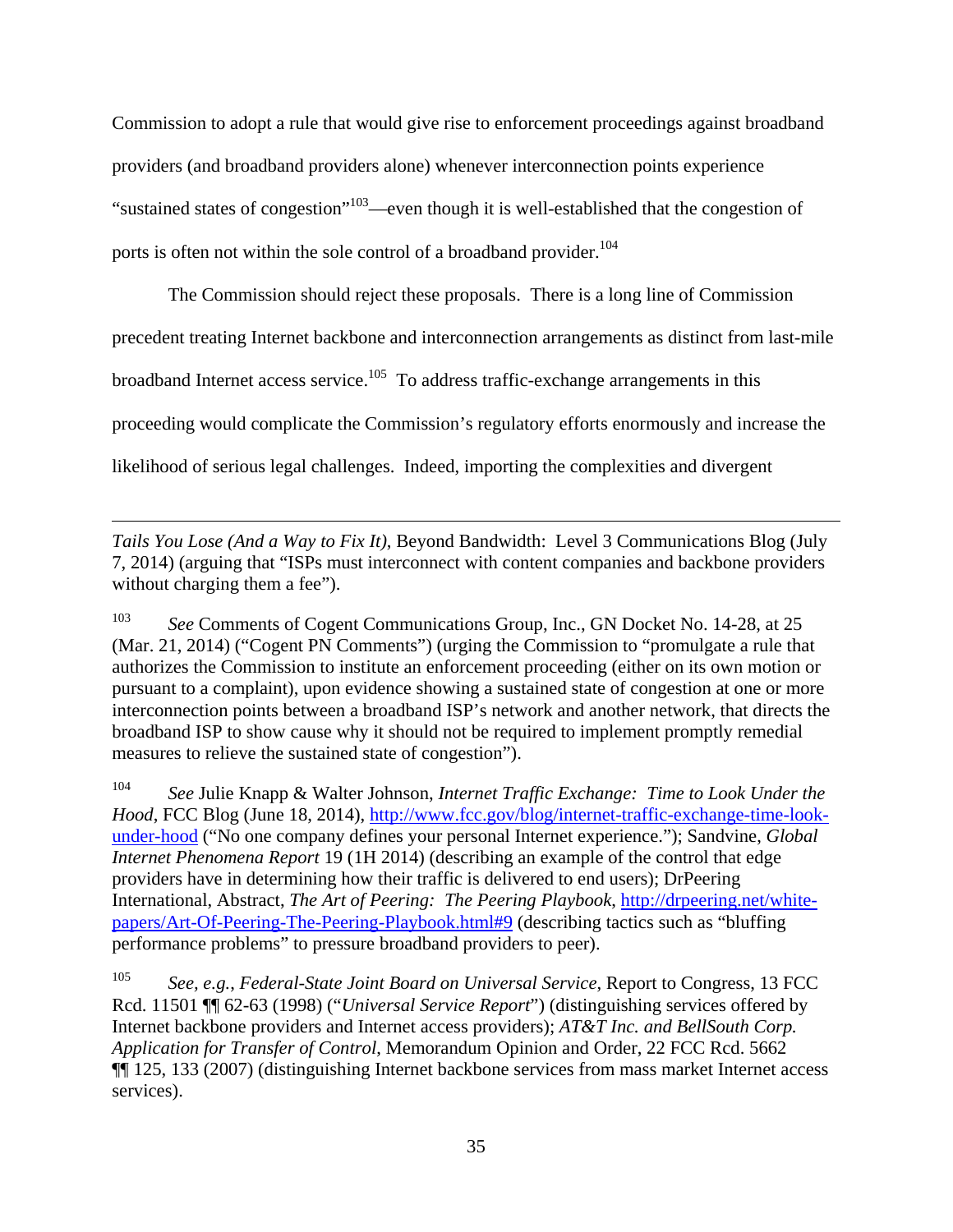considerations relating to traffic-exchange arrangements into this proceeding would greatly slow down the rulemaking process and frustrate the goal of putting in place binding open Internet rules in the near future.

 Even apart from such timing and practical concerns, it would be profoundly unwise and counterproductive for the Commission to reverse course and subject peering, transit, and similar arrangements to regulation. Unlike potential arrangements involving the prioritization of traffic over last-mile networks—arrangements that simply do not exist in today's marketplace peering, transit, and similar arrangements for the routing of traffic over the Internet backbone are elements of a well-developed (and constantly evolving) commercial ecosystem.<sup>106</sup> Interfering with these commercial arrangements—or even worse, prohibiting such arrangements whenever they involve monetary settlement—would dramatically upset the economic relationships that have long undergirded the Internet and encourage arbitrage and regulatory gamesmanship. Such interference would also have serious and inevitably unintended consequences, including hindering innovation and investment in broadband infrastructure.

 Moreover, the Commission consistently has found that the backbone marketplace is competitive. For instance, in approving the Verizon/MCI merger in 2005, the Commission explained that, "[b]ecause we conclude that the Internet backbone market is sufficiently competitive and will remain so post-merger, it follows that the prices and terms of

<sup>106</sup> 106 *See, e.g.*, Michael Powell, *Why is Netflix Strong Arming the Net Neutrality Debate*, NCTA Blog (June 12, 2014), https://www.ncta.com/platform/public-policy/why-is-netflixstrong-arming-the-net-neutrality-debate/ (explaining that "the myriad business arrangements by which thousands of ISPs, content providers, transit providers, and content distribution networks exchange Internet traffic was not part of Commission's 2010 Open Internet proceeding and should not be now," as "dragging these complex commercial relationships into the net neutrality proceeding would upset a well-functioning marketplace and make restoration of appropriate Open Internet rules even more difficult than it would be otherwise").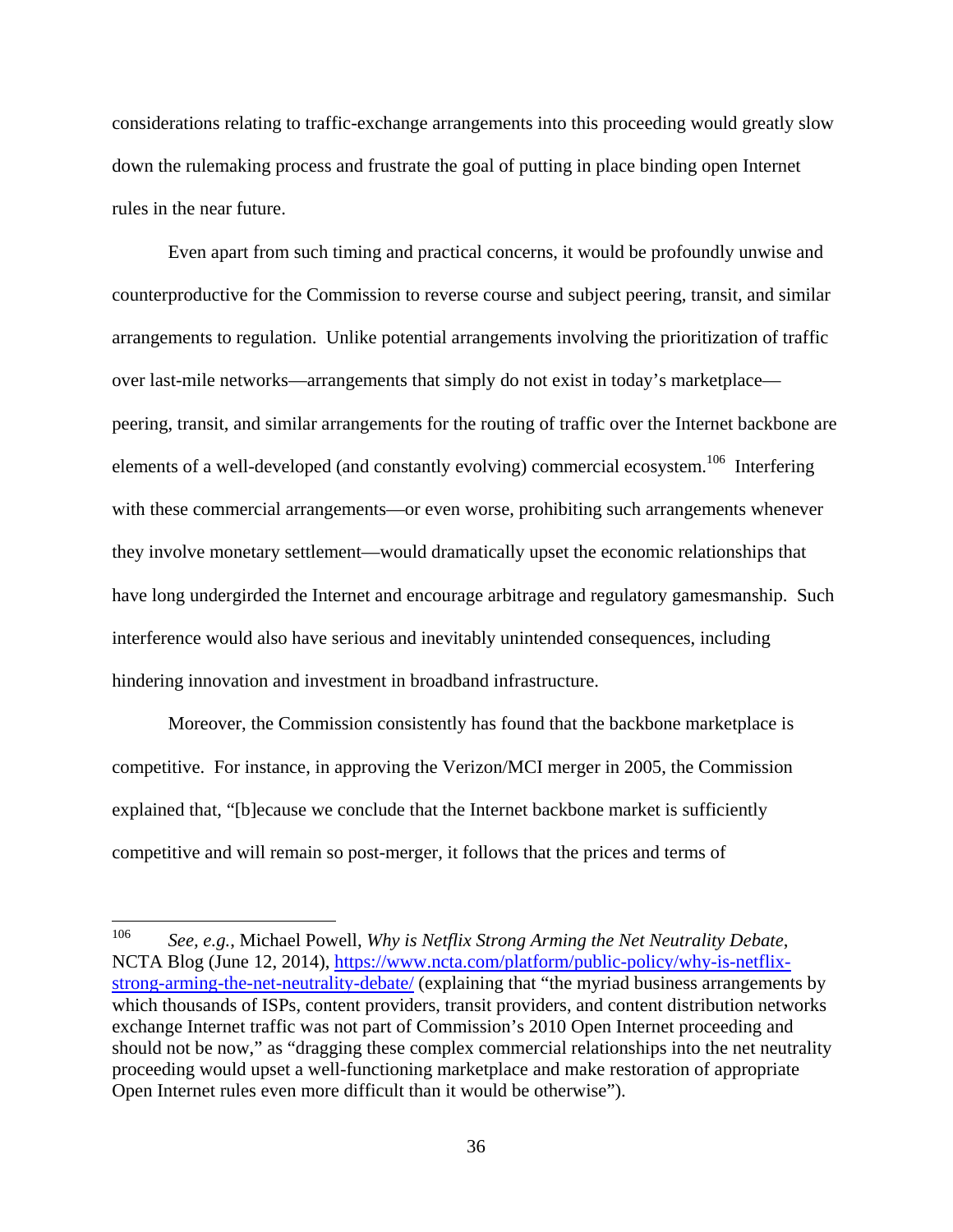interconnection in the market will also be competitive."<sup>107</sup> The Commission reached the same conclusion in approving the SBC/AT&T transaction, noting that "interconnection between Internet backbone providers has never been subject to direct government regulation, and settlement-free peering and degradation-free transit arrangements have thrived."<sup>108</sup> The Commission then echoed these findings in approving the 2011 Global Crossing/Level 3 transaction, and expressly rejected arguments that the combined company would have an incentive to engage in anticompetitive transit and peering practices.<sup>109</sup> According to the Commission, any effort to engage in such practices would cause the entity to "lose customers to its remaining peers, because those entities would still enjoy ubiquitous Internet connectivity and, hence, would be more attractive to customers."<sup>110</sup>

 The same is true today. The traffic-exchange marketplace remains dynamic, robustly competitive, and extraordinarily efficient. Indeed, competition has caused traffic-exchange fees to plummet, even as broadband use has continued to climb.<sup>111</sup> Accordingly, there is no basis to depart from the Commission's hands-off regulatory approach to peering, transit, and other traffic-exchange arrangements. The record is simply devoid of evidence of any dramatic shift in

110 *Id.*

<sup>107</sup> 107 *Verizon Communications Inc. and MCI, Inc. Applications for Approval of Transfer of Control*, Memorandum Opinion and Order, 20 FCC Rcd. 18433 ¶ 133 (2005).

<sup>&</sup>lt;sup>108</sup> SBC Communications Inc. and AT&T Corp. Applications for Approval of Transfer of *Control*, Memorandum Opinion and Order, 20 FCC Rcd. 18290 ¶ 132 (2005).

<sup>109</sup> *Applications Filed by Global Crossing Limited and Level 3 Communications, Inc. for Consent to Transfer Control*, Memorandum Opinion and Order and Declaratory Ruling, 26 FCC Rcd. 14056 ¶ 27 (2011).

<sup>111</sup> DrPeering International, Abstract, *Internet Transit Prices – Historical and Projected*, http://drpeering.net/white-papers/Internet-Transit-Pricing-Historical-And-Projected.php (detailing dramatic reduction in traffic-exchange costs since 1998).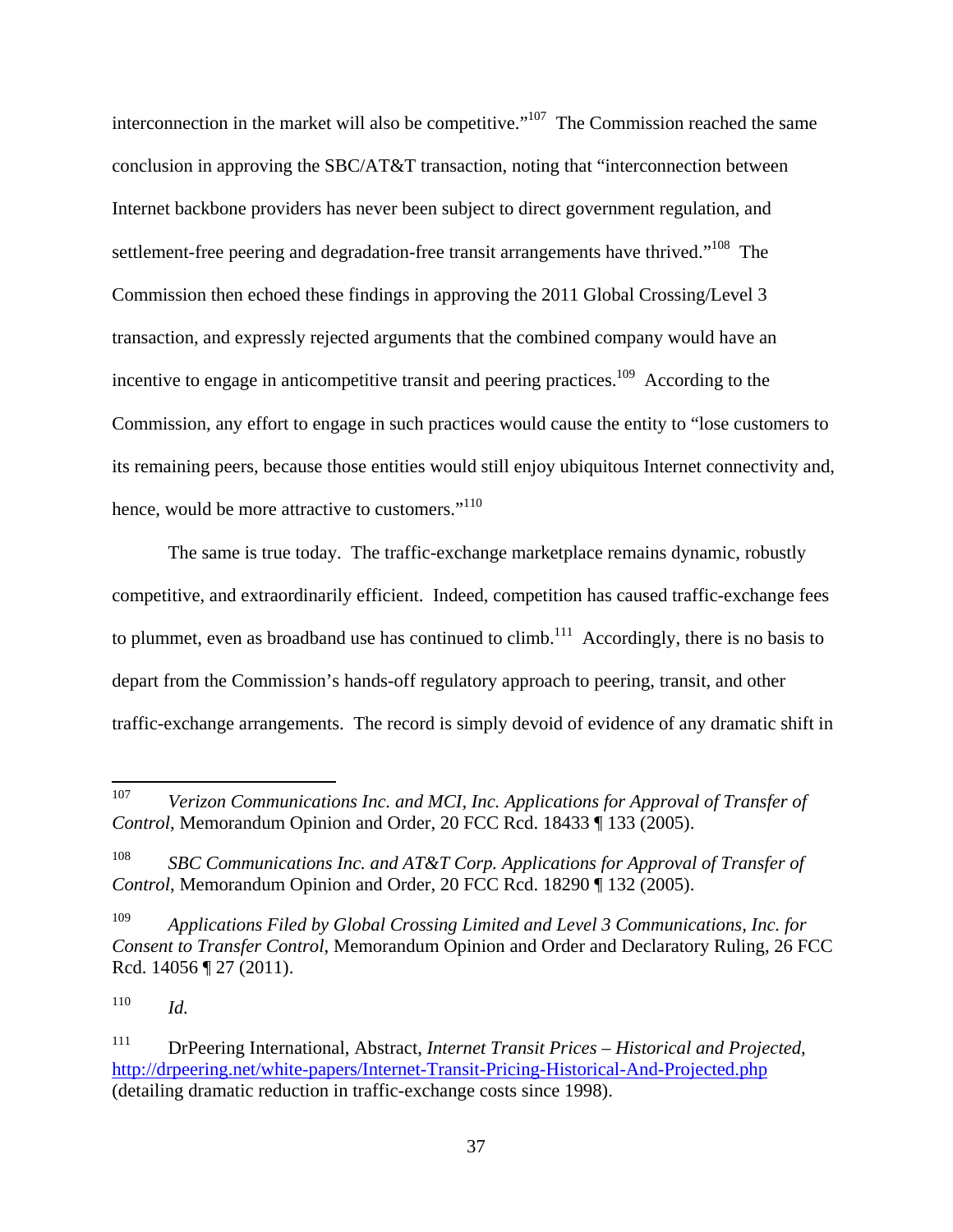the competitiveness of the traffic-exchange marketplace that could warrant such regulatory intervention.<sup>112</sup>

Just as the proposals to regulate traffic exchange are misplaced, so too are calls to require disclosure of information regarding traffic exchange under the open Internet transparency rule.<sup>113</sup> As a threshold matter, broadband providers do not possess sufficient firsthand information to recognize many instances of congestion that arise. While broadband providers can determine the percentage of an interconnection point's capacity that is being utilized, they cannot determine in real time the extent to which the interconnecting network is attempting to deliver traffic *beyond*  the full capacity of that interconnection point.<sup>114</sup> Moreover, broadband providers possess little if

http://www.forbes.com/2008/12/01/cogent-sprint-regulation-tech-enter-cz\_sw\_1202cogent.html (recounting Cogent's peering dispute with Sprint that led to one of the only times in history that certain Internet users could not access all Internet endpoints).

<sup>112</sup> 112 *See* Michael Kende, Director of Internet Policy Analysis, FCC, *The Digital Handshake: Connecting Internet Backbones, Office of Plans and Policy Working Paper No. 32*, at 26 (Sept. 2000), *available at* http://transition.fcc.gov/Bureaus/OPP/working\_papers/oppwp32.pdf ("Any regulation of the Internet backbone market would represent a significant shift in the unregulated status quo under which the Internet industry has grown at unprecedented rates, and therefore would require a corresponding shift in the competitiveness of the market.").

<sup>113</sup> *See* NPRM ¶¶ 81-83 (tentatively concluding that the Commission should require disclosure of "meaningful information regarding the source, location, timing, speed, packet loss, and duration of network congestion" even when such congestion originates "beyond the broadband provider's network or in the exchange of traffic between that network and others"). Cogent also urges the Commission to regulate broadband providers' traffic exchange practices in several other unjustified and counterproductive ways. *See* Cogent PN Comments at 20-23. But Cogent's own conduct provides perhaps the most illustrative example of how a transit provider can deliberately cause congestion and degrade the end user experience. Cogent has repeatedly agreed to provide transit services to edge providers for volumes of traffic that exceed the capacity of Cogent's interconnections with broadband providers. When broadband providers have declined to expand the capacity of these interconnection points to accommodate Cogent's new business, Cogent has characterized this as interference with its right to unlimited peering capacity for free. Of course, Cogent has no such right, and its suggestion to the contrary flies in the face of more than two decades of established norms in the traffic exchange marketplace. *See* Scott Wooley, *The Day the Web Went Dead*, Forbes, Dec. 2, 2008,

<sup>&</sup>lt;sup>114</sup> In other words, an interconnection point will appear to the broadband provider to be running at 100 percent utilization (i.e., at capacity) regardless of whether the interconnecting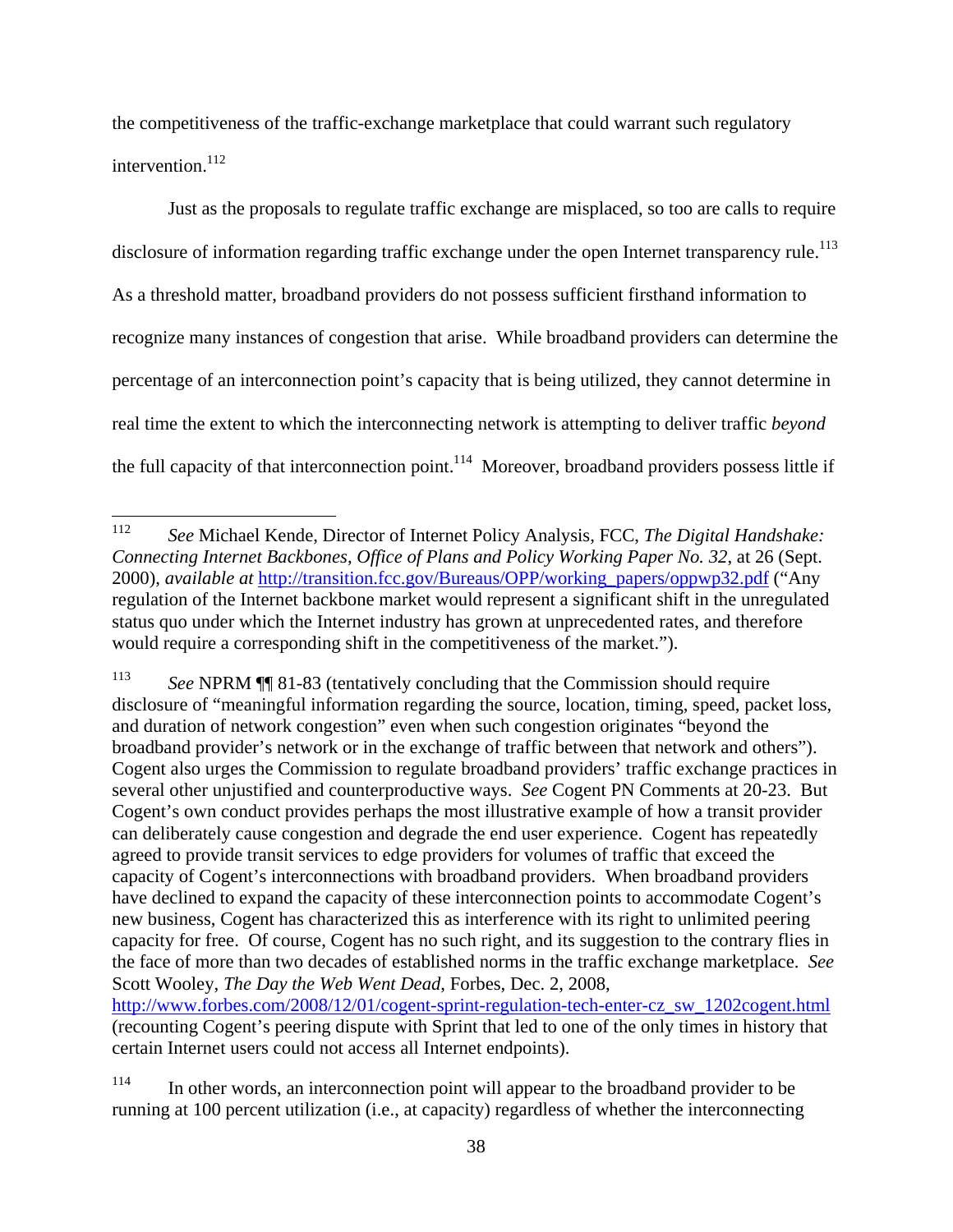any firsthand information regarding instances of congestion that originate beyond their networks and interconnection points. And congestion events, both on and off a provider's network, are often fleeting—they may occur for a brief period of time and be promptly resolved. Thus, a rule requiring broadband providers to disclose information regarding *all* instances of "congestion" would be unworkable.

Even if it were possible, such a rule would also not be helpful to anyone. Disclosure of traffic exchange information would be unnecessary vis-à-vis connecting networks or edge providers, who actually have a better sense of whether their traffic exceeds the interconnection capacity than the target broadband provider does. And this information would be at best useless and more likely confusing and unhelpful to most consumers, who typically would have no idea whether the congested route in question is one over which the sites they wish to visit or the content they seek to download is delivered—and who may in all events be unaffected if the edge provider serves *their* home or device using a *noncongested* route—which is the edge provider's choice to make.

In all events, imposing such an obligation would directly contradict the Commission's tentative conclusion to keep traffic exchange outside the scope of this proceeding. The Commission should maintain the distinction between addressing issues concerning broadband Internet access service and issues concerning traffic exchange, and it should not address the latter in its open Internet rules.

 $\overline{a}$ 

network is attempting to hand off 100 percent, 125 percent, or 150 percent of the full capacity. This makes instances in which the interconnecting network is purposely running at 100 percent utilization (which is often the case for some networks) difficult or impossible to distinguish from instances in which the interconnection point is congested. Only the interconnecting network possesses this information in real time.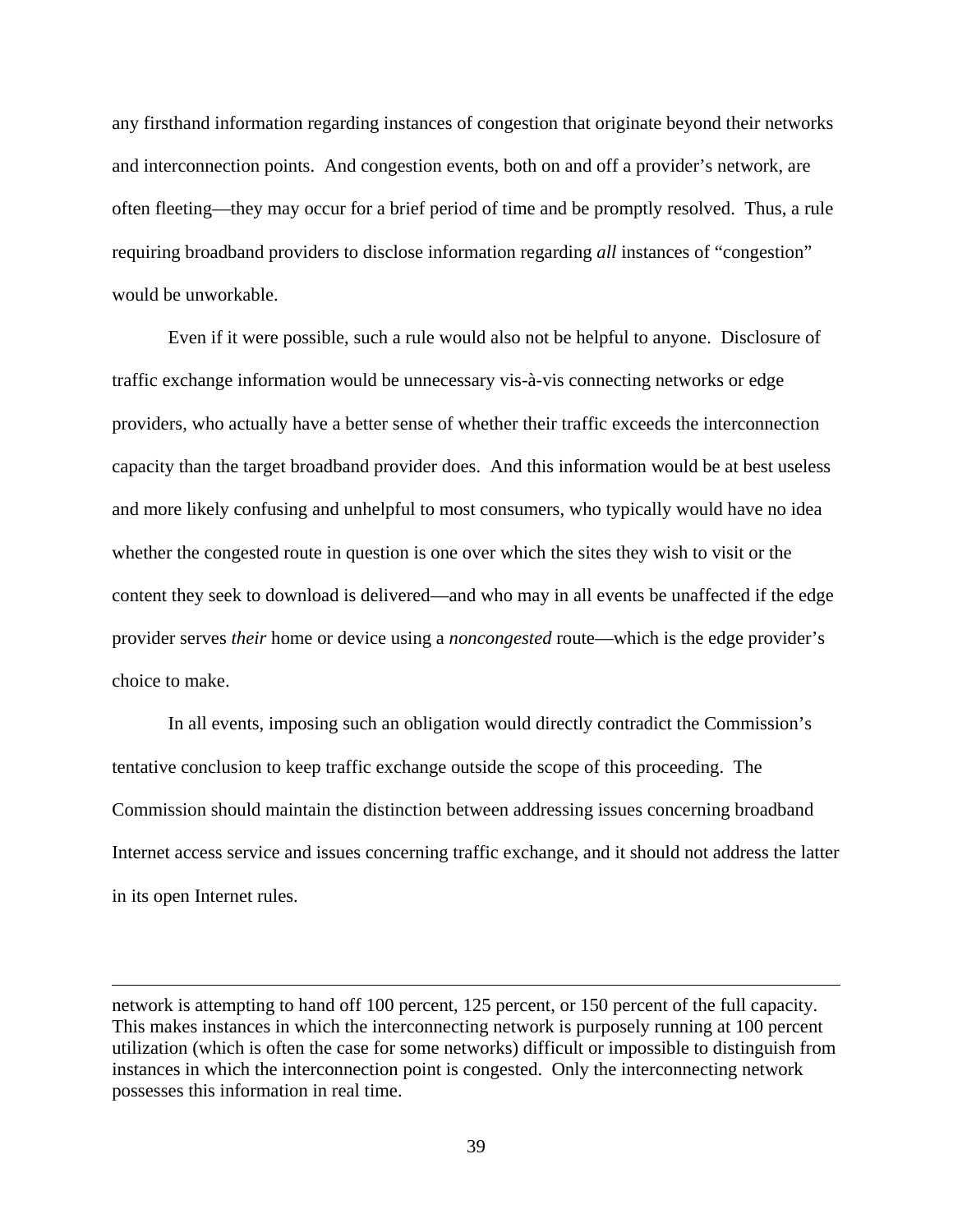#### **C. The Commission Should Carefully Examine Regulatory Distinctions Between Fixed and Mobile Broadband Services.**

 The Commission should consider how to ensure that its open Internet rules properly address services that *do* involve the provision of broadband Internet access to end users particularly mobile broadband Internet access service. As the NPRM notes, the *2010 Open Internet Order* distinguished between fixed and mobile broadband services and adopted different rules for each service.<sup>115</sup> Unlike the broad no-blocking and nondiscrimination rules applicable to fixed services, the no-blocking rule for mobile services applied only to websites and to applications that "compete with the provider's voice or video telephony services,"<sup>116</sup> and there was no non-discrimination rule at all for mobile services.<sup>117</sup> While such regulatory distinctions might have been defensible in  $2010$ ,  $^{118}$  the NPRM's recognition of the "significant changes since 2010 in the mobile marketplace"—including "how mobile providers manage their networks, the increased use of Wi-Fi, and the increased use of mobile devices and applications"—supports at least a refreshed examination of that approach. There is no question that wireless is increasingly becoming a closer substitute for wireline broadband for many uses and for many Americans. The Commission should carefully consider arguments as to whether the current technological environment continues to justify the differential treatment accorded to fixed and mobile broadband services, especially in light of the fact that the rules will be in place over the long run,

115 115 *See* NPRM ¶ 62.

116 *2010 Open Internet Order* ¶ 99.

118 *See 2010 Open Internet Order* ¶¶ 94-95 (asserting that mobile services present "special considerations that suggest differences in how and when open Internet protections should apply," including the notion that mobile broadband services in 2010 were still developing into robust competitive alternatives to fixed services and that mobile networks faced "capacity" issues and other "operational constraints that fixed broadband networks do not typically encounter").

<sup>117</sup> *See* NPRM ¶ 62.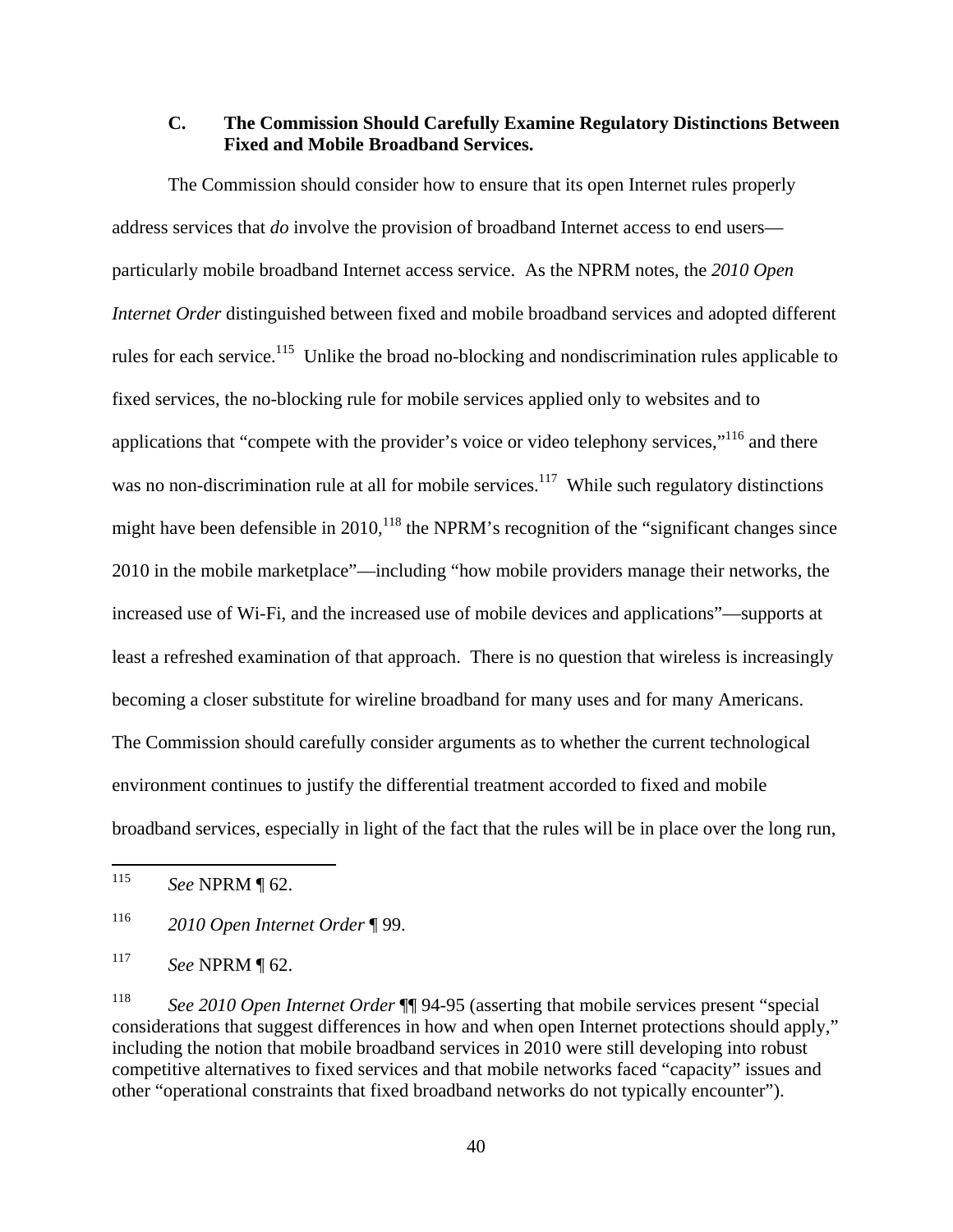and should be forward-looking and flexible enough to fit the broadband marketplace as it continues to evolve.

 However the Commission ultimately decides to treat licensed mobile broadband services, it should treat public Wi-Fi-based services that offer similar capabilities in the same manner. The *2010 Open Internet Order* left considerable ambiguity as to whether Wi-Fi-based Internet access services were governed by the rules for fixed wireline services or the rules for mobile wireless services. Going forward, it is clear that an approach that would subject public Wi-Fi services to the rules that govern fixed wireline services would be not only irrational as a policy matter but entirely unworkable as a practical matter in today's marketplace. Where licensed mobile broadband and unlicensed Wi-Fi services provide comparable capabilities, applying different rules would cause significant distortions that inevitably would result in inefficient allocations of capital. Indeed, as many Wi-Fi bands now offer expanded range and as licensed mobile broadband networks increasingly rely on small cell deployments that resemble Wi-Fi hotspots, licensed mobile broadband networks and Wi-Fi networks have much in common, and subjecting licensed mobile broadband services and unlicensed Wi-Fi services to distinct rules is even more untenable.

Moreover, as the Commission recognized in the NPRM, Wi-Fi-based services are increasingly used to offload mobile broadband traffic traditionally carried over licensed mobile broadband networks.<sup>119</sup> Accordingly, a given wireless user may be accessing the Internet over a licensed mobile broadband network one minute and over an unlicensed Wi-Fi network the next

<sup>119</sup> See NPRM  $\P$  108 (noting "the growing use of Wi-Fi by end users for the off-load of wireless broadband"); *see also* Wireless Broadband Alliance, *Industry Report 2013: Global Trends in Public Wi-Fi* 3 (Nov. 18, 2013), http://www.wballiance.com/wba/wpcontent/uploads/downloads/2013/11/WBA-Industry-Report-2013.pdf (reporting on advances in "technologies which enable public Wi-Fi to be integrated far more seamlessly with other networks such as 3G/4G").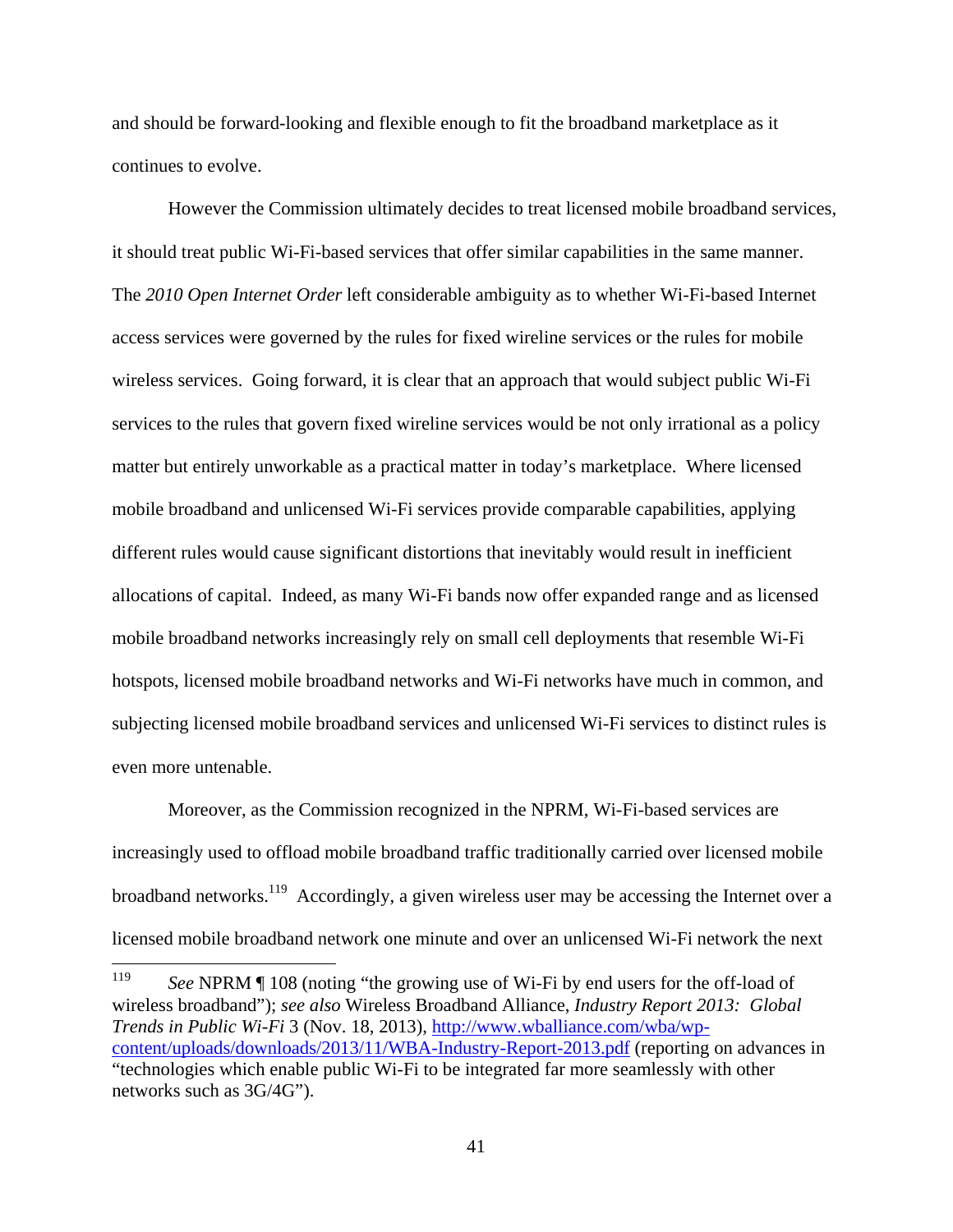with the same device. It would be unreasonable—and likely arbitrary and capricious—to subject such traffic to one set of rules while it is delivered over a licensed mobile broadband network and a different set of rules whenever it is offloaded or shifted to a Wi-Fi network. After all, from the *consumer's* perspective, which has consistently been the focus of the Commission's efforts to promote Internet openness, $^{120}$  shifting between licensed mobile broadband connections and Wi-Fi connections often may go unnoticed, and there is certainly no reason for consumers to expect that Internet openness protections would be enhanced or diminished as a result of these shifts. The arbitrariness of this approach demonstrates the need for symmetrical rules for licensed mobile broadband and unlicensed Wi-Fi-based broadband services.

# **V. THE COMMISSION SHOULD REFRAIN FROM RECLASSIFYING ANY COMPONENT OF BROADBAND INTERNET ACCESS SERVICE UNDER TITLE II.**

The NPRM asks whether the Commission should "revisit the Commission's classification of broadband Internet access service as an information service" or "separately identify and classify as a telecommunications service a service that 'broadband providers . . . furnish to edge providers."<sup>121</sup> Comcast strongly supports the Commission's tentative conclusion that Section 706, as interpreted by the *Verizon* decision, provides "ample authority" to protect and promote

<sup>120</sup> 120 *See, e.g.*, *Appropriate Framework for Broadband Access to the Internet Over Wireline Facilities; Review of Regulatory Requirements for Incumbent LEC Broadband Telecommunications Services; Computer III Further Remand Proceedings: Bell Operating Company Provision of Enhanced Services; 1998 Biennial Regulatory Review – Review of Computer III and ONA Safeguards and Requirements; Inquiry Concerning High-Speed Access to the Internet Over Cable and Other Facilities; Internet Over Cable Declaratory Ruling; Appropriate Regulatory Treatment for Broadband Access to the Internet Over Cable Facilities*, Policy Statement, 20 FCC Rcd. 14986 ¶ 4 (2005) (articulating four "Internet freedoms" freedom to access content, to use applications, to attach personal devices, and to obtain service plan information—all phrased in terms of the rights of "consumers").

<sup>121</sup> NPRM ¶ 148 (quoting *Verizon*, 740 F.3d at 656).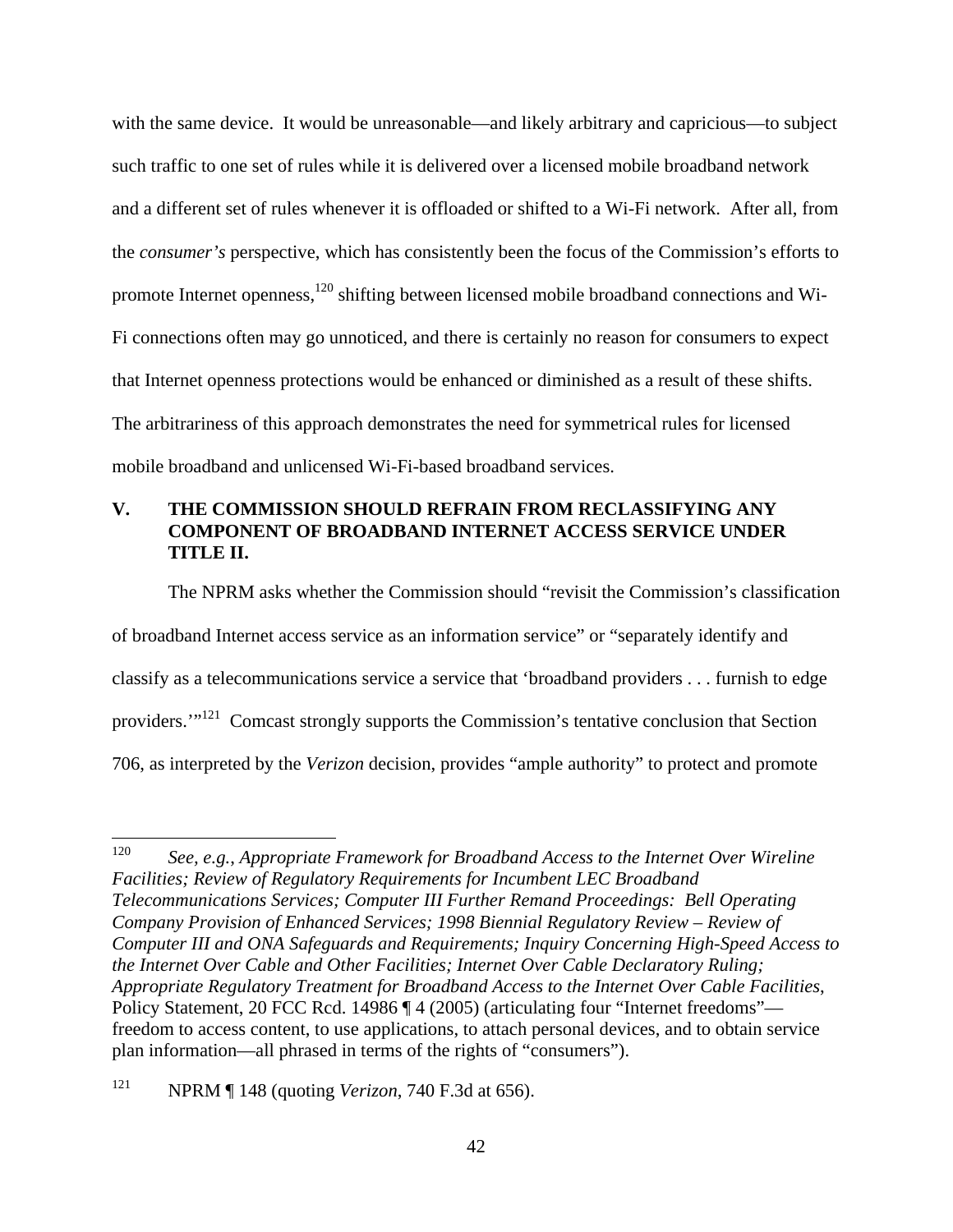the open Internet.<sup>122</sup> By contrast, reclassification of broadband Internet access as containing a distinct telecommunications service under Title II is not only entirely unnecessary but would be unwise and likely unlawful.

# **A. Reclassifying Broadband Internet Access Under Title II Would Be Counterproductive from a Policy Standpoint.**

For more than a decade, broadband Internet access service has been properly classified exclusively as an "information service" under the Communications Act—"an offering . . . which combines the transmission of data with computer processing, information provision, and computer interactivity, enabling end users to run a variety of applications," with a transmission component that is "not  $\dots$  separable from the data processing capabilities of the service."<sup>123</sup> That determination has been repeatedly re-examined and affirmed by the Commission, $^{124}$  and has been upheld by the Supreme Court.<sup>125</sup> It has enabled light-touch regulation that has fostered dynamic innovation and unprecedented investment in broadband networks such as Comcast's and allowed the broader Internet ecosystem to thrive. Seeking to reverse the classification now would be a profound mistake.

124 *See Appropriate Framework for Broadband Access to the Internet Over Wireline Facilities*, Report and Order and Notice of Proposed Rulemaking, 20 FCC Rcd. 14853 (2005) ("*Wireline Broadband Order*"); *United Power Line Council's Petition for Declaratory Ruling Regarding the Classification of Broadband Over Power Line Internet Access Service as an Information Service*, Memorandum Opinion and Order, 21 FCC Rcd. 13281 (2006) ("*BPL Order*"); *Appropriate Regulatory Treatment for Broadband Access to the Internet Over Wireless Networks*, Declaratory Ruling, 22 FCC Rcd. 5901 (2007) ("*Wireless Broadband Order*").

125 *Nat'l Cable & Telecomms. Ass'n v. Brand X Internet Servs.*, 545 U.S. 967 (2005).

<sup>122</sup> *Id.* 142.

<sup>123</sup> *See Inquiry Concerning High-Speed Access to the Internet Over Cable and Other Facilities*, Declaratory Ruling and Notice of Proposed Rulemaking, 17 FCC Rcd. 4798 ¶¶ 38-39 (2002) ("*Cable Modem Order*").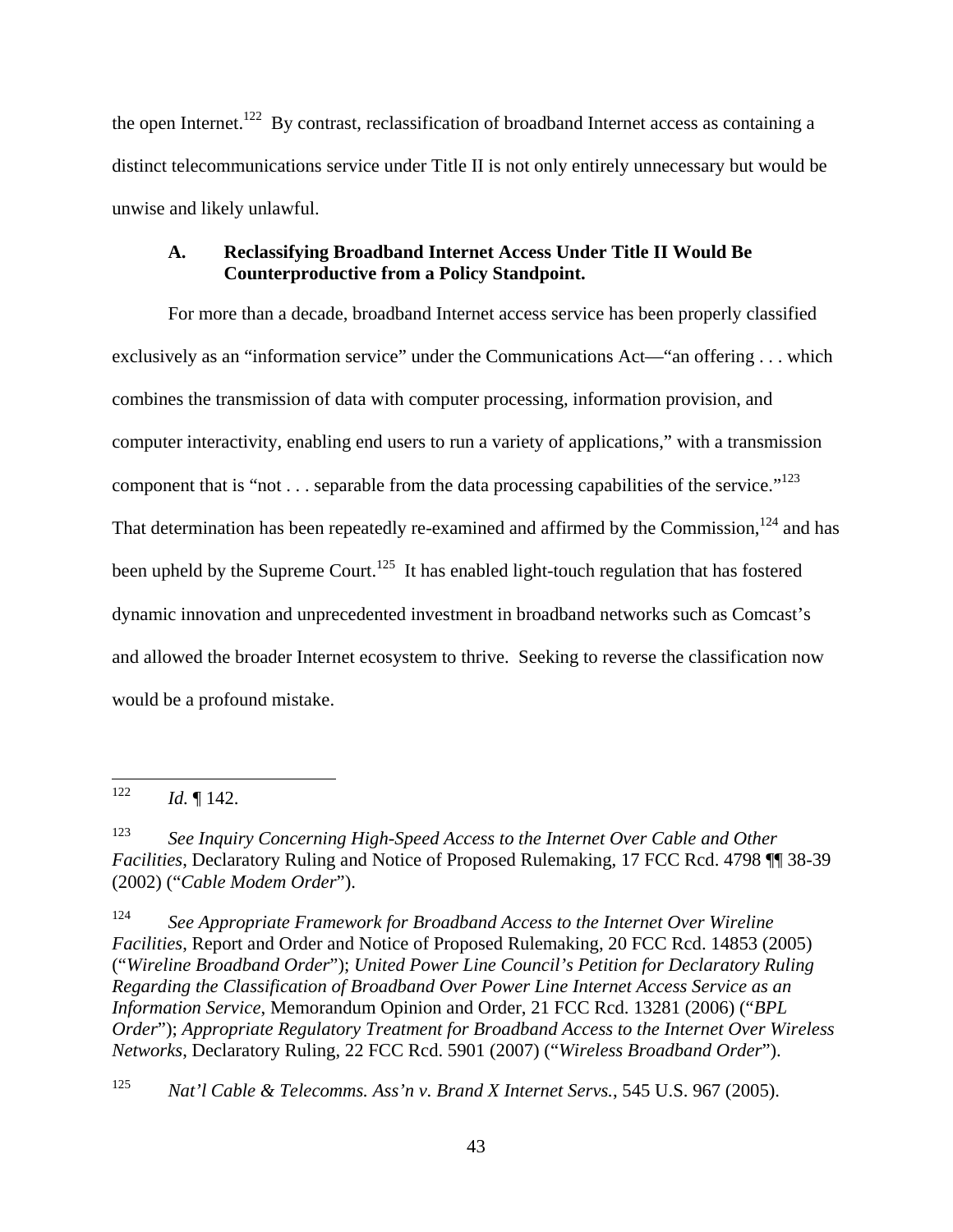Unlike common carrier regulation, which would be a poor fit for the dynamic and rapidly evolving broadband Internet marketplace, the Commission's longstanding light-touch regulation of the Internet has been endorsed by Congress and followed under Democratic and Republican FCC leadership.<sup>126</sup> As the Commission well knows, the approach has been a boon for the Internet economy, fostering an environment in which network investment, innovation, and broadband availability have flourished.<sup>127</sup> Due to sustained investment by broadband providers, more than 99 percent of Americans now have access to either fixed or wireless broadband service.<sup>128</sup> Increases in the speed of these connections have also been staggering. In the last decade, top broadband speeds have increased by  $1500$  percent.<sup>129</sup> From 2010 to 2013, the percentage of Americans with access to broadband service of over 50 Mbps jumped from 46 to 81 percent.<sup>130</sup> These widely available high-speed Internet connections are fueling innovation and competition in cloud services, streaming video and audio, home automation, and more.<sup>131</sup>

<sup>126</sup> See, e.g., 47 U.S.C. § 230(b)(2) ("It is the policy of the United States . . . to preserve the vibrant and competitive free market that presently exists for the Internet and other interactive computer services, unfettered by Federal or State regulation."); *see also* News Release, *FCC Chairman Kennard Shares Goal of Local Governments to Achieve Open Broadband Access; Continues to Believe that Vigilant Restraint is the Right Way to Get There (Aug. 11, 1999),* http://transition.fcc.gov/Bureaus/Cable/News\_Releases/1999/nrcb9014.html (endorsing and describing benefits of Commission's policy of "vigilant restraint").

<sup>127</sup> *See* NPRM ¶¶ 30-32.

<sup>128</sup> National Broadband Map, *Broadband Statistics Report, Access to Broadband Technology by Speed* 3 (Feb. 2014) ("*June 2013 National Broadband Map Statistics*"), http://www.broadbandmap.gov/download/Technology %20by%20Speed.pdf.

<sup>129</sup> John Sununu & Harold Ford, Jr., *Don't Make the Internet a Public Utility*, SFGate, May 14, 2014, http://www.sfgate.com/opinion/openforum/article/Don-t-make-the-Internet-a-publicutility-5478946.php .

<sup>130</sup> *Compare* National Telecommunications and Information Administration, *U.S. Broadband Availability: June 2010 – June 2012*, at 4, 7, tbl. 3 (May 2013),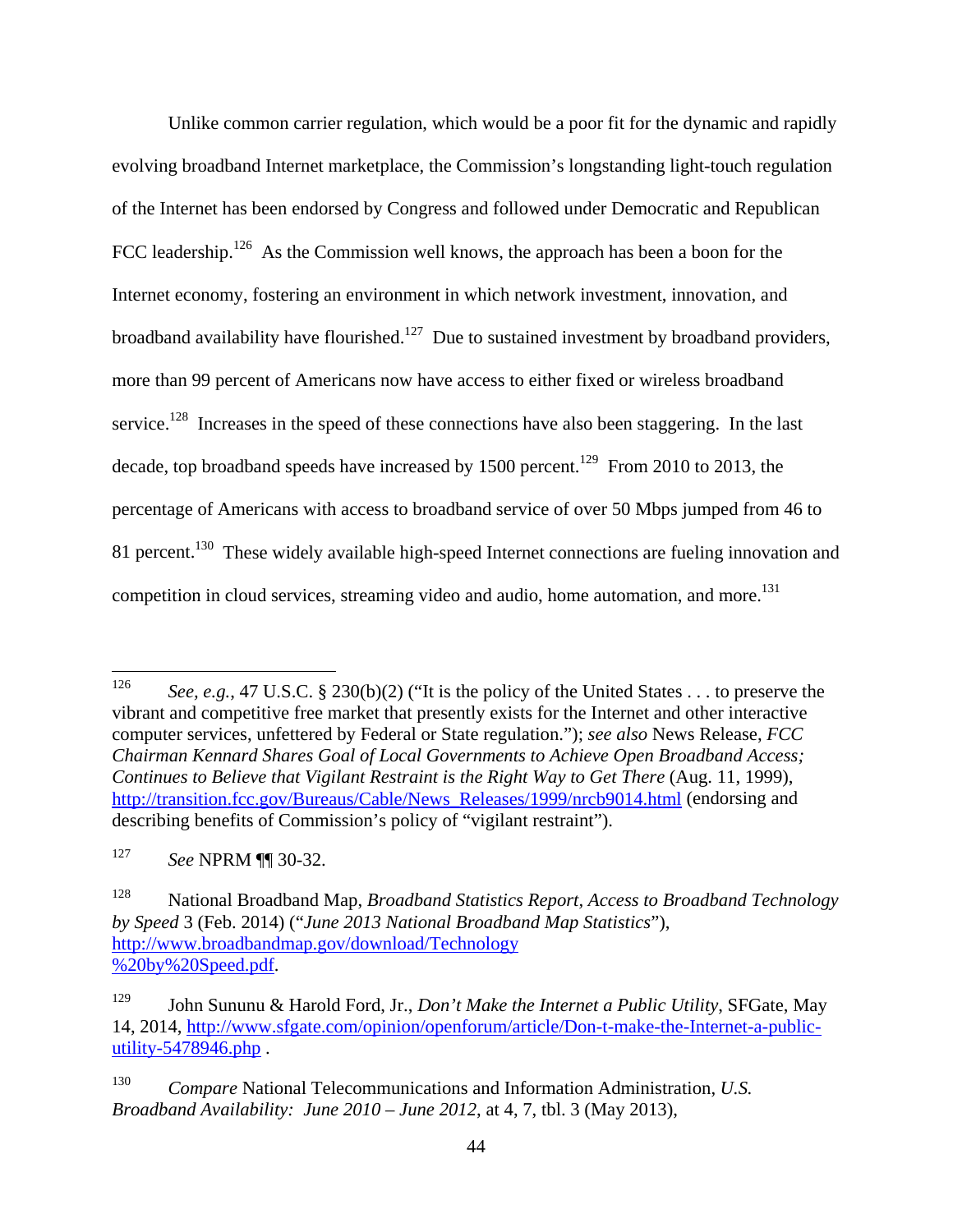Reclassification of broadband, or any component thereof, as a "telecommunications service" would threaten to slow or reverse these trends. The Commission itself, along with the Department of Justice (DOJ), recognized in seeking Supreme Court review in the *Brand X* case that reclassification would impose a series of onerous regulatory burdens that would "fundamentally change the regulatory environment" for broadband and may require providers to "raise their prices and postpone or forego plans to deploy new broadband infrastructure."132 In so doing, the Commission explained that reclassification would threaten to undermine "one of the central objectives of federal communications policy since 1996"—"[e]ncouraging the deployment of broadband services throughout the Nation."<sup>133</sup>

http://www.ntia.doc.gov/files/ntia/publications/usbb\_avail\_report\_05102013.pdf ("*NTIA Broadband Report"*), *with June 2013 National Broadband Map Statistics* at 4.

131 *See, e.g.*, Stu Roberts, *Honeywell Announces Lyric, a Competitor to the Nest Smart Thermostat*, gizmag, June 13, 2014, http://www.gizmag.com/honeywell-lyric-smartthermostat/32539/; Kia Makarechi, *Amazon Prime Music Has Launched, But Which Streaming Service Should You Use?*, Vanity Fair, June 13, 2014, http://www.vanityfair.com/online/daily/2014/06/amazon-prime-music-launch-which-streamingservice; Quentin Hardy, *The Era of Cloud Computing*, N.Y. Times, June 11, 2014, http://bits.blogs.nytimes.com/2014/06/11/the-era-of-cloud-computing/; Ewan Spence, *Let the Battle of the Clouds Commence as Apple's OSX Continuity Challenges Microsoft's Windows Live*, Forbes, June 2, 2014, http://www.forbes.com/sites/ewanspence/2014/06/02/let-the-battleof-the-clouds-commence-as-apples-continuity-challenges-microsofts-windows-live-osxyosemite-ios-wwdc/.

132 Petition for a Writ of Certiorari by U.S. Dept. of Justice and FCC, *FCC v. Brand X Internet Servs.*, No. 04-281, at 25-26 (Aug. 27, 2004), http://transition.fcc.gov/ogc/documents/filings/2004/BrandX.pet.final.pdf ("FCC/DOJ Petition for *Cert.*"); *see id.* ("Service providers would be under a new federal duty to furnish 'communication service upon reasonable request therefor'; to charge 'just and reasonable' rates; to refrain from engaging in 'unjust or unreasonable discrimination'; to comply with FCC requirements for filing and abiding by written tariffs; and to interconnect with other carriers." (citing 47 U.S.C. §§ 201(a) and (b), 202(a), 203, 251(a)).

<sup>133</sup> *Id.* at 24.

 $\overline{a}$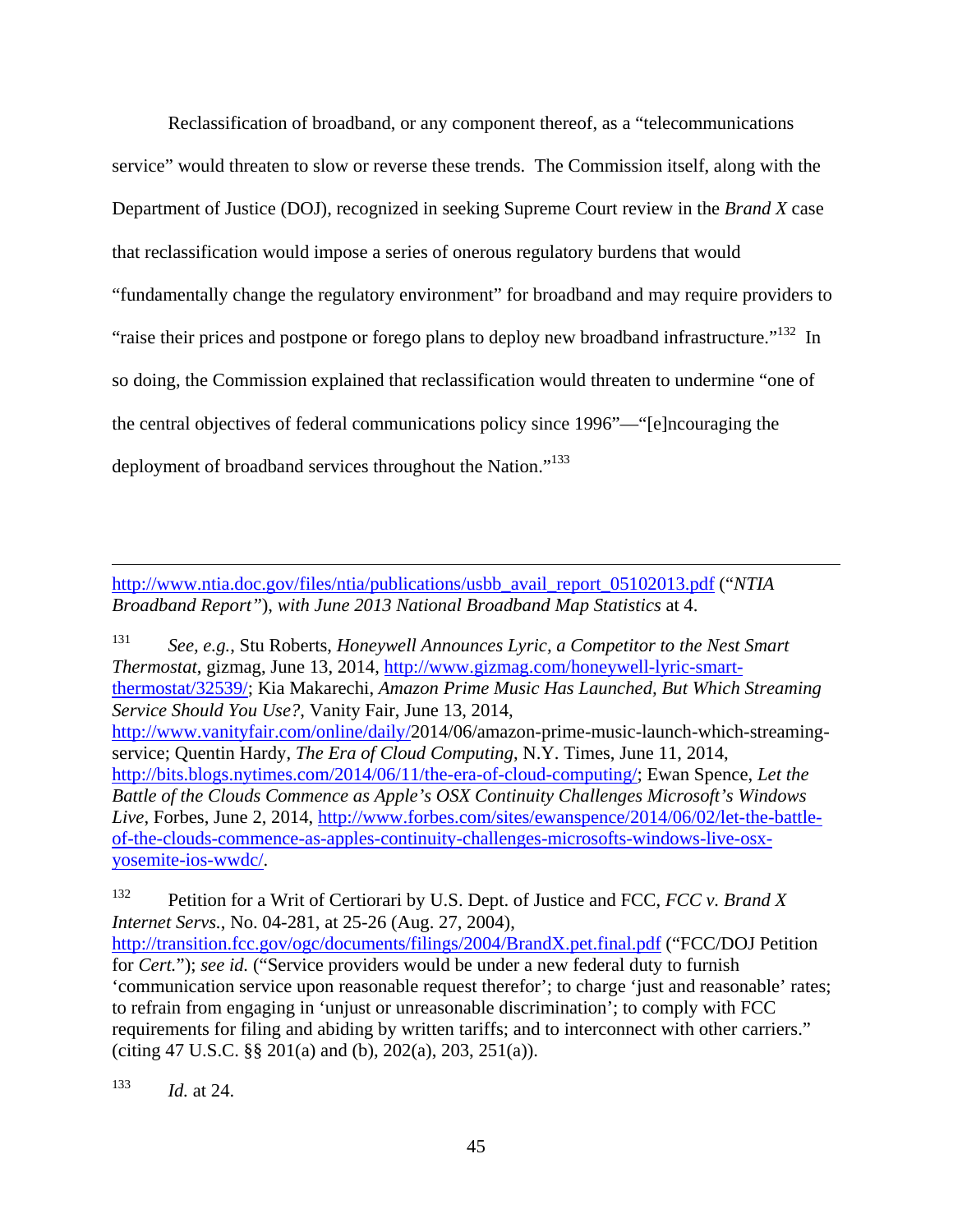Leading industry observers have expressed similar concerns. One such observer recently explained that reclassification would "dramatically slow the pace of advance in the technologies, business models, and network and service innovations of the future.<sup>"134</sup> This echoed the Washington Post editorial board's prior conclusion that reclassification "could damage innovation in what has been a vibrant and rapidly evolving marketplace.<sup> $135$ </sup> Another commentator went so far as to call reclassification "the worst idea in communications policy to emerge in the last 75 years."<sup>136</sup> To put it bluntly, it "would be disastrous."<sup>137</sup>

Indeed, even opening the door to such heavy-handed regulation by the Commission—*and possibly 51 different state public utility commissions as well—would impose significant costs.* The sheer uncertainty surrounding such a regulatory environment would produce "a profoundly negative impact on capital investment."<sup>138</sup> By itself, reduced investment would inhibit job creation, hinder the deployment of broadband infrastructure, and undermine the foundation of the "virtuous circle" of innovation that the open Internet rules are designed to advanced. The last time the Commission considered imposing such a regime stands as a stark illustration. In the days immediately following the Commission's 2010 proposal to reclassify broadband Internet

http://www.washingtonpost.com/wp-dyn/content/article/2010/04/16/AR2010041604610.html.

<sup>134</sup> 134 Bret Swanson, *The Real 'Slow Lane' Threat to the Internet*, Forbes, June 2, 2014, http://onforb.es/1p1z0vM.

<sup>135</sup> Editorial, *Internet oversight is needed, but not in the form of FCC regulation*, Wash. Post, Apr. 17, 2010,

<sup>136</sup> Larry Downes, *What's in a Title? For Broadband, It's Oz vs. Kansas*, CNET News, Mar. 11, 2010, http://news.cnet.com/8301-1035\_3-20000267-94.html.

<sup>137</sup> Anna-Maria Kovacs, *The Internet Is Not a Rotary Phone*, <re/code>, May 12, 2014, http://recode.net/2014/05/12/the-internet-is-not-a-rotary-phone/.

<sup>138</sup> Craig Moffett, *Quick Take-U.S. Telecommunications, U.S. Cable & Satellite Broadcasting: The FCC Goes Nuclear*, Bernstein Research (2010).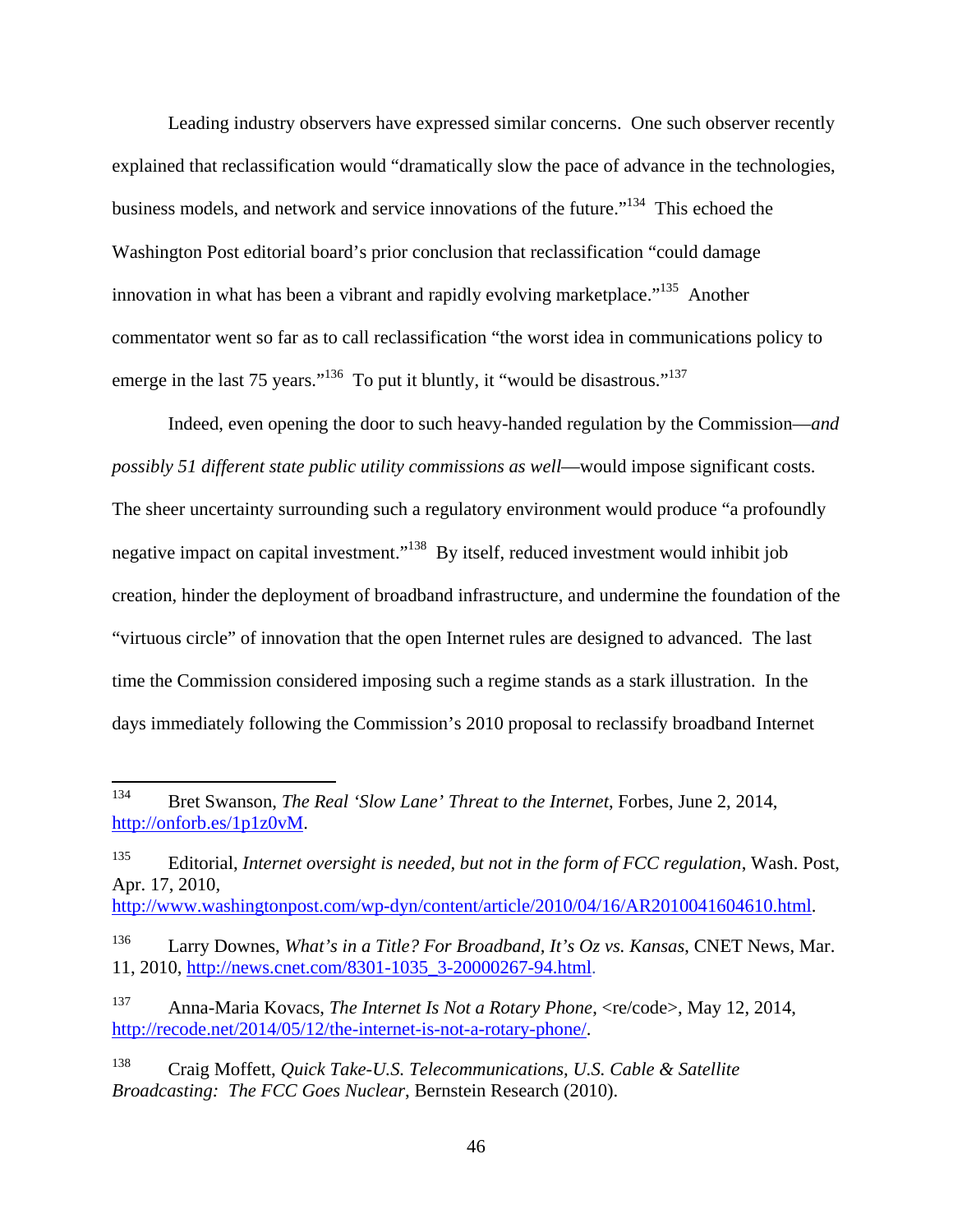access service as a "telecommunications service" under the so-called "third way," "approximately ten percent of some ISPs' market cap" was "eras[ed]" in public trading.<sup>139</sup>

And recent empirical studies reinforce these concerns. In a 2013 comparison of the United States and the European Union, for example, economists at Copenhagen Economics found that, although "[t]he US and the EU share considerable similarities in terms of demographics, wealth, and other factors" that might affect broadband deployment, "the US generally comes out better in terms of broadband supply, quality and price."<sup>140</sup> The difference, the authors concluded, was explained in part by the divergent regulatory approaches to broadband adopted by the two regions: when the United States chose a lighter regulatory approach that encouraged facilities-based competition, the EU treated broadband as a public utility, requiring unbundling and encouraging non-facilities-based competition instead.<sup>141</sup> A decade later, "investment in telecommunications networks in the US per capita is more than 50% higher than in Europe."<sup>142</sup> A 2014 study by Professor Christopher Yoo of the University of Pennsylvania Law School found similar results. Professor Yoo conducted a regression analysis that confirmed that facilities-based competition promotes investment in broadband networks,

<sup>139</sup> Letter of Brian L. Roberts, Chairman and CEO, Comcast Corp., et al., to Chairman Wheeler and Commissioners Clyburn, Rosenworcel, Pai, and O'Rielly, GN Docket No. 14-28, at 1 (May 13, 2014), http://www.broadbandforamerica.com/sites/default/files/CEOLettertoFCC-5.13.14.pdf.

<sup>140</sup> Martin H. Thelle & Dr. Bruno Basalisco, Copenhagen Economics, *Europe Can Catch Up with the US: A Contrast of Two Contrary Broadband Models* 3 (June 2013), http://www.copenhageneconomics.com/Website/News.aspx?PID=3058&M=NewsV2&Action=1 &NewsId=708.

 $141$  *Id.* at 3-4.

 $142$  *Id.* at 6.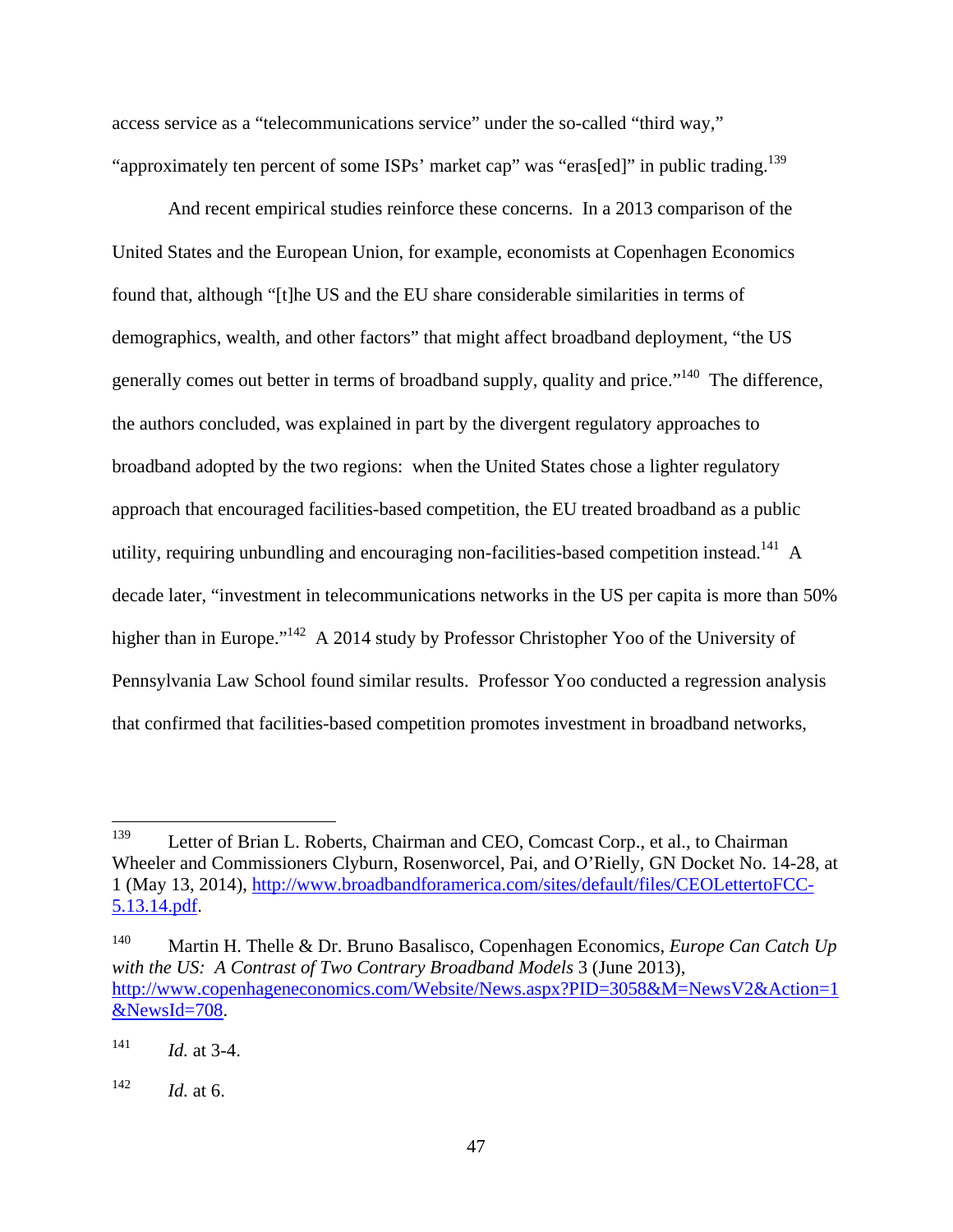both nationwide and in rural areas in particular.<sup>143</sup> In contrast, this analysis indicated that the European model has had a demonstrably negative impact on European network coverage.<sup>144</sup> Indeed, after a decade of employing the two regulatory approaches, the United States leads Europe in fiber and LTE deployment, investment, download speeds, and price.<sup>145</sup> These observations ring particularly true in light of our nation's experience with public-utility-style regulation, which has led to severely diminished investment in the electrical grid and transportation infrastructure, as well as in the legacy telephone networks subject to Title  $II$ .<sup>146</sup>

The NPRM suggests, as the Commission had hypothesized previously, that forbearance from certain provisions of Title II might "strike the right balance between minimizing the regulatory burden on providers and ensuring the public interest is served."<sup>147</sup> But forbearance is not a viable solution for the problems described here. Although forbearance from "applying all but a handful" of Title II's duties and obligations is certainly preferable to full-blown common carrier regulation, it would do little to remedy the uncertainty a reclassification decision would sow. The Commission and the DOJ recognized in their *Brand X* petition for certiorari that "the FCC's forbearance authority is not in this context an effective means of remov[ing] regulatory

<sup>143</sup> 143 *See* Christopher S. Yoo, *U.S. vs. European Broadband Deployment: What Do the Data Say?* 11-12 (June 2014), https://www.law.upenn.edu/live/files/3352-us-vs-european-broadbanddeployment.

<sup>144</sup> *See id.* 

<sup>145</sup> *See id.* at i-ii.

<sup>146</sup> *See* American Society of Civil Engineers, *2013 Report Card for America's Infrastructure*, http://www.infrastructurereportcard.org (last visited July 9, 2014); *see also* Letter of Rick Chessen, National Cable & Telecommunications Association, to Marlene Dortch, Secretary, FCC, GN Docket No. 14-28, at 3 (May 14, 2014).

<sup>147</sup> NPRM | 153.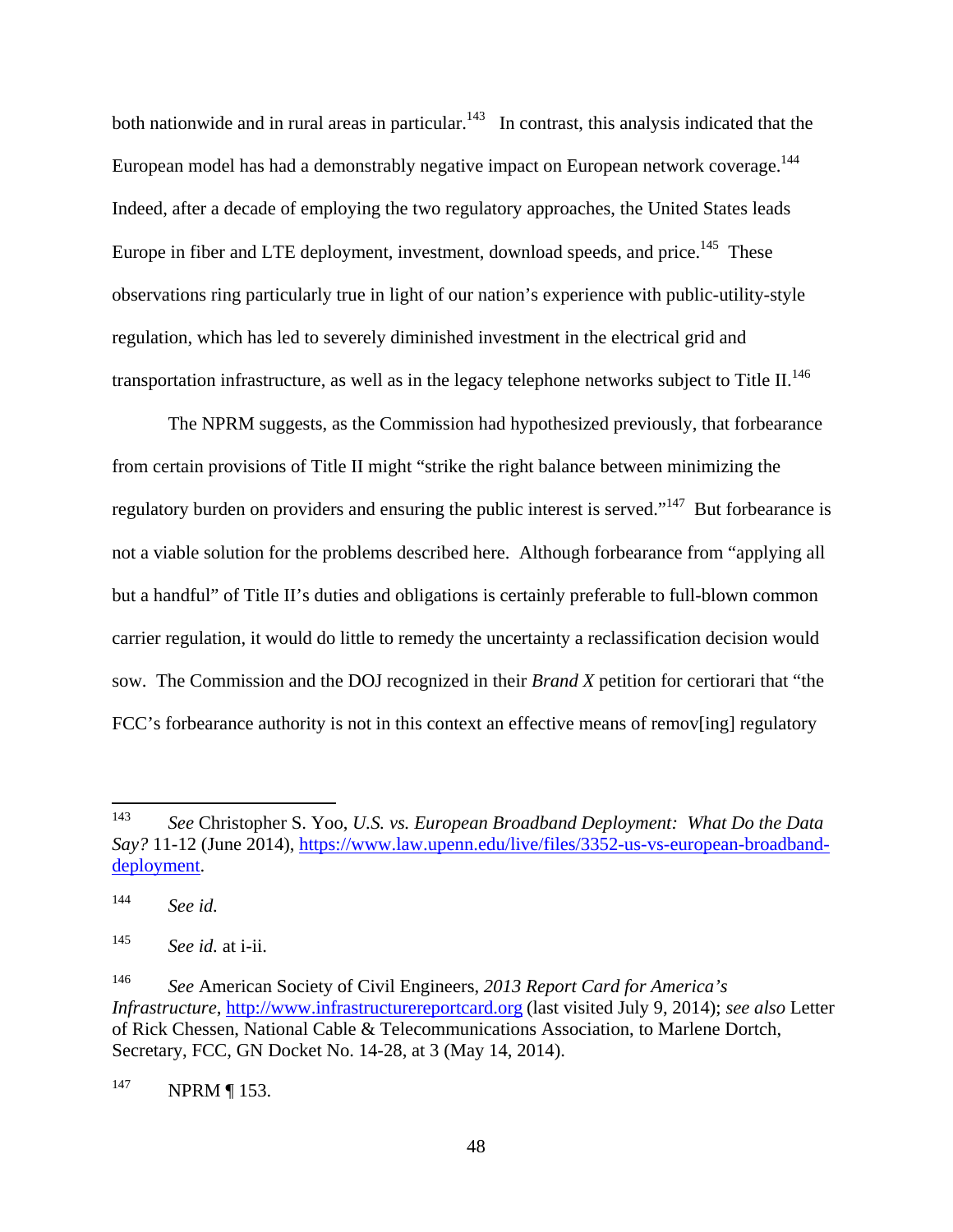uncertainty" and may ultimately *exacerbate* such uncertainty.<sup>148</sup> As the petition explained, "[f]orbearance proceedings would be time-consuming and hotly contested and would assuredly lead to new rounds of litigation," making it impossible "to predict in advance the ultimate outcome of such proceedings."149 Moreover, the Commission provides no precedent for such preemptive forbearance on an industry-wide, nationwide basis, and investors and broadband providers would have little assurance that such a decision was even legally permissible.<sup>150</sup>

Reclassification also would promise to enmesh the Commission in years of needless litigation. An order reclassifying broadband Internet access service is certain to invite legal challenges from those faced with the burdens of common-carriage regulation imposed on such a tenuous basis. (If the order simultaneously decided that forbearance from most of Title II was justified, the range of potential legal challenges would only broaden.) Even if the order survived, such litigation could drag on for years, compounding the uncertainty in the regulatory environment.

Finally, reclassification could have broader implications globally and weaken the United States' positions regarding international Internet regulation. The United States' policy preference for competition over heavy-handed regulation has not been confined to domestic communications. As then-Assistant Secretary of State Philip Verveer explained, reversing that position domestically "may well end up having an effect that will cause us at the [S]tate

<sup>148</sup> 148 FCC/DOJ Petition for *Cert.* at 28.

<sup>149</sup> *Id.*

<sup>&</sup>lt;sup>150</sup> *Cf. AT&T Inc. v. FCC*, 452 F.3d 830, 836 (D.C. Cir. 2006) ("[T]he hypothetical nature of a particular forbearance petition [may] render[] it impossible to determine whether it satisfies section 10(a)'s substantive requirements.").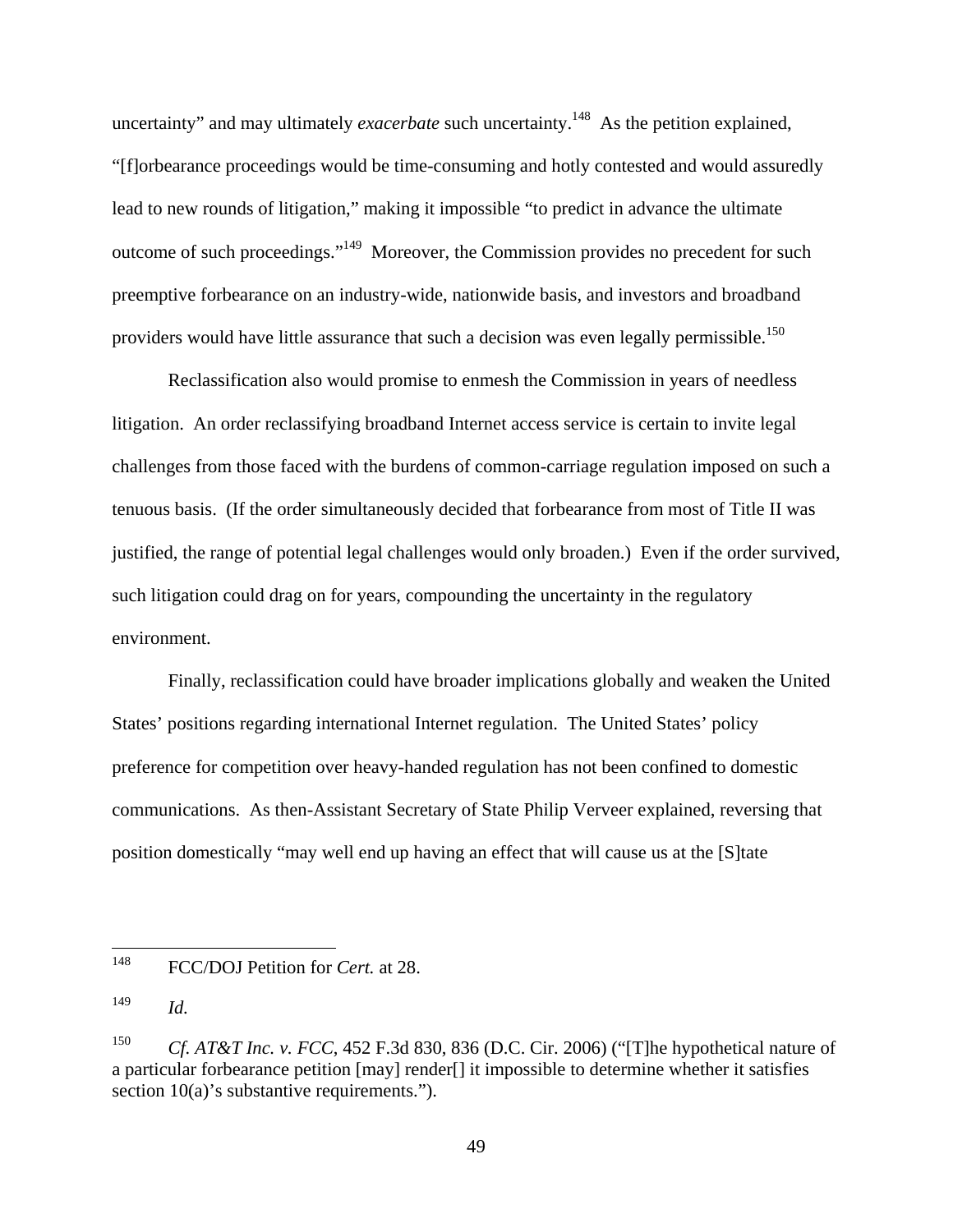[D]epartment to have to engage in a lot of discussions with our foreign counterparts."<sup>151</sup> A reclassification decision, he warned, "could be employed as a pretext or as an excuse for undertaking public policy activities that we would disagree with pretty profoundly."<sup>152</sup> Relatedly, imposing common-carrier regulation on broadband services could undermine the United States' resistance to greater oversight of the Internet by the UN's International Telecommunication Union. That opposition has been grounded, in part, on U.S. opposition to "replac[ing] the existing, bottom-up form of Internet oversight with a government-led model."<sup>153</sup> As Assistant Secretary of Commerce Lawrence Strickling put it, proponents of such regulation "fail to acknowledge how fundamentally different the Internet is to the forms of communication which preceded it. The Internet does not operate under the anachronistic model of monopoly telephone providers that control all aspects of their networks within their countries."<sup>154</sup> Such arguments would ring hollow if the U.S. government began treating them the same.

# **B. Title II Would Not Support the Type of Categorical Ban Many Reclassification Proponents Seek.**

For all the problems that reclassification would cause, Title II almost certainly would not provide the Commission the authority that many proponents of reclassification seek. Those

<sup>151</sup> 151 John Eggerton, *FCC's Net Neutrality Proceeding Means More Work for State Department*, Broad. & Cable, Mar. 17, 2010, http://www.broadcastingcable.com/news/washington/fccs-net-neutrality-proceeding-means-

more-work-state-department/57276.

<sup>152</sup> *Id.*

<sup>153</sup> Eric Pfanner, *U.S. Rejects Telecommunications Treaty*, N.Y. Times, Dec. 13, 2012, http://www.nytimes.com/2012/12/14/technology/14iht-treaty14.html.

<sup>154</sup> Lawrence E. Strickling, Assistant Secretary of Commerce, Remarks at the Brookings Institution's Center for Technology Innovation (Jan. 11, 2012), http://www.ntia.doc.gov/speechtestimony/2012/remarks-assistant-secretary-strickling-brookingsinstitutions-center-technology.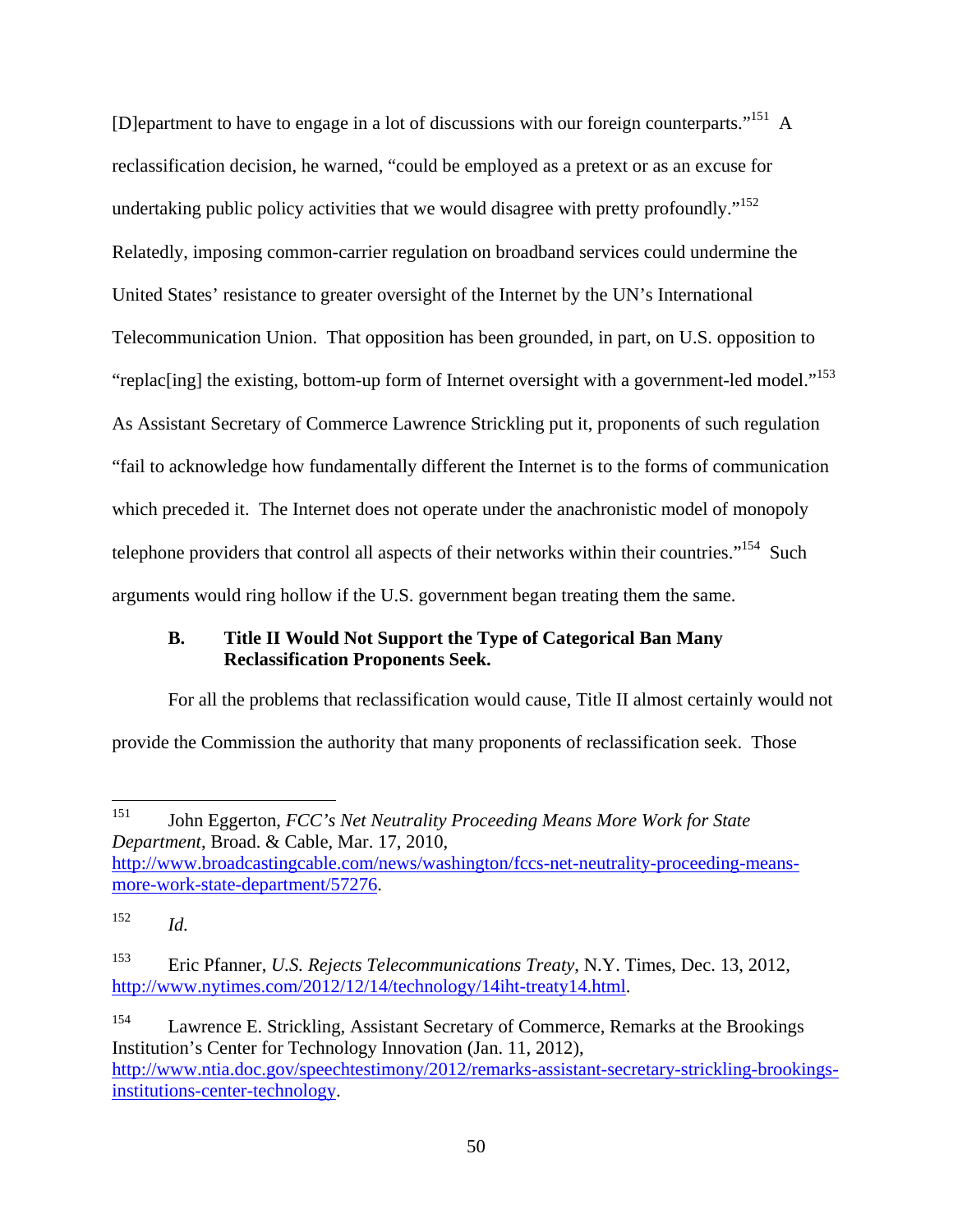parties seem to believe that Title II provides a clear path to a flat ban of paid prioritization. Not so.

*First*, Section 202(a) of the Communications Act plainly would not support a blanket ban on commercial arrangements between broadband providers and edge providers that address the transmission of Internet traffic over broadband Internet access service. That section prohibits a telecommunication carrier from engaging in "unjust or unreasonable discrimination" in connection with its telecommunications service, or providing any person or class of persons "undue or unreasonable preference or advantage  $[or] \dots$  disadvantage."<sup>155</sup> The provision prevents telecommunications carriers from charging "*unjustifiably* different rates for the *same*  service."<sup>156</sup> But it does not prevent telecommunications carriers from offering customers *different* levels of service, as likely would occur in the event a broadband provider offered paid prioritization. And even if a prioritized delivery service were deemed to be the same service as the provider's standard delivery service, Section 202(a) does not prohibit service providers from charging different prices for similar services where there is a "neutral, rational basis underlying [the] apparently disparate charges."<sup>157</sup> Moreover, determining whether two services are functionally equivalent for purposes of Section 202(a) or whether any price disparity is reasonable requires laborious, fact-specific, case-by-case determinations.<sup>158</sup>

Longstanding Commission precedent applying the relevant standards makes clear that differential treatment of customers, far from being presumptively (much less categorically) off

157 *Id.*

158 *See id.* at 1136; *Am. Broad. Cos. v. FCC*, 663 F.2d 133, 138 (D.C. Cir. 1980).

51

<sup>155</sup> 47 U.S.C. § 202(a).

<sup>156</sup> *Nat'l Ass'n of Regulatory Util. Comm'rs v. FCC*, 737 F.2d 1095, 1133 (D.C. Cir. 1984) (emphases added).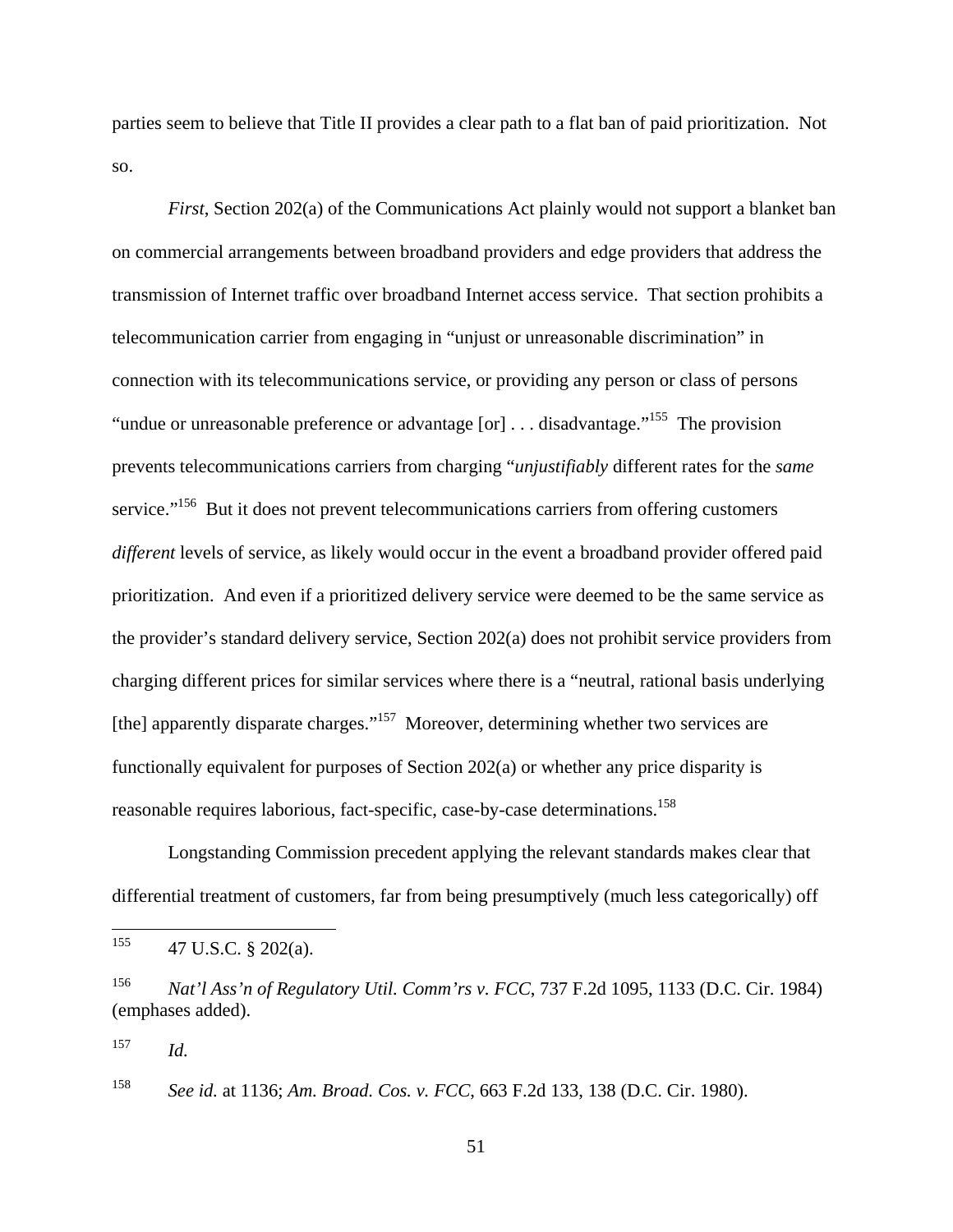limits, is quite often found reasonable, and thus permissible. For example, the Commission has long held that rate differentials based on cost considerations are reasonable.<sup>159</sup>

Telecommunications carriers also have been permitted to impose differential charges based on amounts of use.160 Selective discounting or "haggling" has been found permissible in response to competitive marketplace conditions.<sup>161</sup> Likewise, the interest in meeting a competitor's price can be a valid ground for discriminating among customers.<sup>162</sup>

And such permissible discrimination is by no means limited to pricing differentials. Courts have "affirmed a common carrier's ability to refuse service to certain information providers if the telco determines that such carriage would harm its corporate reputation."<sup>163</sup> Moreover, courts have upheld the ability of common carriers to enter into individualized contracts, with varying terms and conditions, without vitiating their common-carrier status.<sup>164</sup> By the same token, despite the requirement that a common carrier hold itself out indifferently to

162 *See AT&T Co. v. FCC,* 449 F.2d 439, 448 (2d Cir. 1971).

<sup>159</sup> 159 *See, e.g.*, *Ameritech Operating Cos. Revisions to Tariff FCC No. 2*, Order, 10 FCC Rcd. 1960 (CCB 1994) (ILEC's disparate rates to different customers may be justified based on cost savings from serving one customer versus another); *ACC Long Distance Corp. v. Yankee Microwave*, *Inc*., Memorandum Opinion and Order, 8 FCC Rcd. 85 ¶ 15 (CCB 1993) (change in costs over time justified difference in pricing).

<sup>160</sup> *See, e.g.*, *Nat'l Ass'n of Regulatory Util. Comm'rs*, 737 F.2d at 1133.

<sup>161</sup> *See Orloff v. Vodafone AirTouch Licenses LLC, d/b/a Verizon Wireless, and New Par*, Memorandum Opinion and Order, 17 FCC Rcd. 8987 ¶¶ 16-24 (2002), *aff'd sub nom. Orloff v. FCC*, 352 F.3d 415 (D.C. Cir. 2003).

<sup>163</sup> *Telephone Company – Cable Television Cross-Ownership Rules, Sections 63.54 – 63.58*, Second Report and Order, Recommendation to Congress, and Second Further Notice of Proposed Rulemaking, 7 FCC Rcd. 5781, 5878 (1992) (statement of Commissioner James H. Quello) (citing *Carlin Commc'ns, Inc. v. Mountain States Tel. & Tel. Co.*, 827 F.2d 1291 (9th Cir. 1987)).

<sup>164</sup> *See, e.g.*, *Sw. Bell Tel. Co. v. FCC*, 19 F.3d 1475, 1481 (D.C. Cir. 1994).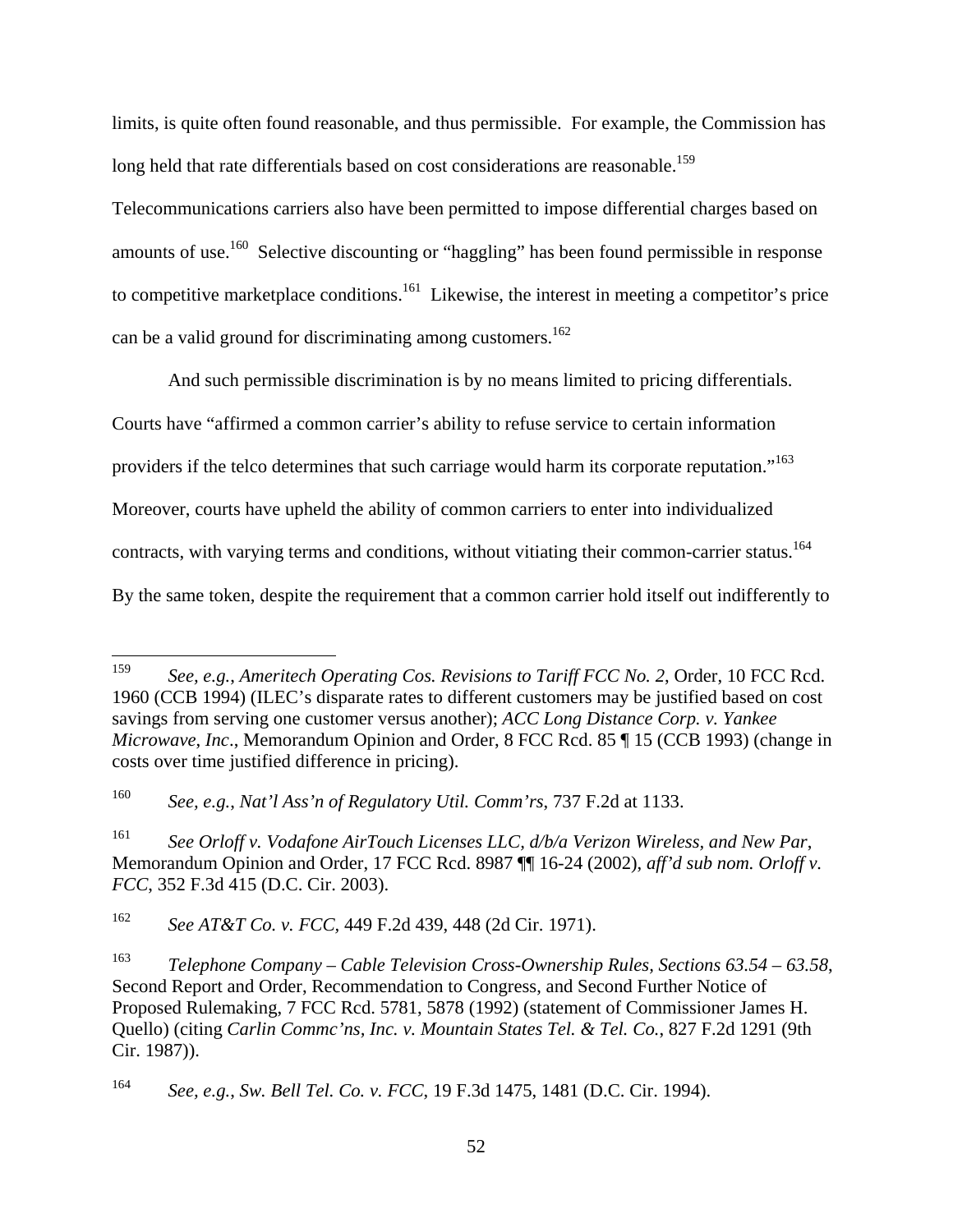the "public," courts have made clear that a common carrier may serve specialized classes of users, including even a single affiliated customer.<sup>165</sup> The Commission would accordingly face a serious hurdle in concluding that application of Section 202(a) in *this* instance somehow supported a far more draconian rule.

*Second*, Section 201(b) also would not provide a basis for any categorical ban on a broad range of hypothetical commercial arrangements between broadband providers and edge providers. That provision requires all "charges, practices, classifications, and regulations" for and in connection with a telecommunications service to be "just and reasonable."<sup>166</sup> The Commission has historically relied on this provision to address discrete consumer protection issues, such as deceptive billing practices,  $167$  or "blocking or otherwise restricting or degrading" communications to rural consumers.168 Potential commercial agreements in which edge providers agree to pay a higher price for a higher level of service (without diminishing or degrading the quality of existing broadband Internet access service) are nothing like these practices. Indeed, they are far more akin to individualized contract tariffs that have been long been *permitted* under the Act.<sup>169</sup> Again, the Commission would have to show why here, the same provision produces an outright prohibition on arrangements that mirror many that have previously been permitted under the same statute. And, in all events, because such arrangements scarcely exist in today's marketplace (if any exist at all), there is no record evidence to support a

165 165 *See, e.g.*, *Verizon Cal., Inc. v. FCC*, 555 F.3d 270, 275-76 (D.C. Cir. 2009).

167 *See NOS Communications, Inc., and Affinity Network Incorporated*, Notice of Apparent Liability for Forfeiture, 16 FCC Rcd. 8133 ¶ 6 (2001).

168 *Rural Call Completion*, Report and Order and Further Notice of Proposed Rulemaking, 28 FCC Rcd. 16154 ¶ 29 (2013).

169 *See Sw. Bell*, 19 F.3d at 1481.

53

 $^{166}$  47 U.S.C. § 201(b).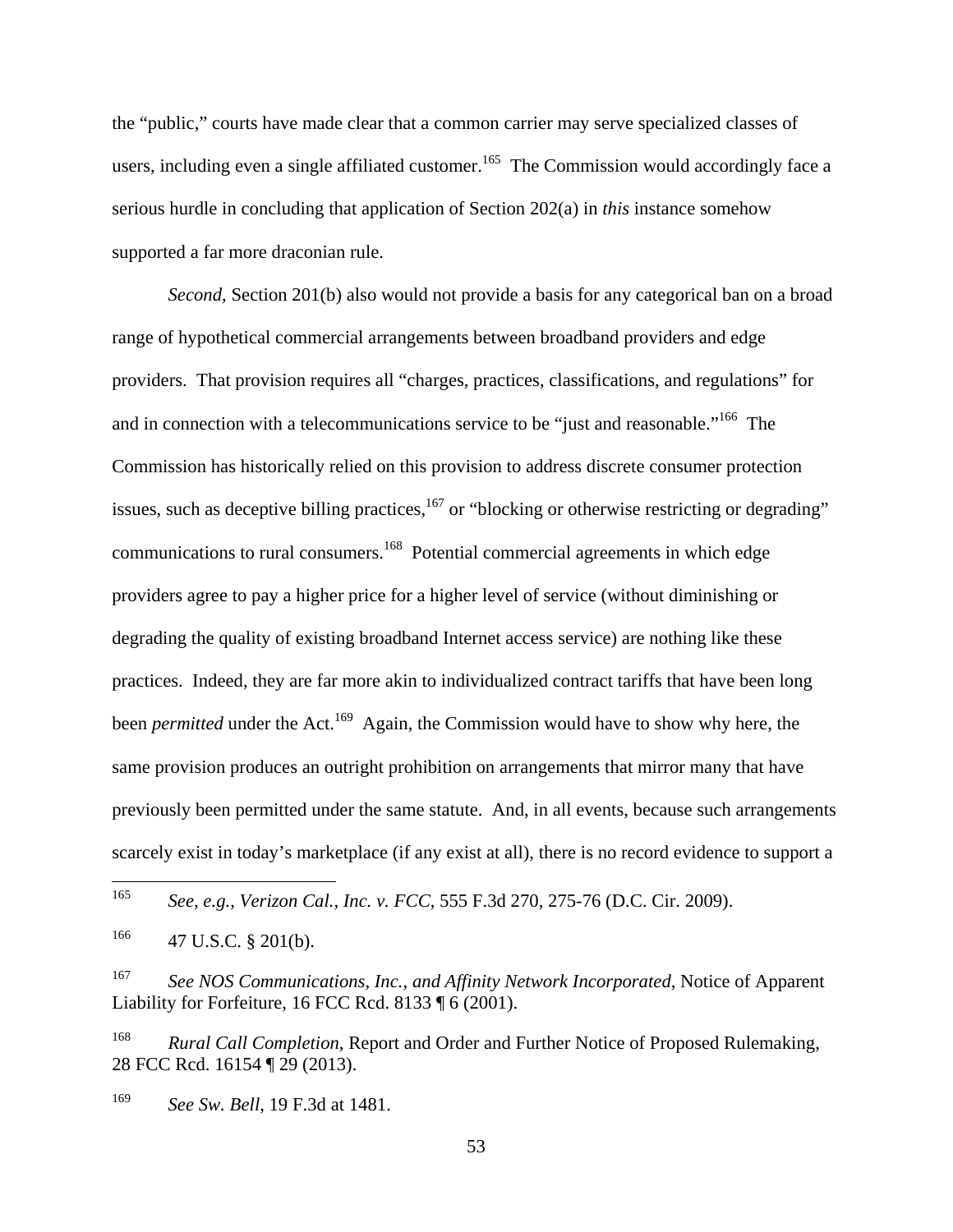conclusion that the costs of any such hypothetical agreements would invariably outweigh the benefits, which is the finding that would be needed to sustain a blanket prohibition.

## **C. Reclassifying Broadband Internet Access Under Title II Likely Would Be Unlawful.**

Even if reclassification under Title II were sound as a matter of policy and would advance proponents' goals, such an approach likely would be unlawful. An agency is, of course, permitted to alter or even reverse its own prior positions and interpretations of statutes Congress has entrusted to its administration.<sup>170</sup> But it cannot do so purely for results-oriented reasons. It must "examine the relevant data and articulate a satisfactory explanation for its action including a rational connection between the facts found and the choice made."171 It "must show that there are *good reasons* for the new policy."172 And the requirement is only heightened when the agency's prior position has "engendered serious reliance interests" or its new position "rests upon factual findings that contradict those which underlay its prior policy."<sup>173</sup> Reclassification of broadband Internet access as including a distinct "telecommunications service" would be precisely the sort of reversal that would upend settled reliance interests and require repudiation of consistent factual findings. And the Commission would be hard-pressed to show "good reasons" for a such a dramatic about-face.

The reliance interests flowing from the classification of broadband Internet access service as solely an "information service" are overwhelming. Since the Commission first classified

172 *Fox Television Stations*, 556 U.S. at 515 (emphasis added).

<sup>170</sup> See FCC v. Fox Television Stations, Inc., 556 U.S. 502 (2009).

<sup>171</sup> *Motor Vehicle Mfrs. Ass'n of the United States, Inc. v. State Farm Mut. Auto. Ins. Co.*, 463 U.S. 29, 43 (1983) (internal quotation marks omitted).

<sup>173</sup> *Id.*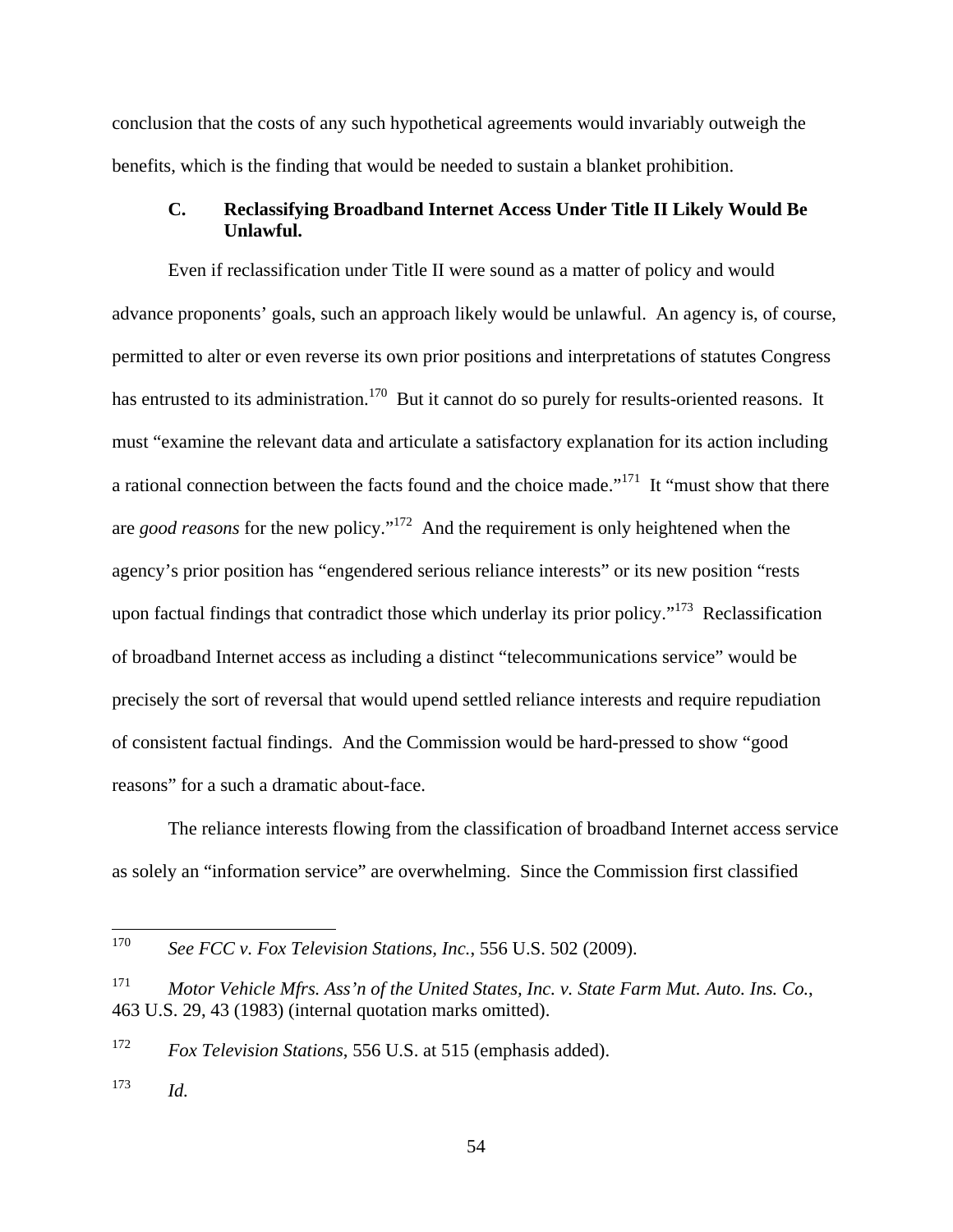retail broadband Internet access service in 2002, Comcast and other broadband providers have built their broadband networks in reliance on the Commission's consistent pledge that they would not be regulated as "common carriers" under Title II of the Communications Act. For example, Comcast has poured tens of billions of dollars into expanding and enhancing its network and has made business and technical decisions relying on the Commission's rulings that it would not be required to unbundle its network or incur the multitude of other potential regulatory duties and costs that Title II regulation may entail.<sup>174</sup>

Indeed, that is what the Commission intended. The Commission explained in the *Cable Modem Order* that it believed "broadband services should exist in a minimal regulatory environment that promotes investment" and limits "unnecessary and unduly burdensome regulatory costs"<sup>175</sup>—a view, it noted, that Congress shared.<sup>176</sup> The Commission thus sought to "remove regulatory uncertainty" to encourage "investment and innovation."<sup>177</sup> It reiterated these points in the *Wireline Broadband Order*, 178 the *BPL Order*, 179 and the *Wireless Broadband* 

<sup>174</sup> See, e.g., 47 U.S.C. § 201(a) (requiring common carriers to furnish communication "upon" reasonable request"); *id.* § 201(b) (to charge "just and reasonable" rates as determined by the Commission); *id.* § 203 (to file schedules of all charges with the Commission); *id.* § 211 (to file copies of all contracts and agreements with other carriers); *id.* § 214 (to seek permission of construction of any new line or extension of any line).

<sup>175</sup> *Cable Modem Order* ¶ 5.

<sup>176</sup> *Id.* ¶ 4; *see* 47 U.S.C. § 230(b)(2) ("It is the policy of the United States . . . to preserve the vibrant and competitive free market that presently exists for the Internet and other interactive computer services, *unfettered by Federal or State regulation*.") (emphasis added).

<sup>177</sup> *Cable Modem Order* ¶ 5.

<sup>178</sup> *Wireline Broadband Order* ¶ 3 (explaining that a "lighter regulatory touch . . . will promote the availability of competitive broadband Internet access services to consumers, via multiple platforms, while ensuring adequate incentives are in place to encourage the deployment and innovation of broadband platforms").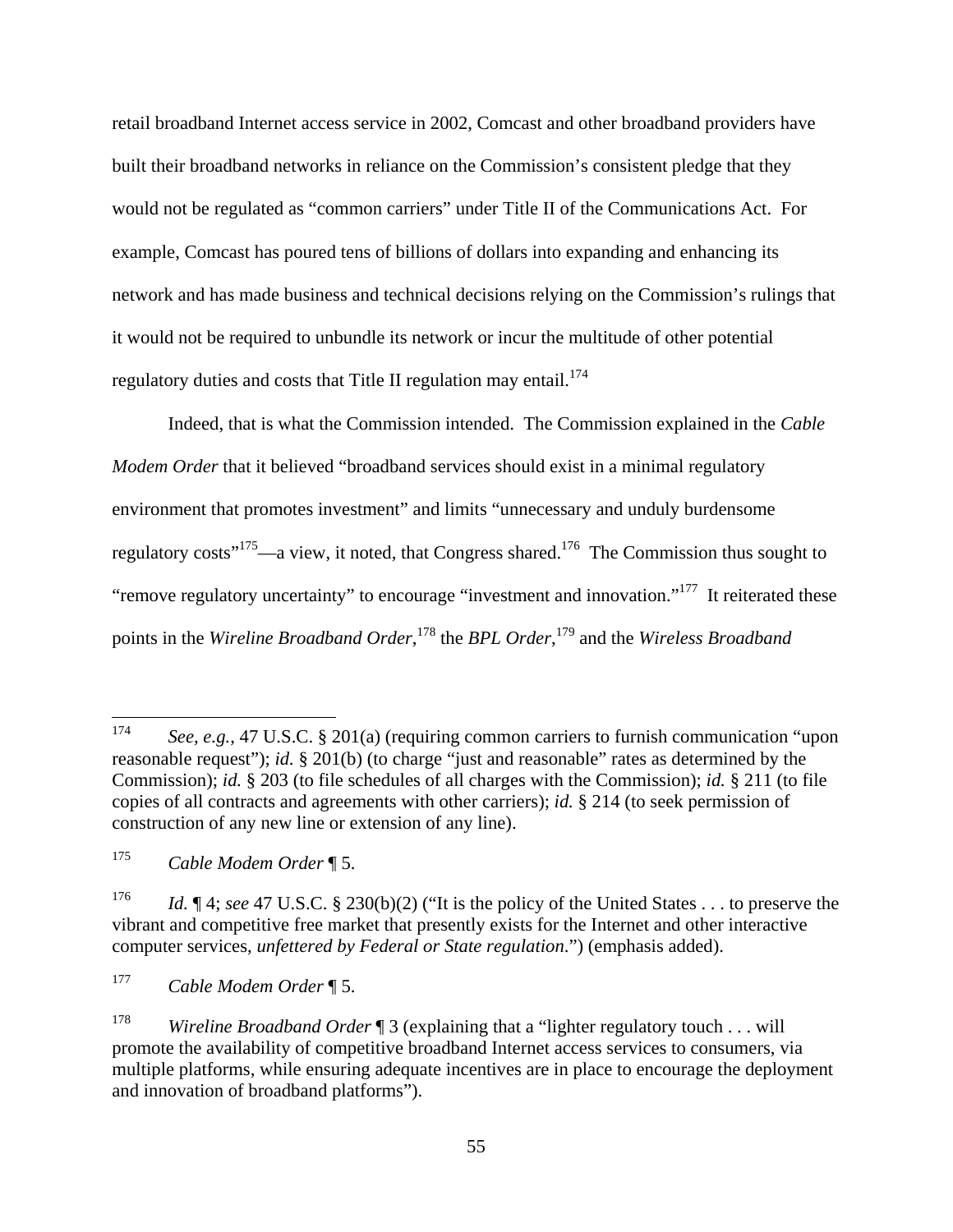Order.<sup>180</sup> The Commission would face a heavy burden providing good reasons for why, after purposely and explicitly engendering such massive reliance interests on the existing regulatory regime, the Commission should reverse course now.

Abandoning the Commission's long-held position on the nature of broadband Internet access service would be all the more difficult in light of the factual nature of that determination. The proper classification of broadband Internet access service hinges on "whether the transmission component of [the service] is sufficiently integrated with the finished service to . . . describe the two as a single, integrated offering."<sup>181</sup> That determination, the Supreme Court has explained, turns on "the factual particulars of how Internet technology works and how it is provided."182 And the reality is that the particulars of how broadband Internet access service is provided have not materially changed since the Commission found in 2002 that it was offered as "a single, integrated service that enables the subscriber to utilize Internet access service through [the] provider's facilities and to realize the benefits of a comprehensive service offering,"<sup>183</sup> or since it re-analyzed broadband Internet access services provided over other platforms and reaffirmed the relevant findings in 2005,<sup>184</sup> 2006,<sup>185</sup> and 2007.<sup>186</sup>

182 *Id.* at 991.

183 *Cable Modem Order* ¶ 38.

184 *Wireline Broadband Order* ¶ 9 ("Wireline broadband Internet access service, like cable modem service, is a functionally integrated, finished service that inextricably intertwines information-processing capabilities with data transmission such that the consumer always uses them as a unitary service.").

<sup>&</sup>lt;sup>179</sup> *BPL Order*  $\mathbb{I}$  2 ("[A] minimal regulatory environment for BPL-enabled Internet access service . . . promotes our goal of ubiquitous availability of broadband to all Americans.").

<sup>&</sup>lt;sup>180</sup> *Wireless Broadband Order*  $\sqrt{ }$  27 ("Through this classification, we provide the regulatory certainty needed to help spur growth and deployment of these services.").

<sup>181</sup> *Brand X*, 545 U.S. at 990.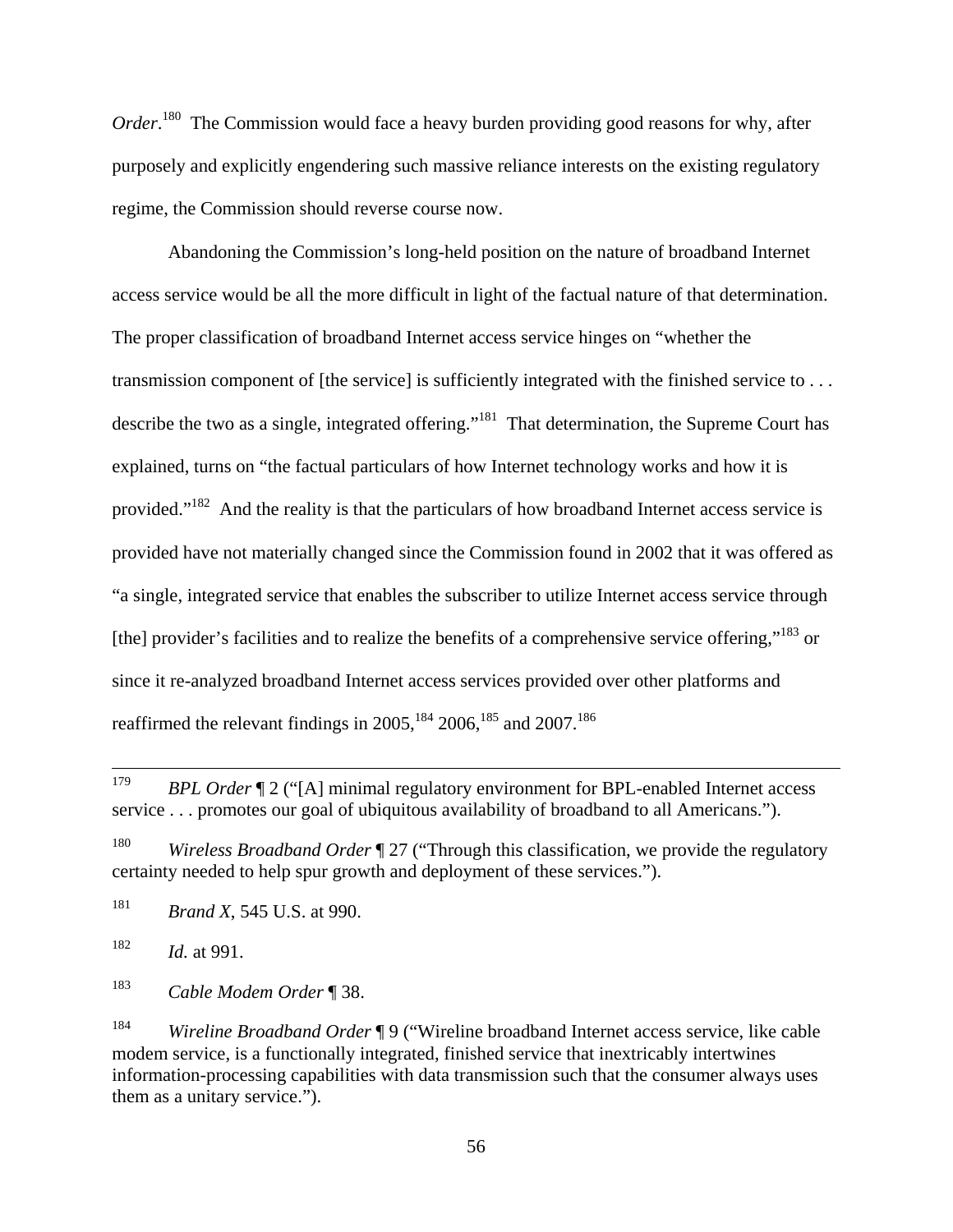Broadband Internet access service continues to be offered to customers as a

comprehensive service offering, including very visible information-service capabilities such as web browsing and email,  $187$  but importantly also less visible but vital capabilities such as Domain Name System ("DNS") and Dynamic Host Configuration Protocol ("DHCP") functionality, as well as integrated security features including spam filtering and distributed denial-of-service ("DDoS") protection. Proponents of reclassification argue that today many broadband customers rely on third-parties for functions for which customers used to rely on their broadband providers, like Google's email service, Gmail.<sup>188</sup> But the rise in popularity of some of these third-party services cannot bear the weight Title II proponents would have it carry.

As an initial matter, despite the popularity of some of these services, large numbers of

Comcast customers still use the email and web-browsing services that Comcast provides.

186 *Wireless Broadband Order* ¶ 26 ("Like cable modem service, wireline broadband Internet access service, and BPL-enabled Internet access service, wireless broadband Internet access service offers a single, integrated service to end users, Internet access, that inextricably combines the transmission of data with computer processing, information provision, and computer interactivity, for the purpose of enabling end users to run a variety of applications.").

187 *See Universal Service Report* ¶¶ 75-76 (describing in detail how both functions constitute "information services").

188 *See* Letter from Tejas N. Narechania and Tim Wu, Columbia University, to Marlene H. Dortch, Secretary, FCC, GN Docket No. 14-28, at 16-17 (Apr. 14, 2014) ("Narechania & Wu Ex Parte Letter") ("[T]oday, separate email services, such as Gmail and Outlook.com (formerly Hotmail), dominate those that are affiliated with broadband service."); Brian Fung, *The Decades-Old Idea That Could Break the Net Neutrality Logjam*, Wash. Post, Apr. 21, 2014, http://www.washingtonpost.com/blogs/the-switch/wp/2014/04/21/the-decades-old-idea-thatcould-break-the-net-neutrality-logjam/ ("The old days of looking out at the world through your ISP's Web portal are over.").

 <sup>185</sup> *BPL Order* ¶ 14 ("We conclude, consistent with the Commission's finding in the *Wireline Broadband Internet Access Services Order*, that the use of th[e] telecommunications transmission component as part of a facilities-based provider's offering of BPL-enabled Internet access service to end users . . . is part and parcel of the Internet access service's information service capabilities.").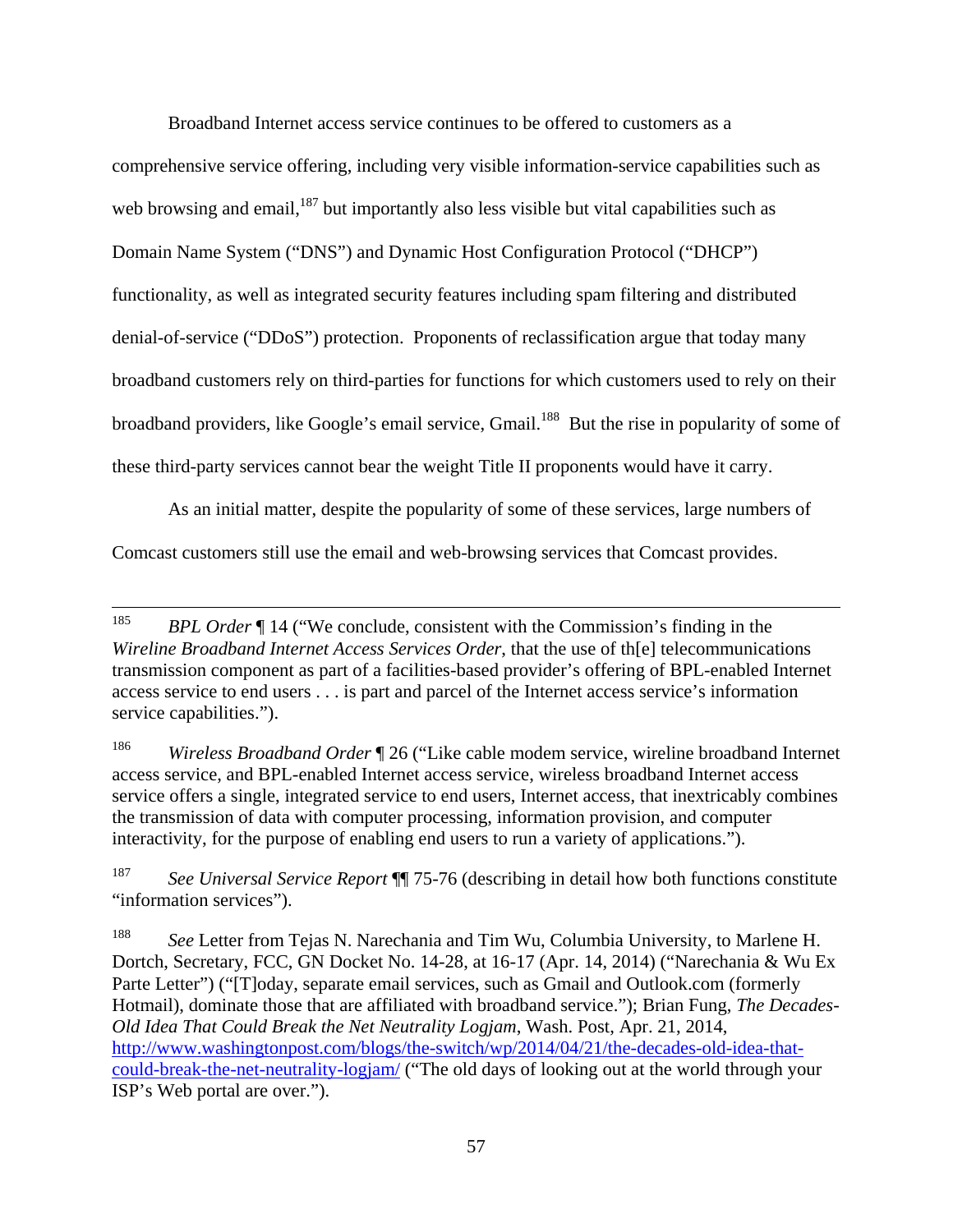Moreover, not all third-party services are created equal. While many customers may look to other email providers, the same is not true of all other functions included in a comprehensive offer of broadband Internet access. Comcast customers, for example, overwhelmingly rely on *Comcast's* DNS and DHCP functionality. In fact, these services are inextricably intertwined with nearly every use of the integrated transmission service that Comcast provides. Every request to transport data from an end user to an edge provider and back through a domain name—like "netflix.com," "gmail.com," or "facebook.com"—relies on DHCP to supply the end user's originating IP address and DNS to translate the domain name that the end user enters or clicks on into the edge provider's destination IP address. Reclassification proponents argue that DNS capabilities should not matter because DNS lookup is "no more than a functional step carried out in service of [a] transmission."189 But that argument was advanced by the *dissent* in *Brand X*,<sup>190</sup> and it was specifically rejected by the *Brand X* majority.<sup>191</sup>

In any event, customer reliance on third-party applications is nothing new. The Commission recognized the possibility in the *Cable Modem Order* itself, but concluded that it did not change the nature of the *offering*: "We find that cable modem service . . . is an information service . . . regardless of whether subscribers use all of the functions provided as part of the service, such as e-mail or web-hosting, and regardless of whether every cable modem service provider offers each function that could be included in the service."<sup>192</sup> The same is true

<sup>189</sup> Narechania & Wu Ex Parte Letter at 18.

<sup>190</sup> *See Brand X*, 545 U.S. at 1012-13 (Scalia, J., dissenting) ("DNS . . . is scarcely more than routing information, which is expressly excluded from the definition of 'information service.'").

<sup>191</sup> *See id.* at 999 & n.3 (majority opinion) ("[T]he definition of information service does not exclude 'routing information.'").

<sup>192</sup> *Cable Modem Order* ¶ 38; *see also id.* ¶ 25 ("Whether the subscriber chooses to utilize functions offered by his cable modem service provider or obtain them from another source [e.g.,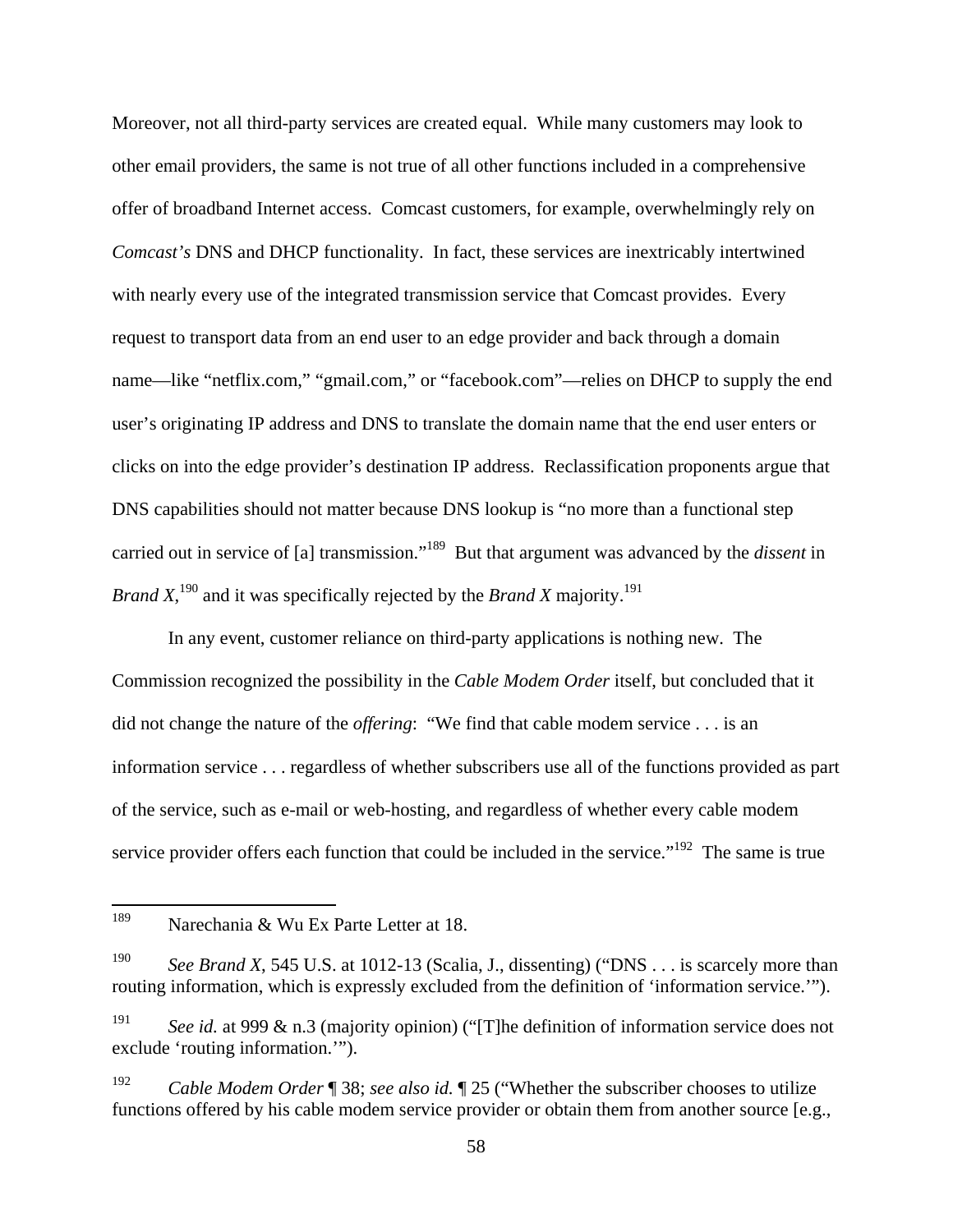today. The "factual particulars" of broadband Internet access service, today no less than when the Commission first classified it, establish that broadband providers offer a single, integrated information service—with "no separate offering of telecommunications service."<sup>193</sup>

# **D. The Commission Should Not Attempt to Identify a Distinct Telecommunications Service to Edge Providers or Rely on Title II as Backstop Authority.**

Recognizing the serious obstacles to abandoning the Commission's classification of broadband Internet access service, some have suggested that the Commission should attempt to invoke Title II in other ways. The NPRM seeks comments on two alternative reclassification approaches: (1) that the Commission could distinguish between the service broadband providers offer to their customers and the transmission capability they furnish to edge providers, classifying only the latter as a telecommunications service subject to common carrier regulation under Title  $II$ <sup>194</sup> and (2) that the Commission could rely on Section 706 for the open Internet rules but invoke Title II as "backstop authority" in case a court later holds that Section 706 is

content from Fox News or email from Microsoft's Hotmail], these functions currently are all included in the standard cable modem service offering.").

 $\overline{a}$ 

<sup>&</sup>lt;sup>193</sup> *Id.*  $\llbracket$  7. The NPRM suggests in passing that, even if broadband providers do not currently offer a separate telecommunications service, the Commission might compel them to do so. *See*  NPRM ¶ 150. That would, of course, be inconsistent with the Commission's long-held view that "[s]uch radical surgery is not required." *Cable Modem Order* ¶ 43. More fundamentally, the NPRM identifies no source of authority for imposing such a requirement, and, as the D.C. Circuit has explained, the Commission "may not impose common carrier status upon any given entity on the basis of the desired policy goal the Commission seeks to advance." *Sw. Bell*, 19 F.3d at 1481. Such a command "must come specifically from Congress." *FCC v. Midwest Video Corp.*, 440 U.S. 689, 709 (1979).

<sup>194</sup> *See* NPRM ¶ 152 (citing Mozilla, Petition to Recognize Remote Delivery Services in Terminating Access Networks and Classify Such Services as Telecommunications Services Under Title II of the Communications Act, GN Docket Nos. 09-91, 14-28, at ii, 10-13 (May 5, 2014) ("Mozilla Petition") and Narechania & Wu Ex Parte Letter).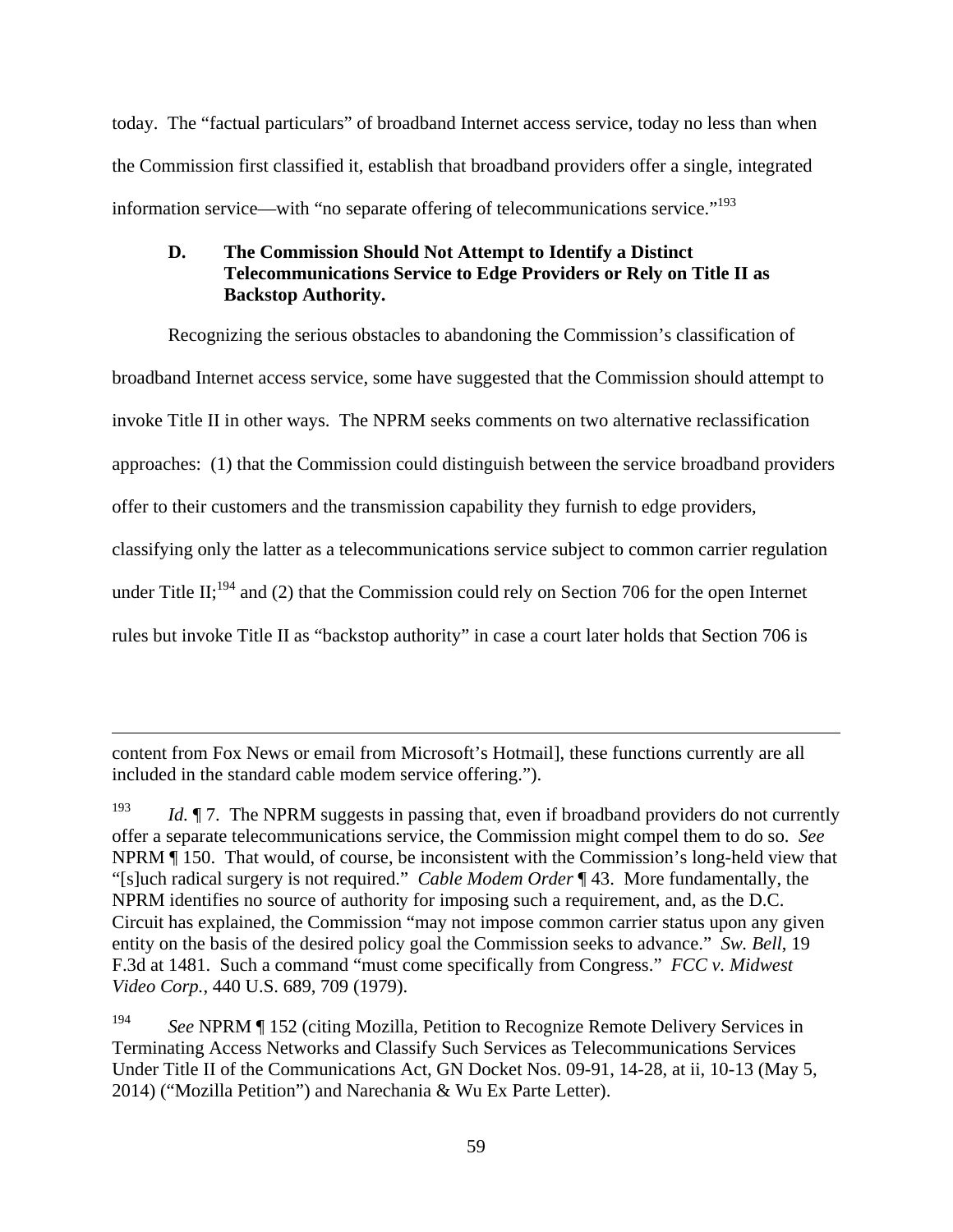insufficient to sustain the rules.<sup>195</sup> Neither approach is viable, and neither avoids the pitfalls of broader reclassification theories.

# 1. *Broadband Providers Do Not Offer a Distinct Telecommunications Service to Edge Providers.*

Certain commenters argue that, although broadband Internet access as furnished to end users is an information service under existing law, the Commission should reclassify the transmission functionality available to edge providers as a distinct telecommunications service.<sup>196</sup> Their arguments misconstrue both Commission precedent and the *Verizon* decision and, in any event, cannot be reconciled with the integrated nature of broadband Internet access service.

As an initial matter, the claim that the transmission of edge providers' content—what Mozilla calls a "remote delivery service,"197 and what Professors Narechania and Wu call a "response transaction" or "'sender-side' traffic"<sup>198</sup>—falls "outside the category of services previously designated by the Commission"<sup>199</sup> is plainly false. To the contrary, the Commission made clear in the *Cable Modem Order* and in its subsequent classification decisions that what the Commission classified as an information service was the "single, integrated service that enables

<sup>195</sup> NPRM ¶ 150 (quoting Letter from Rep. Henry Waxman, Ranking Member, Committee on Energy and Commerce, to Thomas Wheeler, Chairman, FCC, at 2 (May 14, 2014)), http://democrats.energycommerce.house.gov/sites/default/files/documents/Wheeler-Title-II-Backup-Option-2014-5-14.pdf).

<sup>196</sup> *See* Mozilla Petition at ii-iii; Narechania & Wu Ex Parte Letter at 1-2.

<sup>197</sup> Mozilla Petition at 7.

<sup>&</sup>lt;sup>198</sup> Narechania & Wu Ex Parte Letter at 13-14.

<sup>199</sup> Mozilla Petition at 9; *see also* Narechania & Wu Ex Parte Letter at 13 (asserting that "[c]lassifying such 'sender-side' traffic as a telecommunications service is, perhaps surprisingly, consistent with the *Cable Modem Order*").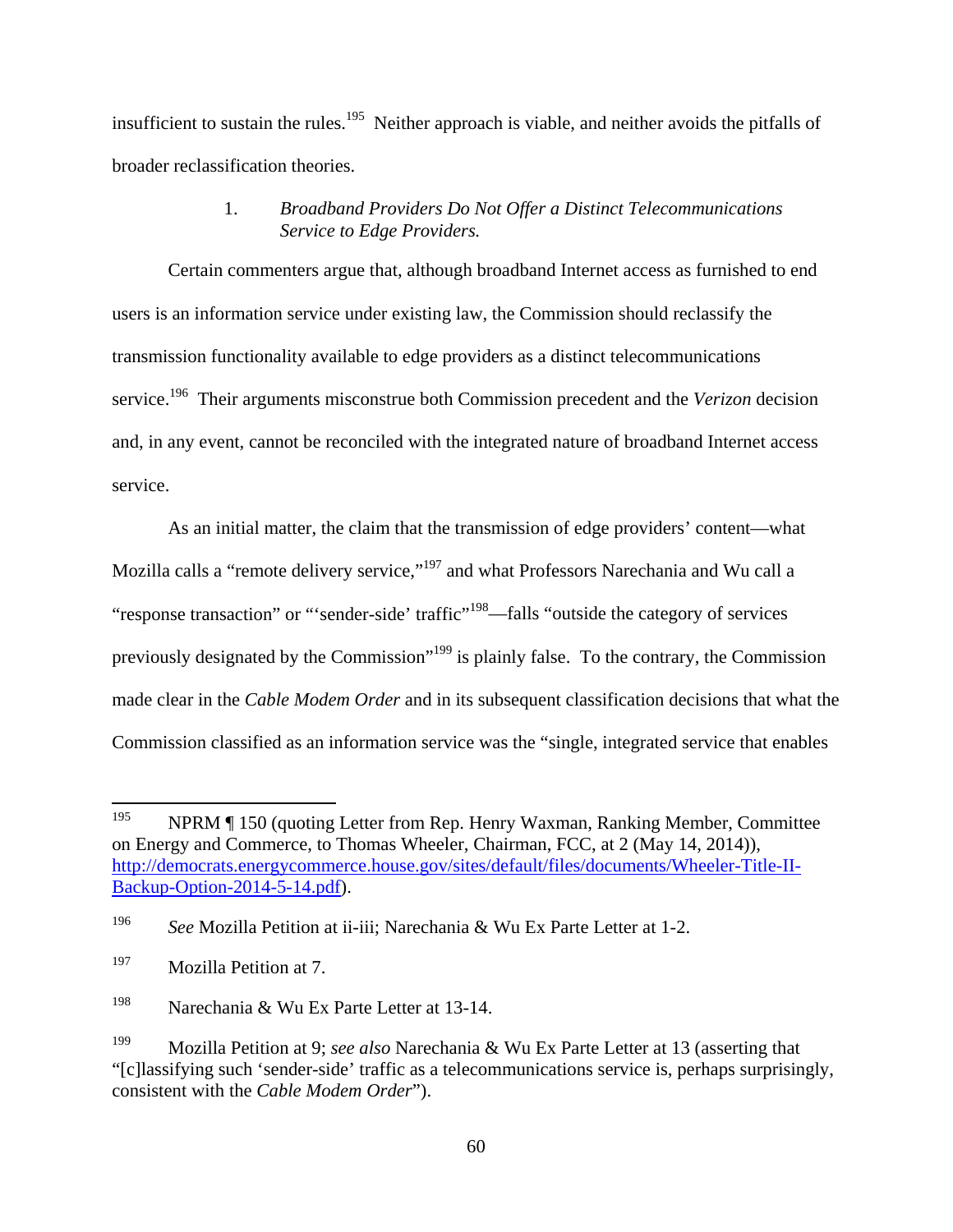the subscriber to utilize Internet access service"—that is "to transmit data communications *to and from* the rest of the Internet."<sup>200</sup> For the Commission now to carve out and reclassify a portion of that service as a telecommunication service that is being provided to edge providers would undoubtedly require repudiating that precedent, just as broader reclassification theories would.<sup>201</sup> By the same token, the Commission's classification of broadband Internet access as an *interstate* information service rested on its "end-to-end analysis" of Internet traffic, which is premised on the understanding that packets flowing among an end user's location, the broadband provider, and remote servers are all part of an integrated communications stream.<sup>202</sup> That jurisdictional analysis would no longer be tenable—with profound implications for the Internet ecosystem—if "call" and "response" transmissions were severed and treated as entirely distinct services.

Just as these advocates misread Commission precedent, they misconstrue the *Verizon* decision. Far from suggesting that broadband Internet access providers can be characterized as offering a common carrier "telecommunications service" (as distinct from "telecommunications") to edge providers, the court emphasized that "[t]he question is *not* whether, absent the [*2010*] *Open Internet Order*, broadband providers would or did act as common carriers with respect to edge providers."<sup>203</sup> Rather, the question before the court was

<sup>200</sup> 200 *Cable Modem Order* ¶¶ 17, 38 (emphasis added); *see also Wireline Broadband Order* ¶ 39 ("[E]ach platform provides the user with the ability *to send and receive* information at very high speed, and to access the applications and services available through the Internet.") (emphasis added).

<sup>201</sup> *See Verizon*, 740 F.3d at 650, 653 (finding it "obvious" that obligating broadband providers to "act as common carriers with respect to edge providers" was inconsistent with the *Cable Modem Order*).

<sup>202</sup> *Cable Modem Order* ¶ 59.

<sup>203</sup> *Verizon*, 740 F.3d at 653 (emphasis added).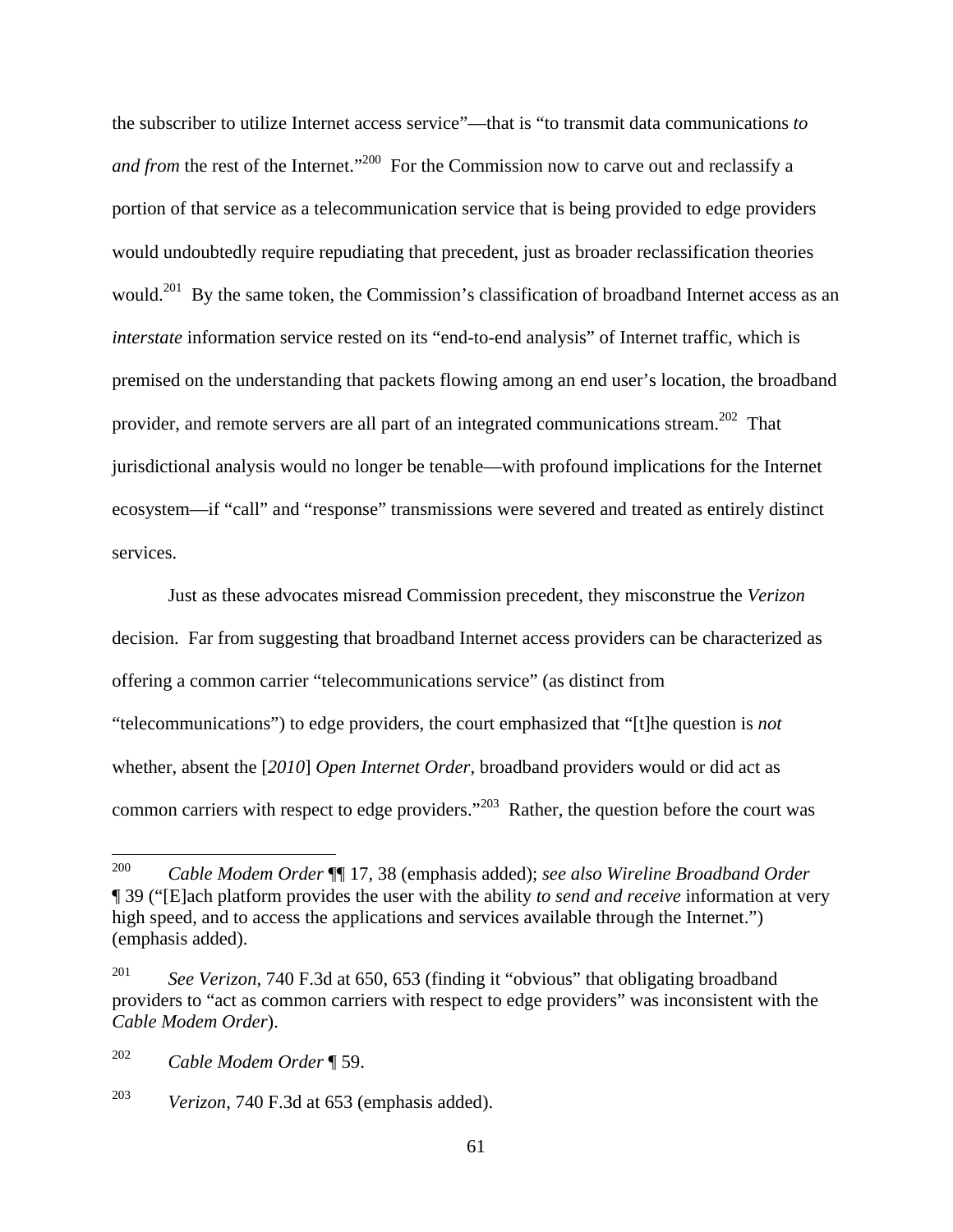whether the Commission could lawfully *compel* broadband providers to offer service as common carriers. And based on the court's core holding that the *2010 Open Internet Order* impermissibly imposed such a duty,  $204$  there can be little doubt that the court understood broadband providers were not independently acting in such a capacity. After all, if broadband providers were offering a telecommunications service to edge providers, they would be deemed common carriers and subject to the full panoply of Title II obligations as a matter of law, and the court would have had no basis to invalidate the no-blocking and nondiscrimination rules.

In any event, these reclassification theories cannot be squared with technical realities. While Professors Narechania and Wu contend that the service a broadband provider furnishes to an end user consists only of transmitting requests (or "calls") for data from the end user to the edge providers, and that the transmission of a "response" from the edge provider back to the end users is wholly separate, those characterizations are incorrect.<sup>205</sup> Modern broadband communications cannot be neatly segregated into "calls" and "responses"; rather, even relatively simple operations like downloading a webpage can entail a significant number of interactions among the website, the end user, and third parties that provide, for example, authentication, analytics, advertising, or other services. For example, when streaming a video from an edge provider, there is a constant two-way communication between the edge provider and the user's

<sup>204</sup> See *id.* 

<sup>&</sup>lt;sup>205</sup> Narechania & Wu Ex Parte Letter at 13. Mozilla's petition implicitly recognizes the technical shortcomings of the Narechania/Wu proposal, as it concedes that the ostensibly distinct "call" and "response" transmissions "do not correspond to separate physical network segments, or separate directions of traffic flow, or any other 'hard' technical distinctions." Mozilla Petition at 8. Rather, in Mozilla's view, a broadband provider's service to end users and service to edge providers should be seen as "logically and legally distinguishable," even if not "physically separable." *Id.* at 7.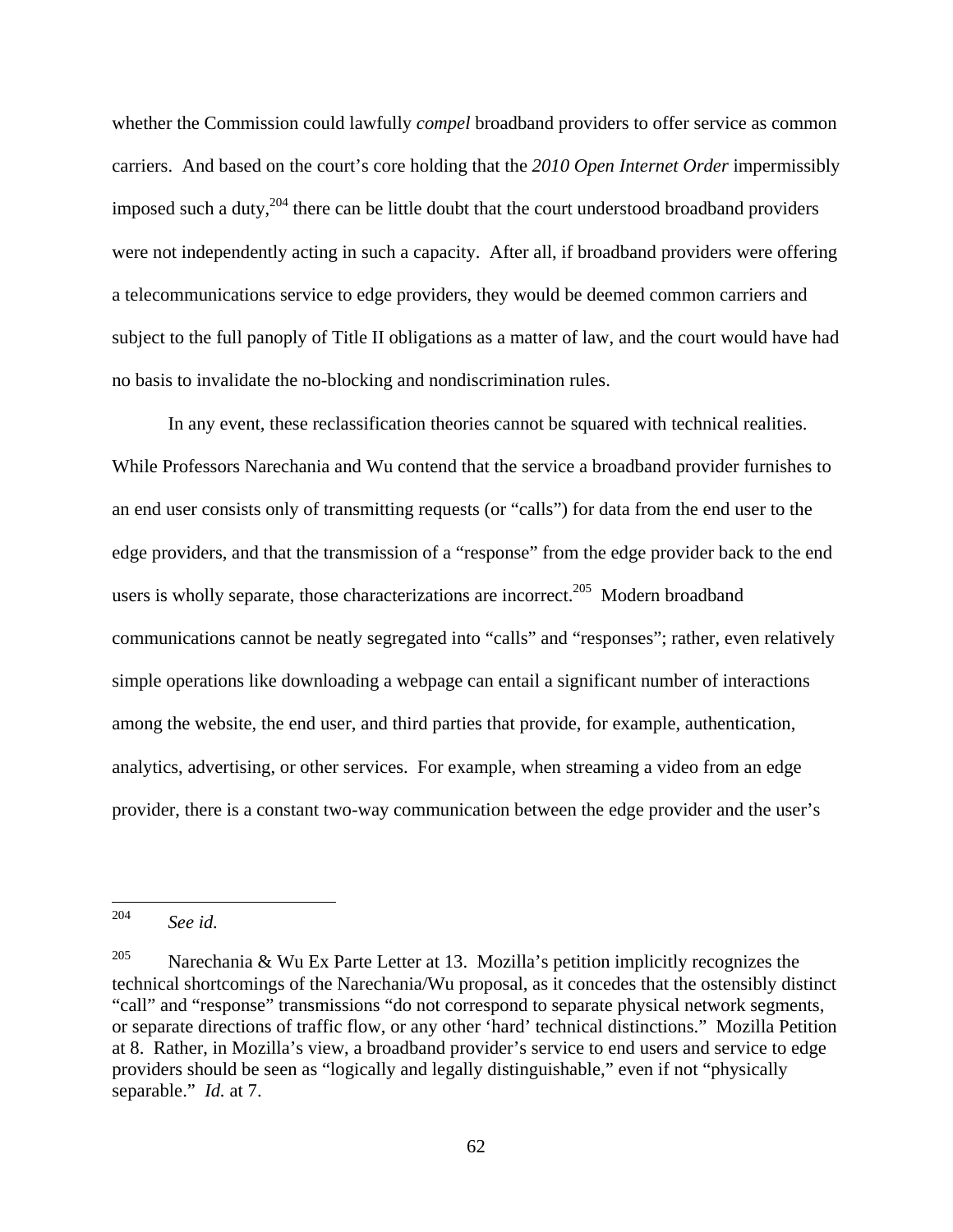device that ensures that the packets with the information and content the edge provider is attempting to deliver are being delivered and assembled as the edge provider intended.

Accordingly, broadband providers offer a multifaceted ability to interact with the myriad services and sources of content the Internet has to offer, as the Commission has long recognized.<sup>206</sup> Comcast's Xfinity Internet service, for example, empowers its users to "[c]hat, surf, [and] stream HD movies and TV shows and games online.<sup>2007</sup> Every one of those activities requires Comcast not to just transmit the end user's "calls" for data to edge providers, but to actually deliver that data in return as part of a seamless end user experience. Particularly where end users participate in dynamic real-time activities online, such as gaming, the constant flow of packets among the user, the broadband provider, and various remote servers belies the simplistic and artificial effort to segregate Internet transmissions into distinct "call-and-response" transmissions. Indeed, Xfinity's tiers of service, like those of other providers, are primarily defined by the speed at which the service delivers edge providers' responses (i.e., download speed), not the end user's request, further underscoring that the supposedly distinct "response" functionality is part and parcel of the retail Internet access service.<sup>208</sup>

Moreover, in striving to identify a "telecommunications service" to every edge provider—not just to some hypothetical edge provider that accepts an offer to purchase some type of telecommunications capability for a fee—Mozilla brushes aside the undisputed fact that broadband providers have no direct relationship with the vast majority of edge providers today. As Mozilla acknowledges, broadband providers transmit edge providers' data as a result of their

<sup>206</sup> 206 *See, e.g.*, *Cable Modem Order* ¶¶ 17, 38; *Wireline Broadband Order* ¶ 39.

<sup>207</sup> *Xfinity Internet*, Comcast, http://www.comcast.com/internet-service.html (last visited July 9, 2014).

<sup>&</sup>lt;sup>208</sup> *Id.* (offering Internet packages at four different download speeds).

<sup>63</sup>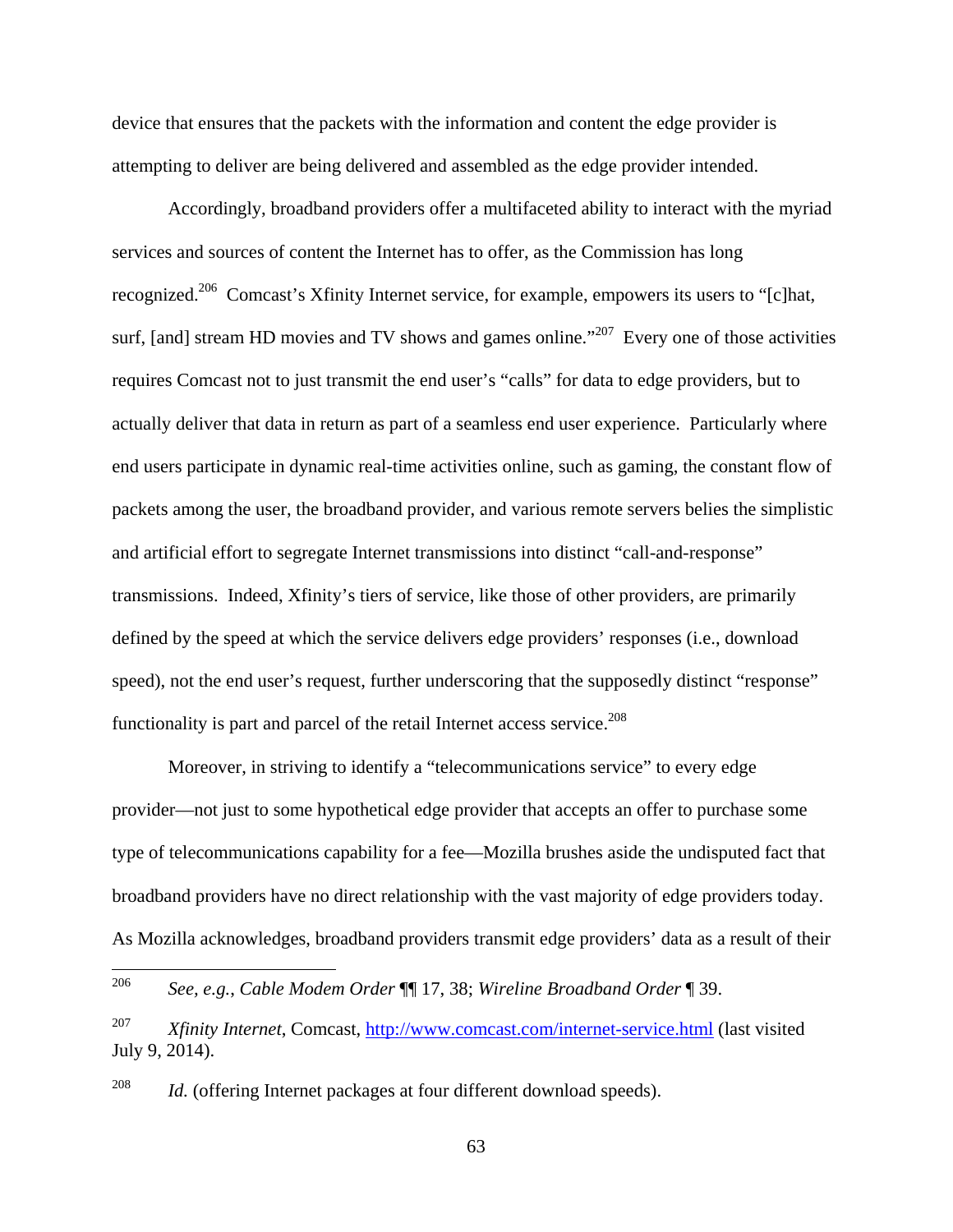business relationships with end users and with their interconnection partners, not based on privity (with respect to the vast majority of edge providers).<sup>209</sup> Neither isolated disagreements between some broadband providers and their interconnection partners,  $210$  nor a broadband provider's internal network management, $^{211}$  can change that fact.

Even if the Commission could identify—technologically or logically—a separate service that is actually "offered" to edge providers, it could not legally classify that service as a telecommunications service any more than it could reclassify the service to end users. A "telecommunications service" under the Communications Act is an "offering of telecommunications for a fee directly to the public."<sup>212</sup> But, with the exception of a handful of interconnection agreements that are outside the scope of these proceedings, $2^{13}$  broadband providers do not "offer" anything "directly" to edge providers. Broadband providers certainly do not offer edge providers any such service "for a fee," as the statutory definition of "telecommunications service" requires. Indeed, that is precisely what many proponents of reclassification seem to believe Title II would prevent.

Notably, if the Commission were to isolate and extract a "telecommunications service" from the integrated information service that broadband providers currently offer, as proposed, the decision may have much broader effects than direct reclassification. Once the Commission

<sup>209</sup> Mozilla Petition at 3-4.

 $^{210}$  *Id.* at 4-5.

<sup>&</sup>lt;sup>211</sup> *Id.* at 7.

 $^{212}$  47 U.S.C. § 153(53).

<sup>&</sup>lt;sup>213</sup> NPRM  $\P$  59. Even if the Commission were to consider these individualized agreements, moreover, they do not constitute an offer "directly to the public, or to such classes of users as to be effectively available directly to the public." 47 U.S.C. § 153(53).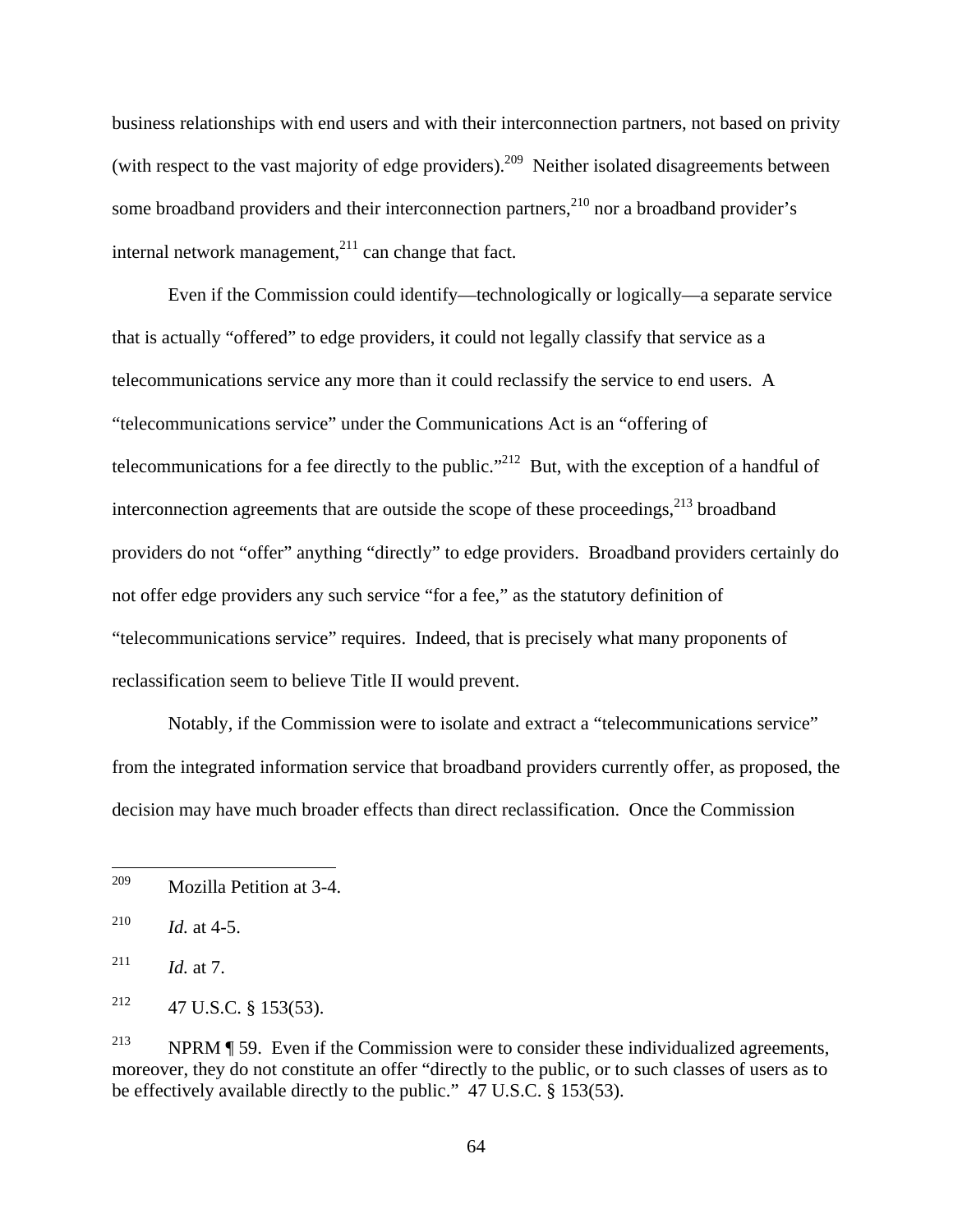begins artificially divorcing transmission functions from integrated information processing, there is no logical basis for limiting such surgery to retail broadband Internet access service. The same reasoning would warrant isolating the transmission components utilized by other actors in the Internet ecosystem—content delivery networks, transit providers, and certain edge providers that own or lease facilities—and classifying such components as "telecommunications services" as well. In the end, the supposedly "minimal"<sup>214</sup> action proposed by Mozilla and Professors Narechania and Wu could have sweeping and unpredictable consequences, as it may well lead to the imposition of heavy-handed Title II regulation on large swaths of the Internet ecosystem.<sup>215</sup> Such an outcome could not possibly be squared with Congress's mandate "*to preserve the vibrant and competitive free market* that presently exists for the Internet . . . *unfettered by Federal or State regulation.*"<sup>216</sup> Nor would it serve the Commission's goals of encouraging increased investment and innovation.

## 2. *The Commission Cannot Rely on Title II as a Backstop Authority for the Open Internet Rules.*

Nor can the Commission avoid the harms of reclassification by relying on Title II only on a "contingent" basis. Some have argued that the Commission could issue a contingent reclassification decision that would be given effect only if a court were to conclude that the Commission lacked sufficient authority to promulgate the open Internet rules under

<sup>214</sup> Mozilla Petition at 12.

<sup>215</sup> *See* Letter from Robert W. Quinn, SVP, AT&T Services, Inc., to Marlene H. Dortch, Secretary, FCC, GN Docket No. 14-28, at 5 (May 9, 2014) (detailing the array of unintended consequences that could flow from Title II reclassification and how many players in the Internet ecosystem might become subject to common carrier regulation).

 $^{216}$  47 U.S.C. § 230(b)(2).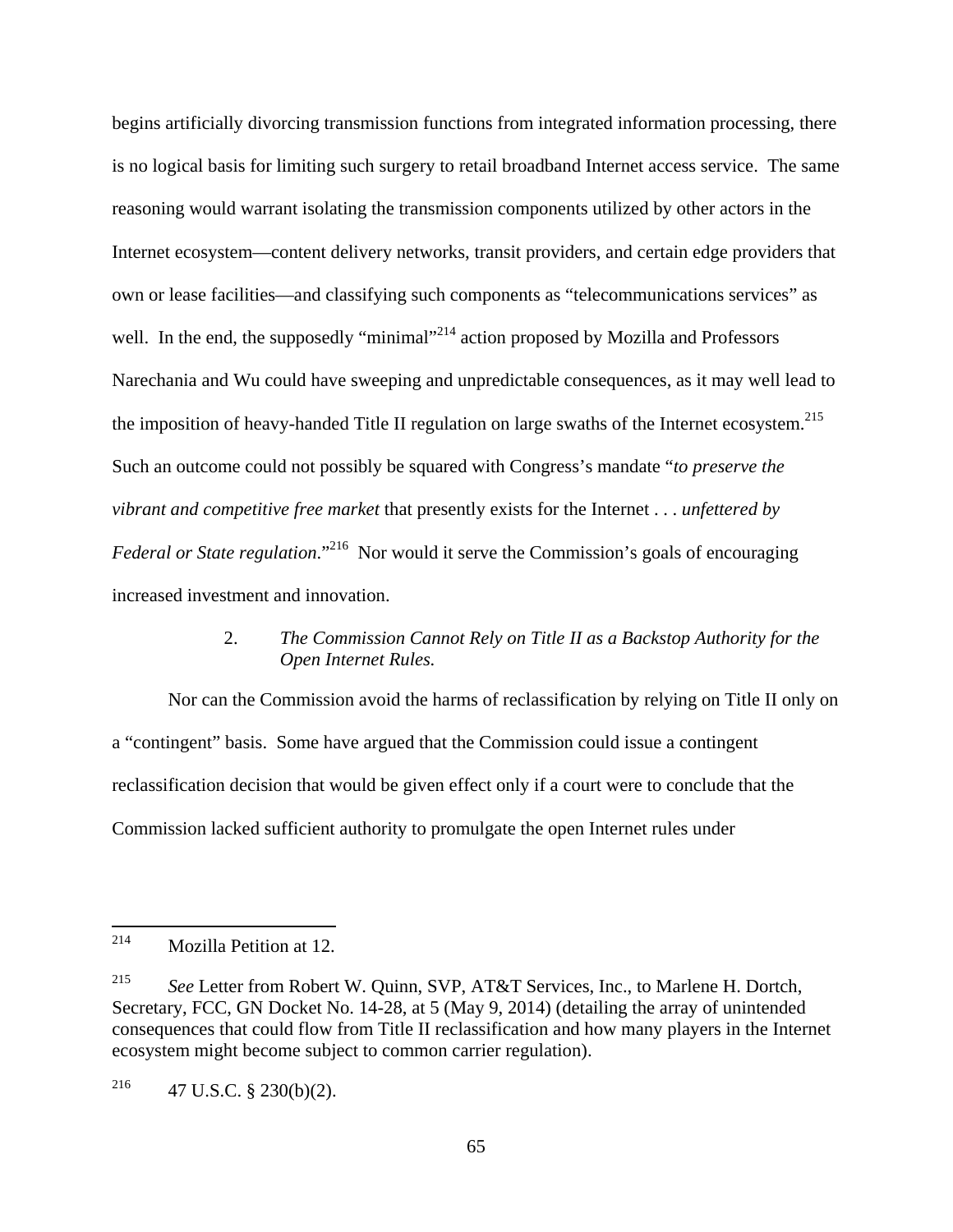Section  $706$ <sup>217</sup> But for all the reasons Title II is unavailable as primary authority, it is unavailable as a backstop. The facts and the law do not support reclassification, and the policy is misguided. If the Commission concludes that the ample authority provided by Section 706 is insufficient to protect the open Internet, the solution is to request that authority from Congress, not to overreach under a different provision.

Moreover, an order that reclassified broadband Internet access services as a "telecommunications service" only if a court were to conclude Title II was necessary to adopt the open Internet rules would be internally inconsistent. As detailed above, the classification of broadband Internet access service must rest on the "factual particulars" of the offered service. Broadband providers either offer a single, integrated information service, or they offer a distinct telecommunications service that is subject to common carrier regulation under Title II. The Commission cannot rationally purport to find both at the same time, depending on how a court might subsequently interpret the Commission's legal authority. In other words, the proper legal basis for regulating broadband Internet access service depends on the functional nature of the service; the Commission cannot first decide the legal basis for its rules in a vacuum and then come up with a characterization of the facts that fits that legal theory.<sup>218</sup>

The Commission similarly should reject proposals to adopt an order reclassifying a component of broadband Internet access service as a telecommunications service and forbearing

<sup>217</sup> 217 *See* NPRM ¶ 150.

<sup>218</sup> *See* Brief for the Federal Petitioners at 23, *Nat'l Cable & Telecomms. Ass'n v. Brand X Internet Servs.*, 545 U.S. 967 (2005), http://www.justice.gov/osg/briefs/2004/3mer/2mer/2004- 0277.mer.aa.pdf (stating that "the question whether a particular service constitutes a 'telecommunications service' under the Communications Act *must be* resolved by reference to the nature of the provider's 'offering . . . to the public,' and thus the classification 'turns on the nature of the *functions* that the end user is offered.'") (quoting 47 U.S.C. § 153(53) (formerly 47 U.S.C. § 153(46)) (emphasis added).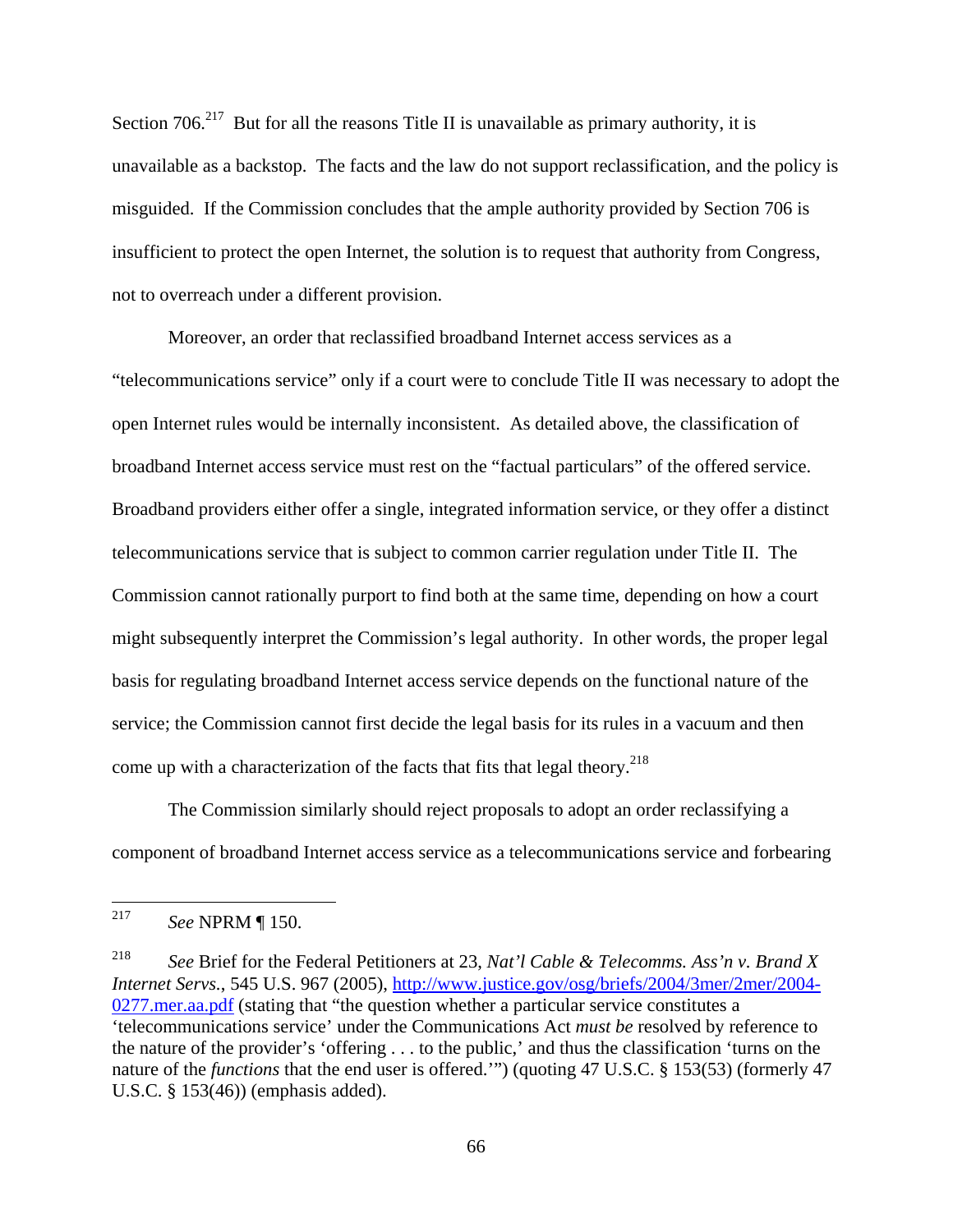from any no-blocking and nondiscrimination requirements under Title II while any rules adopted under Section 706 remain in place. It is reclassification itself that poses the legal and policy difficulties described above, not asserting Title II authority as the basis for the open Internet rules. Reclassification alone would impose a bevy of common carrier duties on broadband providers, deterring network investment and innovation and fostering tremendous uncertainty. And a decision to forbear from portions of Title II would have the same shortcomings if contingent on a ruling regarding the validity of the open Internet rules as would any noncontingent forbearance decision.

#### **VI. THE COMMISSION SHOULD ADOPT FAIR AND EFFICIENT ENFORCEMENT MECHANISMS.**

 The NPRM raises a number of constructive proposals regarding enforcement of the new open Internet rules, and Comcast welcomes the opportunity to begin a dialogue on how best to establish fair and efficient enforcement mechanisms going forward. Comcast agrees with the Commission that any new enforcement procedures must "provide legal certainty, so that broadband providers, end users and edge providers alike can better plan their activities in light of clear Commission guidance," and at the same time should allow for sufficient "flexibility to consider the totality of the facts in an environment of dynamic innovation."219 The Commission also is correct in tentatively concluding that the best way to balance these goals while also ensuring "effective access to dispute resolution[]" would be to rely primarily on the same three enforcement mechanisms that it has used to enforce the 2010 open Internet rules—self-initiated investigations, informal complaints, and formal complaints. $^{220}$ 

<sup>219</sup> NPRM ¶ 163.

<sup>220</sup> *Id.*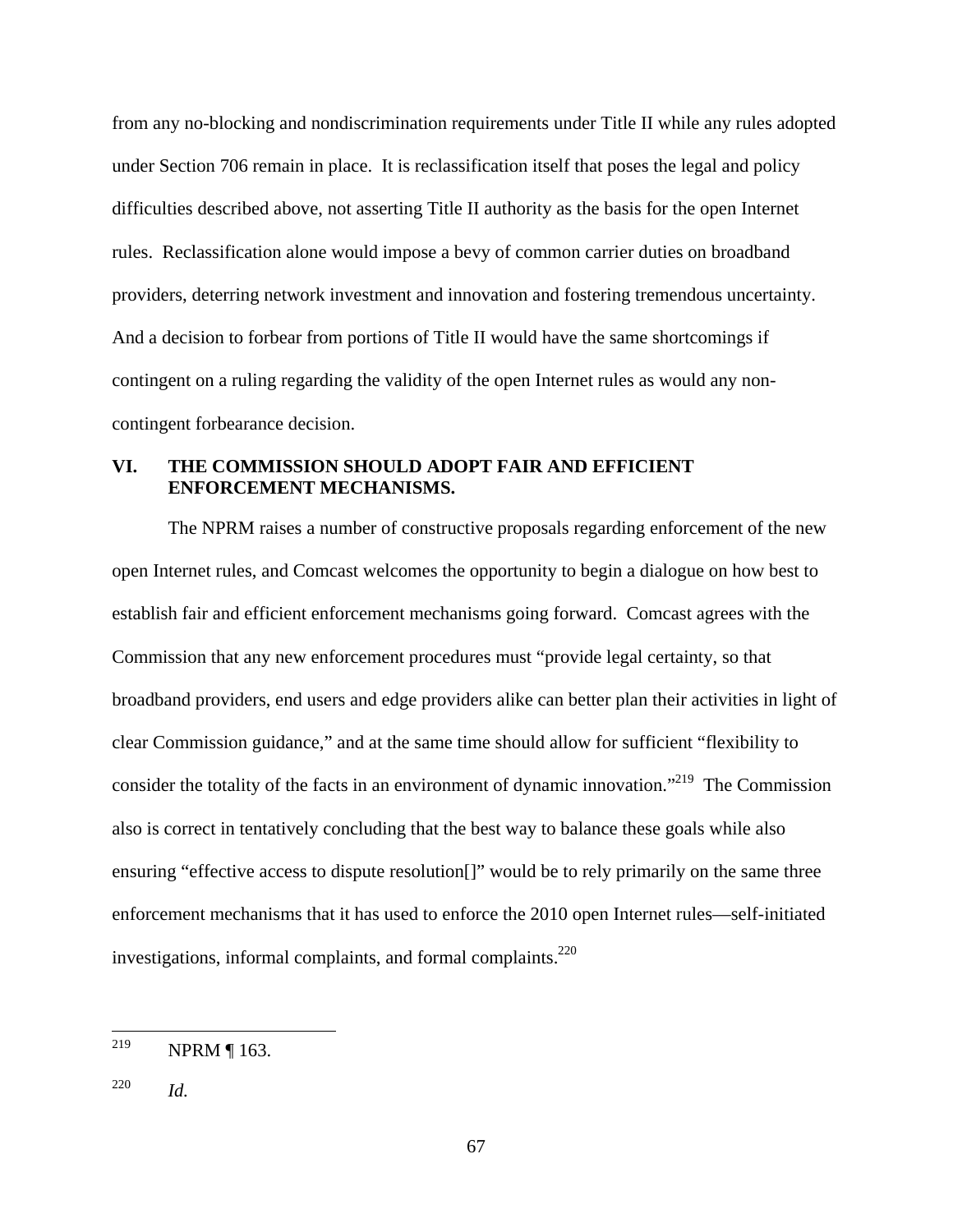In developing these enforcement mechanisms, however, the Commission should take concrete steps to ensure their transparency and fairness. As an initial matter, it is vital that the Commission provide broadband providers that are the subject of any investigations or complaints with sufficient information as to the alleged conduct being investigated, the alleged target of such conduct, and the time period over which such conduct allegedly occurred. Without this information, broadband providers would be limited in their ability to respond adequately to such inquiries—thus preventing broadband providers from defending themselves effectively, and potentially depriving the Commission of critical information that could inform its case-by-case analysis. While Comcast does not suggest that the Commission cannot take anonymous complaints into account as it attempts to monitor any emerging problems, $^{221}$  broadband providers should not be called upon to respond to complaints that lack full information as to the circumstances being complained of and the complainant involved, and plainly should not be subject to administrative penalties without an adequate opportunity to respond.

 While the NPRM notes concerns about possible "retaliation" in the event of a complaint, such concerns are misplaced.<sup>222</sup> The Commission processes tens of thousands of nonanonymous complaints of all kinds each year by forwarding them to telephone, cable, satellite, and wireless companies. The NPRM cites no evidence that this well-established procedural mechanism has led to "retaliation" of any sort against subscribers. Indeed, any adverse action by a broadband provider against an individual or entity that files a complaint with the Commission would be self-defeating, in light of the loss of goodwill and competitive harm that inevitably would result from such conduct. The Commission has appropriately declined to adopt proposals

<sup>221</sup> See id. ¶ 172 (asking whether the Commission should "permit individuals to report possible noncompliance with our Open Internet rules anonymously").

<sup>222</sup> *Id.*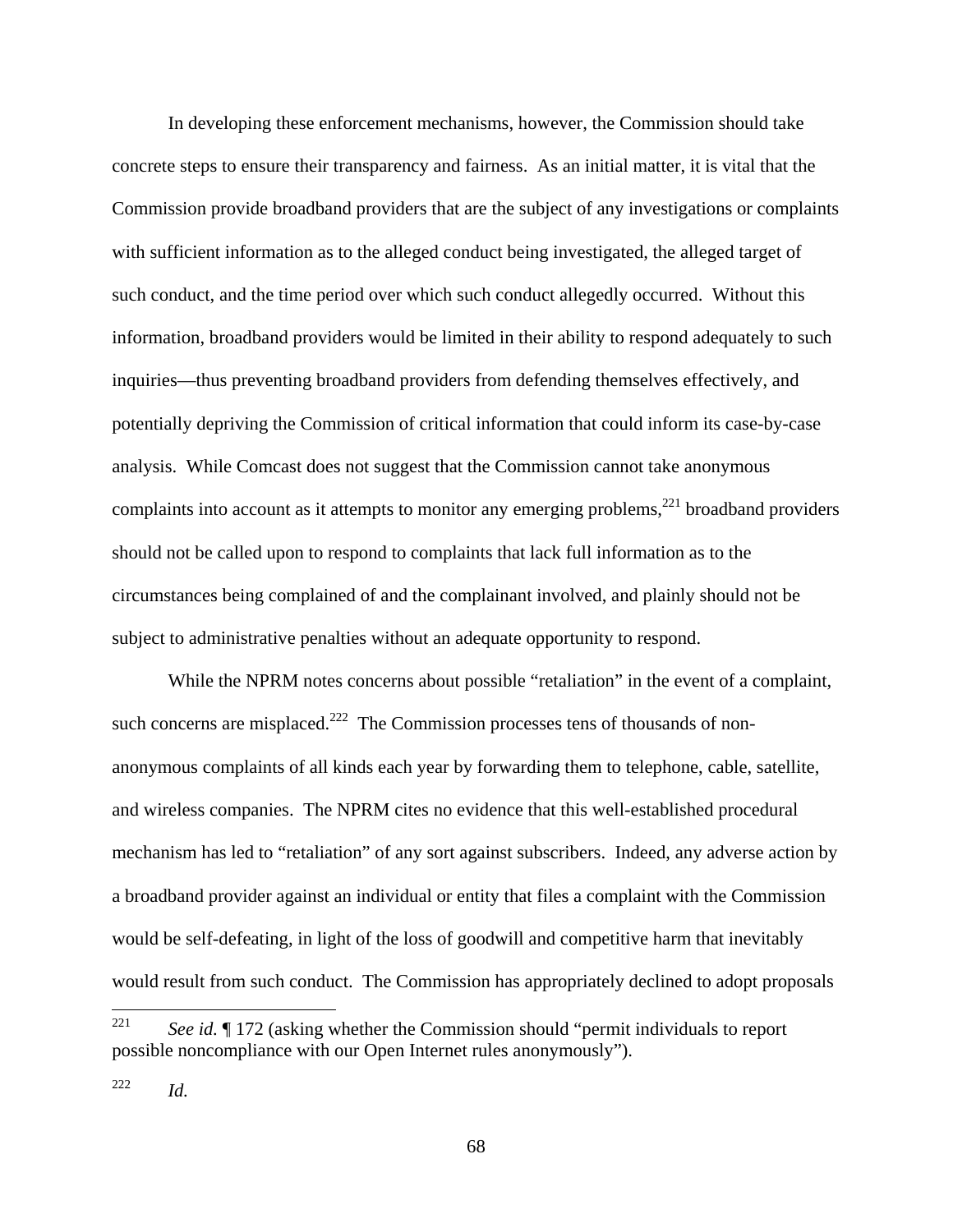in other contexts that would have allowed anonymous complaints based on unsubstantiated retaliation concerns, such as in its 2011 order establishing a complaint-based regime for the enforcement of new rules under the Twenty-First Century Communications and Video Accessibility Act of  $2010^{223}$  The Commission should reject similar proposals here.

 The Commission also should take this opportunity to explore additional procedural mechanisms that would increase the legal certainty surrounding its rules. Given the dynamic nature of the Internet ecosystem, the Commission should consider possible avenues for providing authoritative guidance to parties considering such new services or arrangements, in order to ensure that the development of innovative and socially beneficial offerings is not stymied by the threat of adverse enforcement action. As the NPRM acknowledges, one possible mechanism for providing clarity to parties would be the issuance of declaratory rulings, either in response to specific petitions or on the Commission's own motion.<sup>224</sup> Comcast also remains open to other potential mechanisms for providing guidance—such as a business-review-letter process, nonbinding staff opinions, or enforcement advisories.<sup>225</sup> However, if the Commission pursues these alternative mechanisms, it should ensure that such mechanisms provide consistency and clarity in the enforcement of the rules, not contradictory guidance and confusion.

<sup>223</sup> 223 *See Implementation of Sections 716 and 717 of the Communications Act of 1934, as Enacted by the Twenty-First Century Communications and Video Accessibility Act of 2010*, Report and Order and Further Notice of Proposed Rulemaking, 26 FCC Rcd. 14557 ¶ 250 (2011) (rejecting proposal to permit anonymous complaints based on "concern[s] about retaliation"). While the Commission did permit individuals in that proceeding to "anonymously apprise the Commission of possible unlawful conduct" that might "trigger an investigation by the Commission on its own initiative," the Commission made clear that "supplying such information is not tantamount to filing an informal complaint" that would *automatically* trigger certain procedures. *Id.*

<sup>224 47</sup> C.F.R. § 1.2(a); *see also* NPRM ¶ 165 (raising the possibility of issuing "declaratory rulings" to provide certainty regarding the Commission's rules).

<sup>225</sup> *See* NPRM ¶ 165.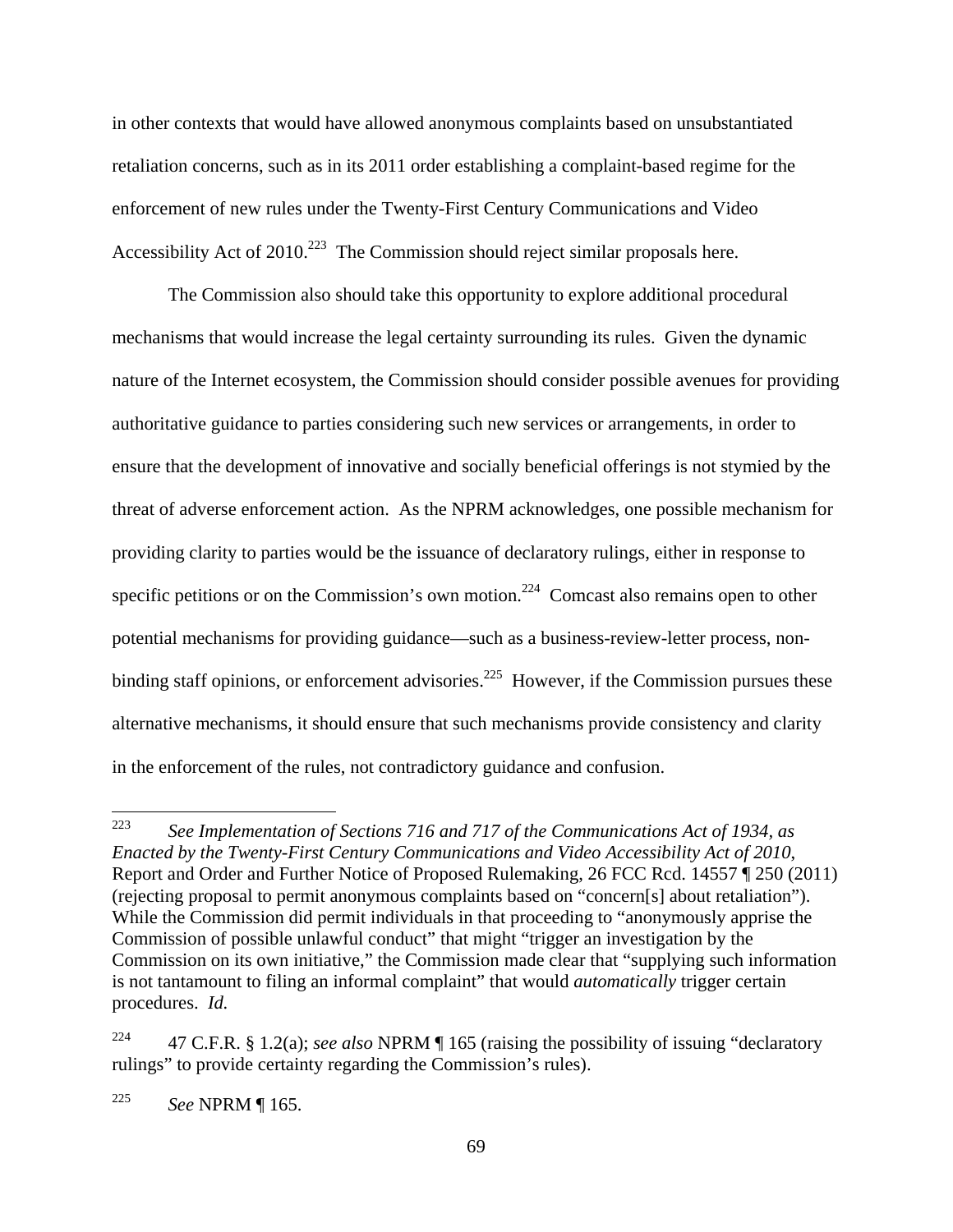Additionally, the Commission should seek the input of technical advisory groups, such as the OIAC, the Broadband Internet Technical Advisory Group ("BITAG"), the Internet Engineering Task Force ("IETF"), and the North American Network Operators Group ("NANOG"), to assist the Commission in developing a set of industry best-practices that could serve as presumptive safe harbors in enforcement proceedings.<sup>226</sup> Comcast has long supported proposals to develop a government-led "co-regulatory" framework under which the Commission would leverage the expertise of one or more third-party groups in providing guidance to broadband providers and other marketplace participants.<sup>227</sup> As Comcast has explained in the past, such an approach has a variety of benefits, including the development of norms that reflect maximum stakeholder input and thereby reinforce the collaborative and symbiotic nature of the Internet ecosystem, and the increased likelihood that Internet openness standards keep pace with evolving marketplace practices and conduct.<sup>228</sup> The Commission thus should carefully examine how to incorporate the contributions of OIAC, BITAG, IETF, NANOG, and potentially other organizations and institutions into its policymaking and regulatory efforts in this area.

## **VII. CONCLUSION**

For the foregoing reasons, the Commission should adopt rules consistent with the discussion above to protect and preserve the open Internet. The Commission should not adopt rules that are more intrusive than those it adopted in 2010, and in all events, should not reclassify

<sup>226</sup> *Id.* 176.

<sup>227</sup> *See, e.g.*, Reply Comments of Comcast Corp., GN Docket No. 09-191, at 5 (Apr. 26, 2010).

<sup>228</sup> *See id.* at 9 (citing Philip J. Weiser, *The Future of Internet Regulation*, 43 U.C. Davis L. Rev. 529, 569-72 (Dec. 2009)).